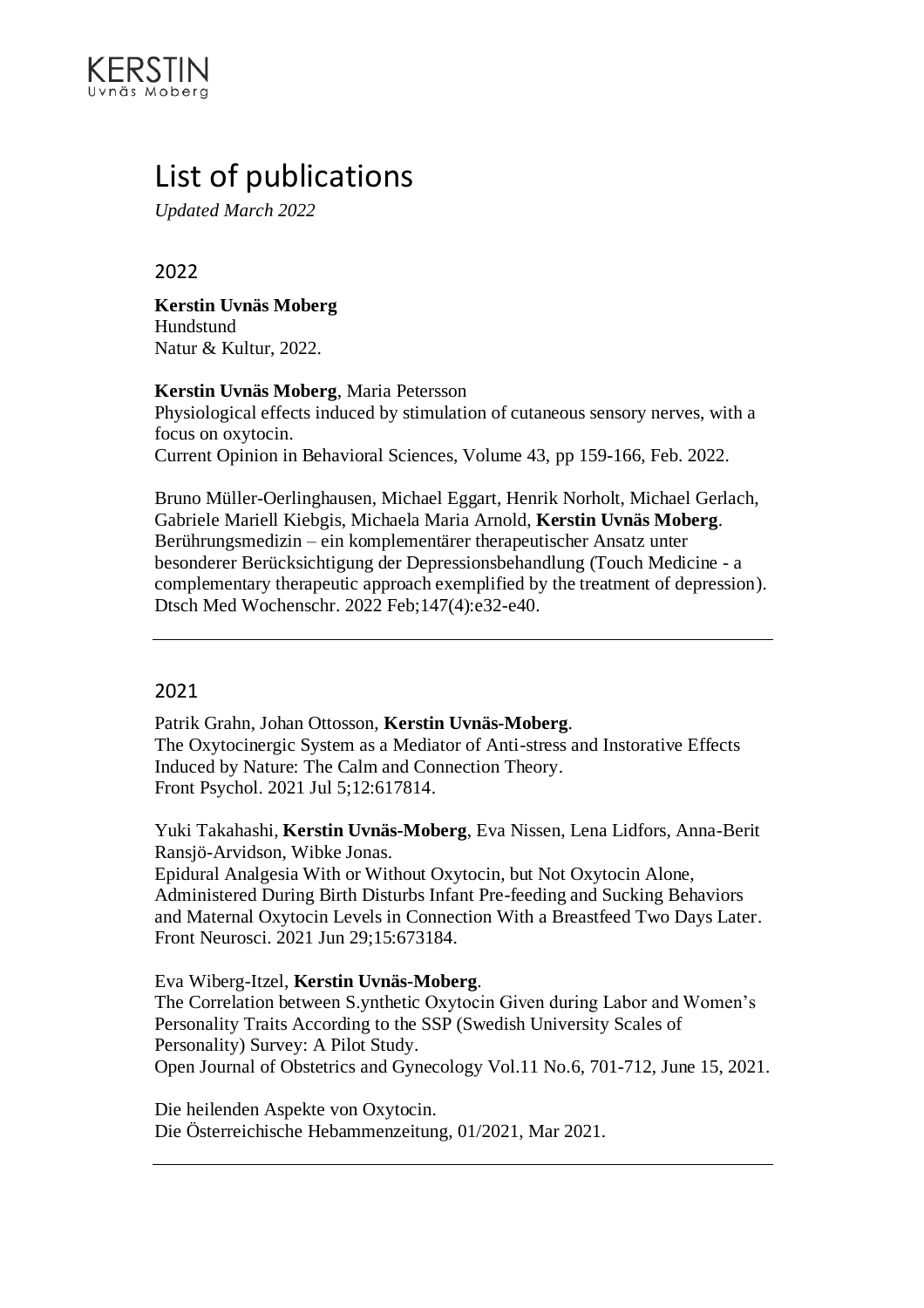

**Kerstin Uvnäs Moberg**, Linda Handlin, Maria Petersson. Neuroendocrine mechanisms involved in the physiological effects caused by skinto-skin contact – With a particular focus on the oxytocinergic system. Infant Behavior and Development, Volume 61, November 2020, 101482.

**Kerstin Uvnäs-Moberg**, Mechthild M. Gross, Andee Agius, Soo Downe and Jean Calleja-Agius. Are There Epigenetic Oxytocin-Mediated Effects on the Mother and Infant during Physiological Childbirth? Int. J. Mol. Sci. 2020, 21(24), 9503.

Henri Julius, **Kerstin Uvnäs-Moberg**, Sveinn Ragnarsson. Am Du zum Ich: Bindungsgeleitete Pädagogik: Das CARE-Programm. Reykjavik: Kerlingarholl, 2020.l

Benjamin Buemann, Donatella Marazziti and **Kerstin Uvnäs-Moberg**. Can intravenous oxytocin infusion counteract hyperinflammation in COVID-19 infected patients? World J Biol Psychiatry. 2020 Sep 11;1-12.

Ali S. Imami, Sinead M. O'Donovan, Justin F. Creeden, Xiaojun Wu, Hunter Eby, Cheryl B. McCullumsmith, **Kerstin Uvnäs-Moberg**, Robert E. McCullumsmith, and Elissar Andari. Oxytocin's anti-inflammatory and proimmune functions in COVID-19: a transcriptomic signature-based approach. Physiol Genomics. 2020 Sep 1;52(9):401-407.

**Kerstin Uvnäs Moberg**, Anette Ekström-Bergström, Sarah Buckley, Claudia Massarotti, Zada Pajalic, Karolina Luegmair, Alicia Kotlowska, Luise Lengler, Ibone Olza, Susanne Grylka-Baeschlin, Patricia Leahy-Warren, Eleni Hadjigeorgiu, Stella Villarmea, and Anna Dencker. Maternal plasma levels of oxytocin during breastfeeding - A systematic review. PLoS One. 2020 Aug 5;15(8):e0235806.

Anne Nilsson, Linda Handlin, Lena Lidfors, Maria Petersson, and **Kerstin Uvnäs-Moberg**.

Interacting With a Visiting Dog Increases Fingertip Temperature in Elderly Residents of Nursing Homes.

Front Psychol. 2020 Jul 31;11:1906.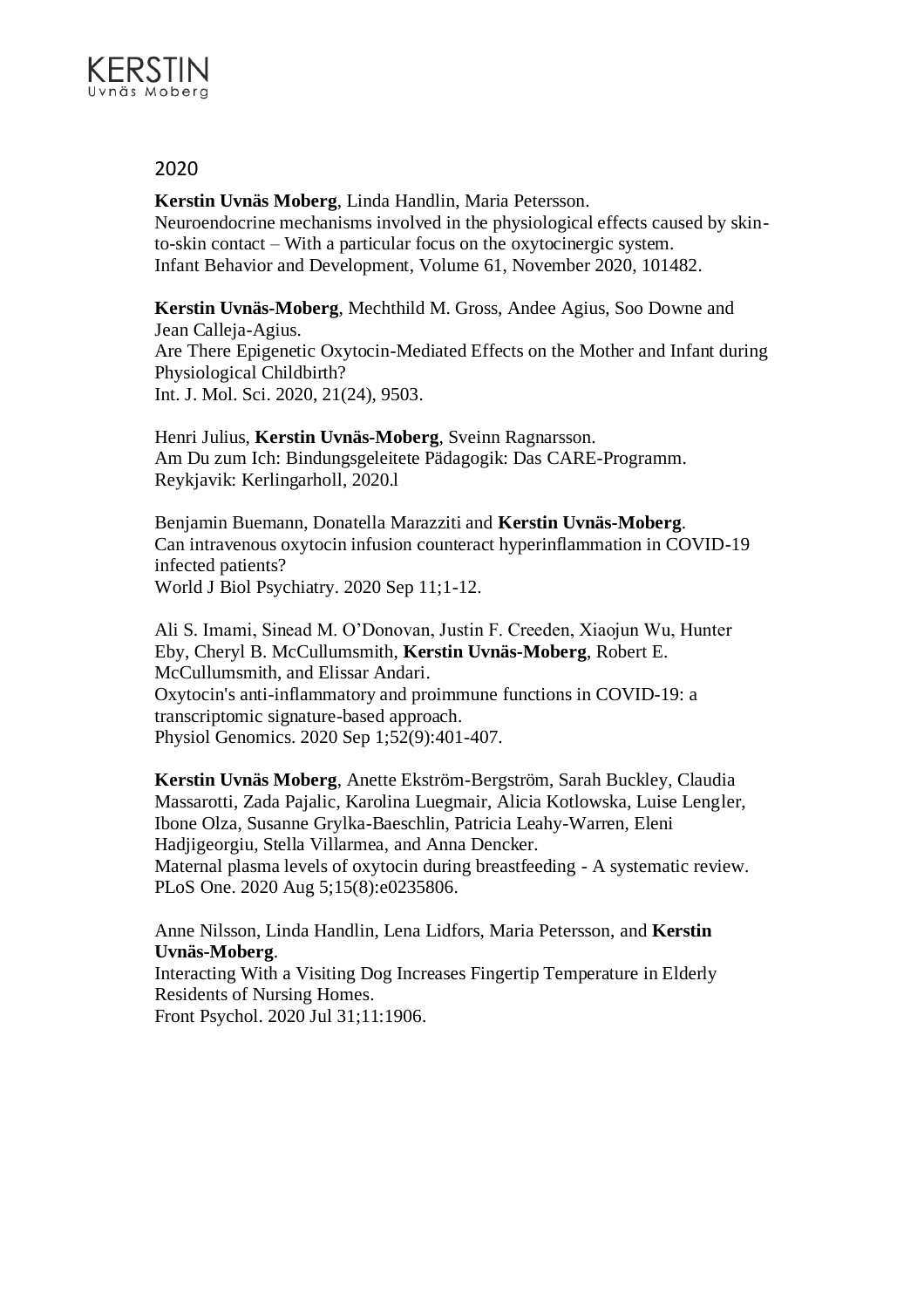

Deirdre Daly, Karin C. S. Minnie, Alwiena Blignaut, Ellen Blix, Anne Britt Vika Nilsen, Anna Dencker, Katrien Beeckman, Mechthild M. Gross, Jessica Pehlke-Milde, Susanne Grylka-Baeschlin, Martina Koenig-Bachmann, Jette Aaroe Clausen, Eleni Hadjigeorgiou, Sandra Morano, Laura Iannuzzi, Barbara Baranowska, Iwona Kiersnowska, and **Kerstin Uvnäs-Moberg**. How much synthetic oxytocin is infused during labour? A review and analysis of regimens used in 12 countries. PLoS One. 2020 Jul 28;15(7):e0227941.

Ibone Olza, **Kerstin Uvnas-Moberg**, Anette Ekström-Bergström, Patricia Leahy-Warren, Sigfridur Inga Karlsdottir, Marianne Nieuwenhuijze, Stella Villarmea, Eleni Hadjigeorgiou, Maria Kazmierczak, Andria Spyridou, and Sarah Buckley. Birth as a neuro-psycho-social event: An integrative model of maternal experiences and their relation to neurohormonal events during childbirth. PLoS One. 2020 Jul 28;15(7):e0230992.

#### **Uvnäs Moberg K**, Buemann B.

Oxytocin may have a therapeutical potential against cardiovascular disease. Possible pharmaceutical and behavioral approaches. Med Hypotheses. 2020 May,138:109597.

Van Dijk W, Huizink AC, Müller J, **Uvnäs-Moberg K**, Ekström-Bergström A and Handlin L.

The Effect of Mechanical Massage and Mental Training on Heart Rate Variability and Cortisol in Swedish Employees - A Randomized Explorative Pilot Study. Front Public Health. 2020 Mar 19;8:82.

## 2019

**Uvnäs Moberg K**, Handlin L, Kendall-Tackett K, Petersson M. Oxytocin is a principal hormone that exerts part of its effects by active fragments. Med Hypotheses. 2019 Dec, 133:109394.

**Uvnäs Moberg K.** Why Oxytocin Matters Pinter & Martin, 2019.

**Uvnäs-Moberg K**, Ekström-Bergström A, Berg M, Buckley S, Pajalic Z, Hadjigeorgiou E, Kotłowska A, Lengler L, Kielbratowska B, Leon-Larios F, Magistretti CM, Downe S, Lindström B, Dencker A. Maternal plasma levels of oxytocin during physiological childbirth - a systematic review with implications for uterine contractions and central actions of oxytocin.

BMC Pregnancy Childbirth. 2019 Aug 9;19(1):285.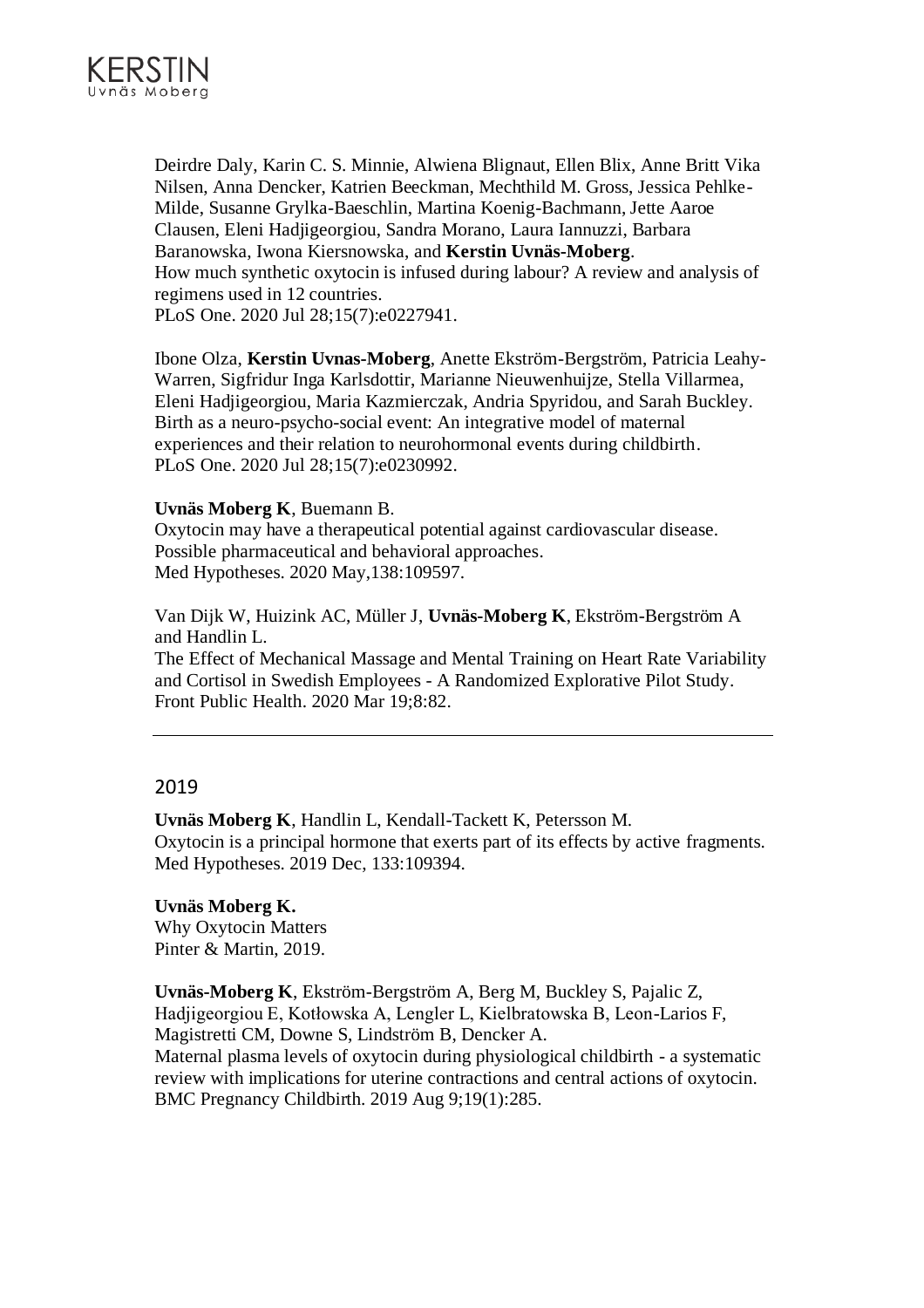

Marie Berg, PhD, RN, RM, MPH, MNursSci; Lisa Goldkuhl, RN, RM, MSci; Christina Nilsson; Helle Wijk, PhD, RN, MNursSci; Hanna Gyllensten, PhD; Göran Lindahl, PhD; **Kerstin Uvnäs Moberg**; Cecily Begley, PhD. Room 4 Birth - The effect of an adaptable birthing room on labour and birth outcomes for nulliparous women at term with spontaneous labour start: study protocol for a randomised controlled superiority trial in Sweden. Trials in press (2019).

## 2018

Sarah Buckley S, **Uvnäs Moberg K.** Nature and consequences of of oxytocin and other neurohormones during pregnancy and childbirth. In: Squaring the Circle: researching normal childbirth in a technologicl world. Edited by Sheena Byrom and Soo Downe. Pinter and Martin. 2018.

## **Uvnäs-Moberg K,** Buckley S.

Oxytocin - a central hormone of labour and birth. In: Safety in Childbirth, Safety and Childbirth. Edited by Sandra Moreno. The Italian Medical Association. 2018.

#### **Uvnas-Moberg, K**, Kendall-Tackett KA.

The mystery of D-MER: What hormonal research can tell us about dysphoric milk-ejection reflex. Clinical Lactation. 2018; 9(1): 23-29.

## 2017

**Uvnäs-Moberg K**, Streit U, Nantke S. Oxytocin-Stoffwechsel. Körperkontakt unter erschwerten bedingungen. Deutsche Hebammen Zeitschrift. 2017; 69(11).

Kendall-Tackett, KA **Uvnas-Moberg K.** Does synthetic oxytocin lower mothers' risk of depression and anxiety? A review of a recent study by Kroll-Desrosiers et al. Connecting the Dots (Blog post by Sharon Muza at www.lamaze.org) 16 March 2017.

Kendall-Tackett KA, **Uvnas-Moberg K.** Pitocin, epidurals, and mothers' mental health. How can doulas help when mothers have high-intervention births? International Doula. 2017; 25(3): 25.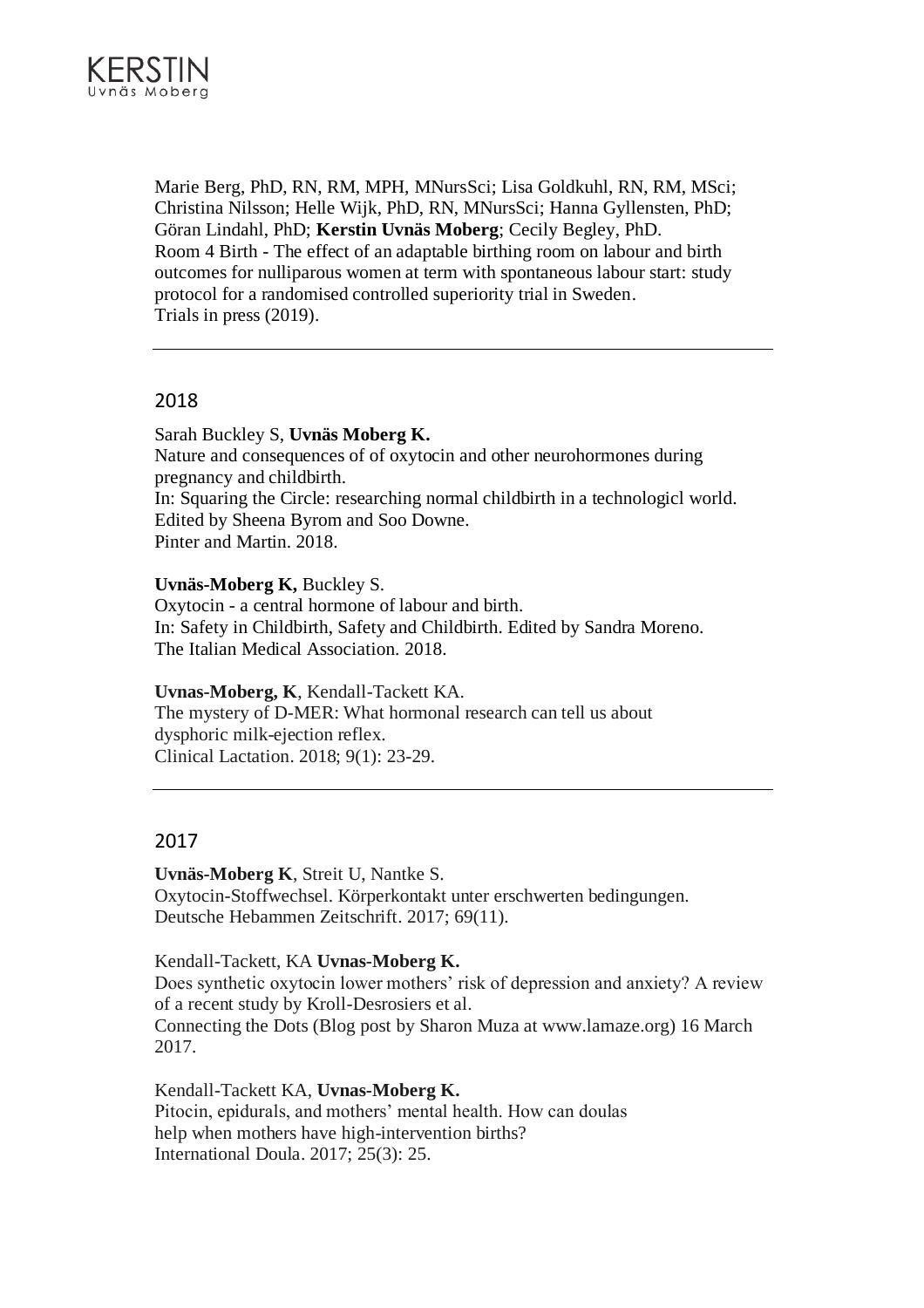

Petersson M, **Uvnäs-Moberg K**, Nilsson A, Gustafson LL, Hydbring-Sandberg E, Handlin L. Oxytocin and cortisol levels in dog owners and their dogs are associated with behavioral patterns: An exploratory study.

Front Psychol. 2017 Oct 13; 8:1796.

Nielsen EI, Al-Saqi SH, Jonasson AF, **Uvnäs-Moberg K**. Population Pharmacokinetic Analysis of Vaginally and Intravenously Administered Oxytocin in Postmenopausal Women. J Clin Pharmacol. 2017; 57(12):1573-1581.

Bendix M, **Uvnäs-Moberg K**, Petersson M, Kaldo V, Åsberg M, Jokinen J. Insulin and glucagon in plasma and cerebrospinal fluid in suicide attempters and healthy controls. Psychoneuroendocrinology. 2017; J81:1-7.

## Kallak TK, **Uvnäs-Moberg K**.

Oxytocin stimulates cell proliferation in vaginal cell line Vk2E6E7. Post Reprod Health. 2017; 23(1):6-12.

Vargas-Martínez F, Schanler RJ, Abrams SA, Hawthorne KM, Landers S, Guzman-Bárcenas J, Muñoz O, Henriksen T, Petersson M, **Uvnäs-Moberg K**, Jiménez-Estrada I. Oxytocin, a main breastfeeding hormone, prevents hypertension acquired in utero: A therapeutics preview.

Biochim Biophys Acta. 2017 Jan;1861(1 Pt A):3071-3084.

## 2016

Al-Saqi S, Fiano Jonasson A, **Uvnas-Moberg, K**. Oxytocin improves cytological and histological profiles of vaginal atrophy in postmenopausal women. Post Reprod Health. 2016; 22(1):25-33.

Beetz A, Kotrschal K, **Uvnäs-Moberg K**, Julius H. A comparison of equine assisted intervention and conventional play based early intervention for mother child dyads with insecure attachment. Journal of occupational therapy, schools and early intervention. 2016.

**Uvnäs Moberg K.** Mod att föda. Jordemodern. Svenska barnmorskeförbundets tidskrift. Nr 5 Maj 2016.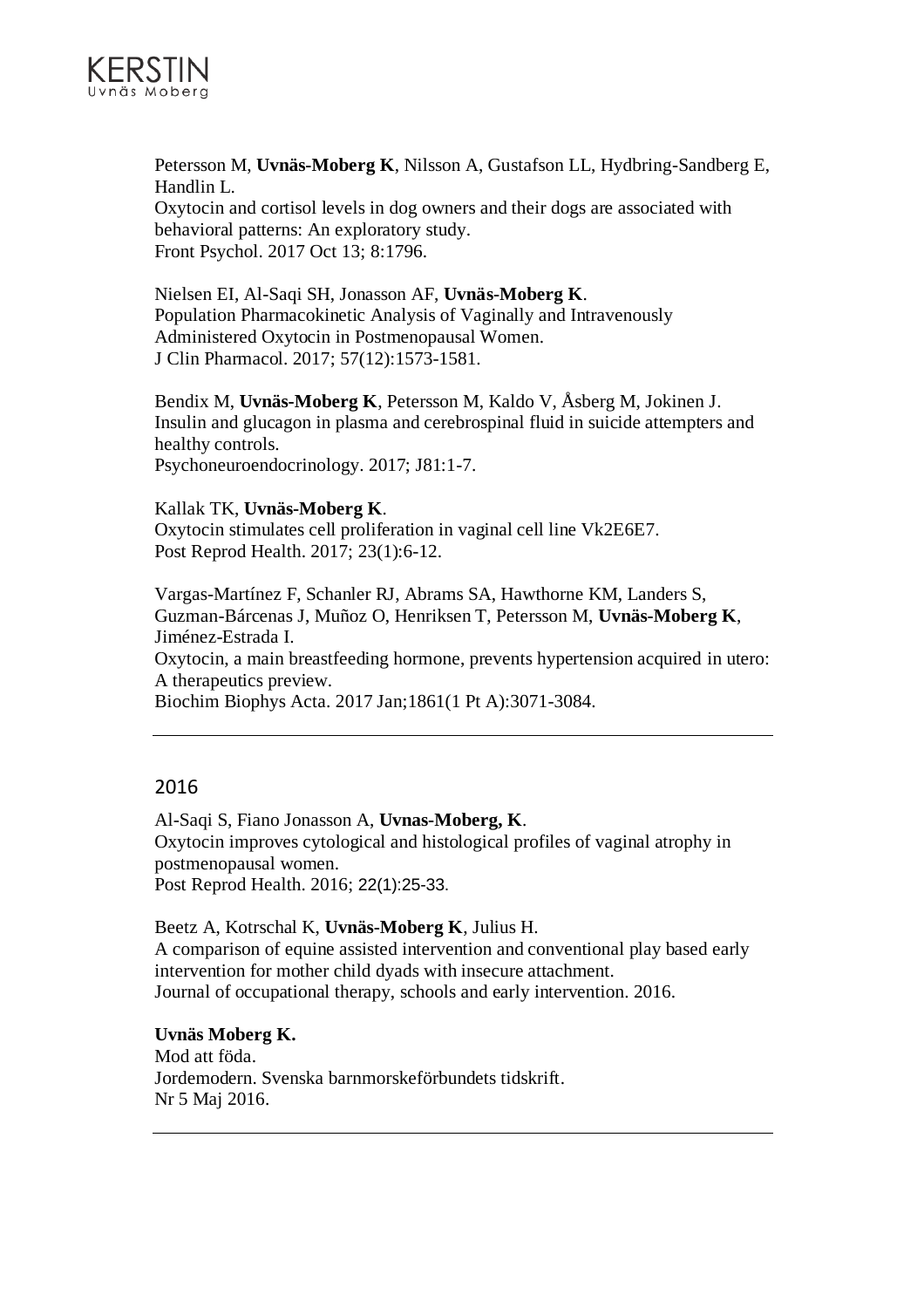

Takahashi Y, Jonas W, Ransjö-Arvidson AB, Lidfors L, **Uvnas-Moberg, K**, Nissen E.

Weight loss and low age are associated with intensity of rooting behaviours in newborn infants.

Acta Paediatr. 2015 Oct;104(10):1018-23.

Al-Saqi SH, **Uvnäs-Moberg K**, Jonasson AF. Intravaginally applied oxytocin improves post-menopausal vaginal atrophy. Post Reprod Health. 2015 Sep;21(3):88-97.

Bendix M, **Uvnäs-Moberg K**, Petersson M, Gustavsson P, Svanborg P, Åsberg M, Jokinen J. Plasma oxytocin and personality traits in psychiatric outpatients. Psychoneuroendocrinology. 2015 Jul;57:102-10.

Anderson C, Yngvesson J, Boissy A, **Uvnäs-Moberg K**, Lidfors L. Behavioural expression of positive anticipation for food or opportunity to play in lambs.

Behav Processes. 2015 Apr;113:152-8.

## **Uvnäs-Moberg K**, Handlin L, Petersson M.

Self-soothing behaviors with particular reference to oxytocin release induced by non-noxious sensory stimulation. Front Psychol. 2015 Jan 12;5:1529.

## **Uvnäs-Moberg K**.

How kindness warmth, empathy and support promote the process of labour. In: The roar behind the silence, edited by Sheena Byron and Soo Downe. Pinter and Martin, London, 2015.

## **Uvnas-Moberg, K**.

The biological role of oxytocin in motherhood. Hale Publishing, Plano USA, 2015.

## 2014

Vargas-Martínez F, **Uvnäs-Moberg K**, Petersson M, Olausson HA, Jiménez-Estrada I. Neuropeptides as neuroprotective agents: Oxytocin a forefront developmental

player in the mammalian brain.

Prog Neurobiol. 2014 Oct 13;123C:37-78.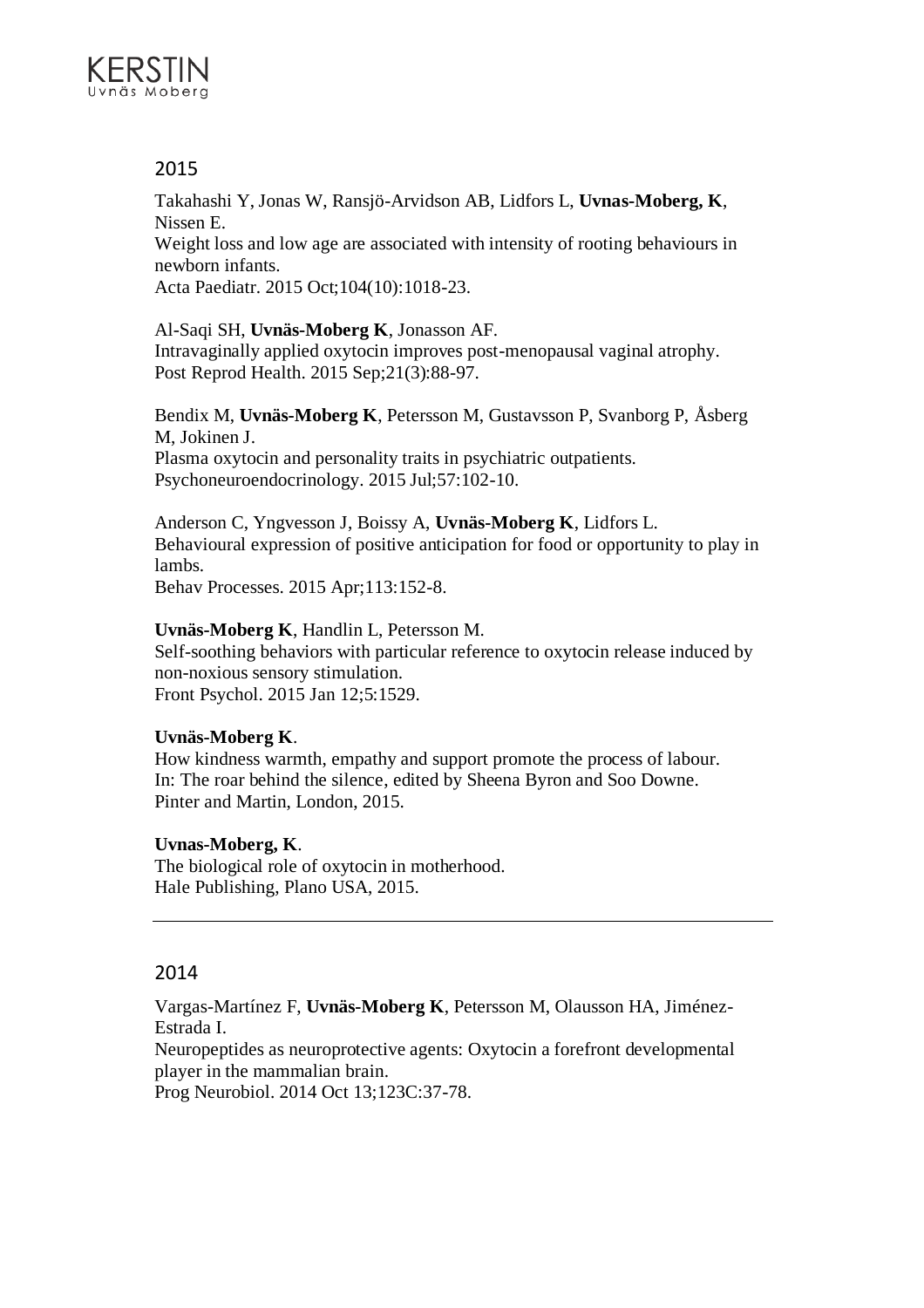

Chatzittofis A, Nordström P, **Uvnäs-Moberg K**, Asberg M, Jokinen J. CSF and plasma oxytocin levels in suicide attempters, the role of childhood trauma and revictimization. Neuro Endocrinol Lett. 2014;35(3):213-7.

Rehn T, Handlin L, **Uvnäs-Moberg K**, Keeling LJ. Dogs' endocrine and behavioural responses at reunion are affected by how the human initiates contact. Physiol Behav. 2014 Jan 30;124:45-53.

Chapagain D, **Uvnäs-Moberg K**, Lidfors L. Investigating the motivation to play in lambs. Applied animal behaviour science. 2014, 166, 64-74.

## **Uvnäs-Moberg K**.

Bindungssicherheit und unzureichende Funktion des Oxytocin-Systems. In Bindung und psychosomatik, edited by Karl Heinz Brisch. Klett-Cotta, Stuttgart, 2014.

## 2013

Humble MB, **Uvnäs-Moberg K**, Engström I, Bejerot S. Plasma oxytocin changes and anti-obsessive response during serotonin reuptake inhibitor treatment: a placebo controlled study. BMC Psychiatry. 2013; Dec 23;13:344.

## **Uvnäs-Moberg K**, Prime D.

Oxytocin effects in mothers and infants during breastfeeding. Infant. 2013; 9(6): 201-206.

## **Uvnäs-Moberg K.**

The hormone of closeness. Pinter and Martin, London, 2013.

## 2012

Beetz A, **Uvnäs-Moberg K**, Julius H, Kotrschal K. Psychosocial and psychophysiological effects of human-animal interactions: the possible role of oxytocin. Front Psychol. 2012; Jul 9;3:234.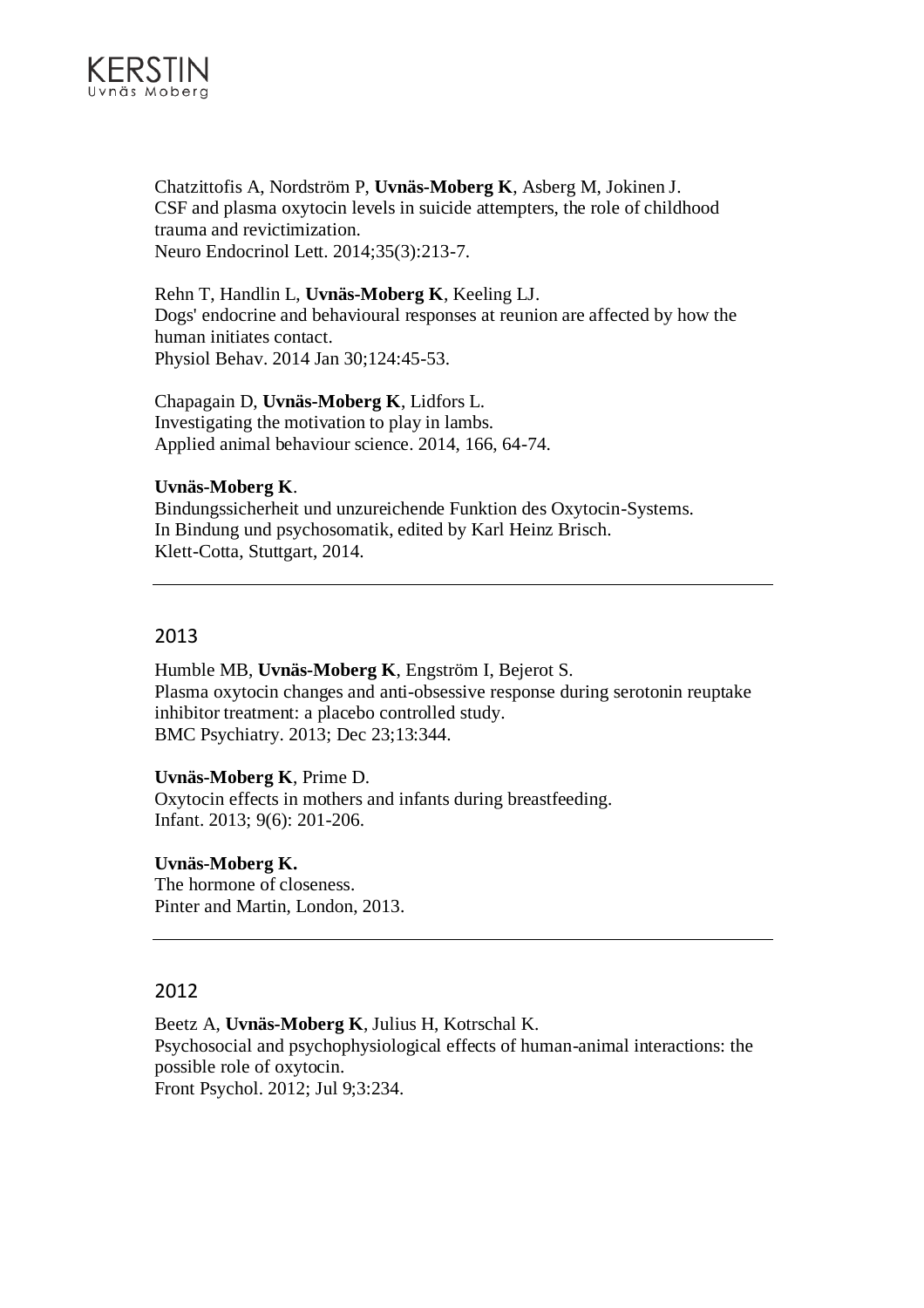

Julius H, Beetz A, Kotrschal K, Turner D, **Uvnäs-Moberg K**. Attachment to Pets, An integrative view of human-animal relationships with implications for therpeutic practice. (Also in German and Italian). Hogrefe, Göttingen, 2012.

Handlin L, Jonas W, Ransjö-Arvidson AB, Petersson M, **Uvnäs-Moberg K**, Nissen E. Influence of common birth interventions on maternal blood pressure patterns during breastfeeding 2 days after birth. Breastfeeding Med. 2012; 7(2): 93-99.

Velandia M, **Uvnäs-Moberg K**, Nissen E. Sex differences in newborn interation with mother or father during skin-to-skin contact after Caesarean section. Acta Paediatr. 2012; 101(4): 360-367.

Jokinen J, Chatzittofis A, Hellström C, Nordström P, **Uvnas-Moberg, K**, Asberg M. Low CSF oxytocin reflects high intent in suicide attempters.

Psychoneuroendocrinology. 2012; 37(4): 482-490.

Handlin L, Hydbring-Sandberg E, Nilsson A, Ejdebäck M, **Uvnäs-Moberg K**. Associations between the psychological characterstics of the human-dog relationship and oxytocin and cortisol levels. Anthrozoos. 2012; 25(2): 215-228.

## 2011

Jonasson AF, Edwall L, **Uvnäs-Moberg K**. Topical oxytocin reverses vaginal atrophy in postenopausal women: a doubleblind randomized pilot study. Menopause Int. 2011; 17(4): 120-125.

Binder P, Gustafsson A, **Uvnas-Moberg, K**, Nissen E. HI-TENS combined with PCA morphine as post caeserean pain relief. Midwifery. 2011; 27(4): 547-552

Handlin L, Hydbring-Sandberg E, Nilsson A, Ejdebäck M, Jansson A, **Uvnas-Moberg, K**.

Short-term interacton between dogs and their owners: Effects on oxytocin, cortisol, insulin and heart rate. An Explorative study. Anthrozoos. 2011; 24: 301-315.

Beetz A, Kotrschal K, **Uvnas-Moberg, K**, Turner D, Julius H. The effect of a real dog, toy dog and friendly person on insecurely attached children during a stressful task: An exploratory study. Anthrozoös. 2011; 24: 349-368.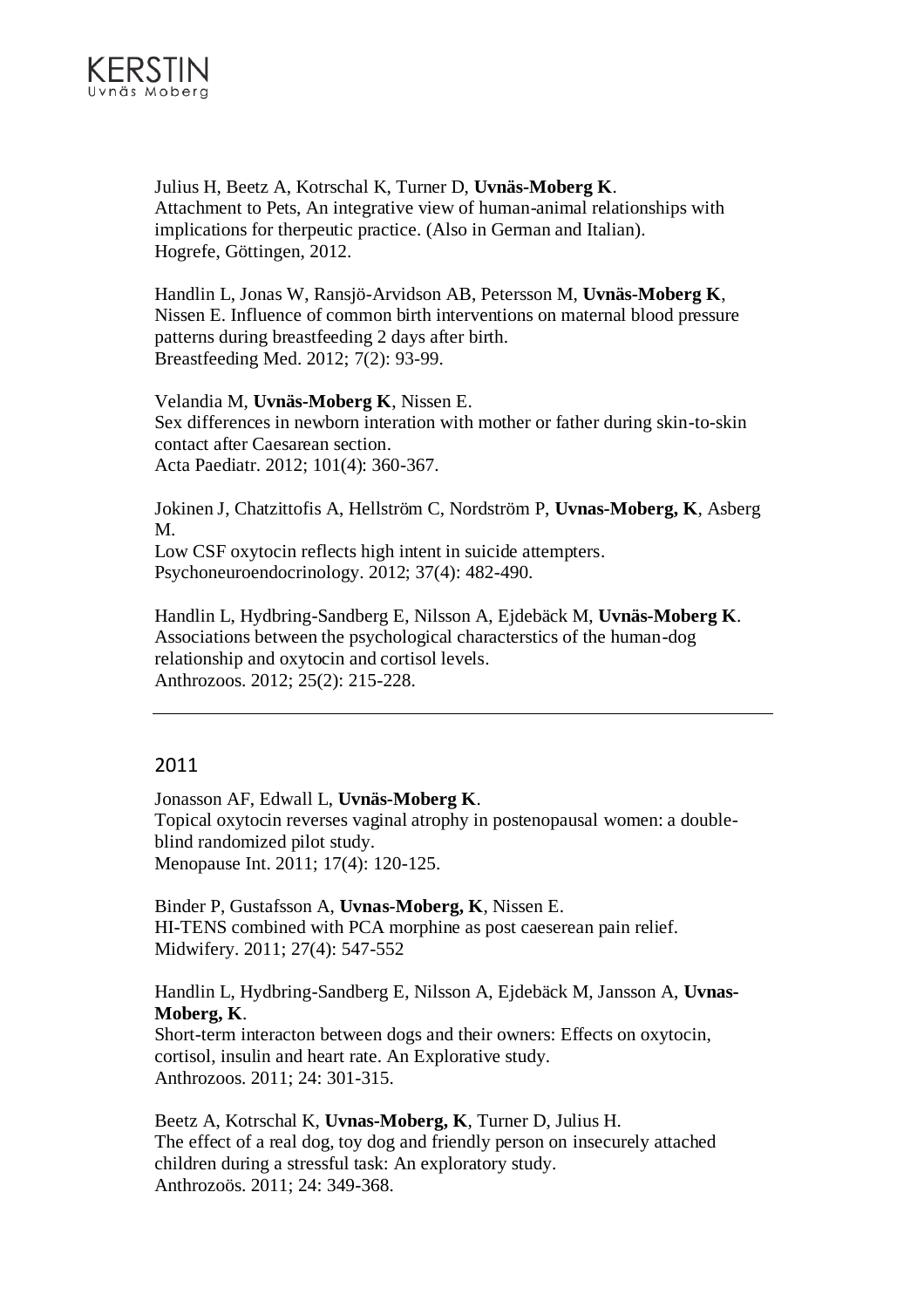

## **Uvnas-Moberg, K**, Petersson M.

Role of oxytocin and oxytocin related effects in manual therapies. In: The science and clinical application of manual therapy. Edited by Hollis H. King, Wilfrid Jänig and Michael M. Patterson Churchill and

Livingstone, Elsevier 2011.

## **Uvnas-Moberg, K**, Handlin L, Petersson M.

Promises and pitfalls of hormone research in human-animal interaction. In: How animals affect us. Examining the influence of human-animal-interaction on child development and human health.

Edited by Peggy McCardle, Sandrea McCune, James A Griffin and Valerie Maholmes American Psychological Association, Washington DC, 2011.

## **Uvnas-Moberg, K**.

Die function von oxytocin in der fruhen entvickling und die mögliche bedeutung eines oxytocinmangels fur bindnung och fruhe störungen der entvicklung. In: Bindung und fruhe störungen der entvicklung. Edited by Karl Heinz Brisch Klett Cotta 2011.

## 2010

Velandia M, Matthisen AS, **Uvnäs-Moberg K**, Nissen E. Onset of vocal interaction between parents and newborns in skin-to-skin contact immediately after elective cesarean section. Birth. 2010; 1: 12-17.

Henoch I, Björkdahl A, Darfeldt K, Berglind Nordh I, **Uvnas-Moberg, K**, Möller A.

Soft skin massage for children with severe developmental disabilities: caregivers' experiences.

Scandinavian journal of disability research. 2010; 1:1-12.

## **Uvnas-Moberg, K**.

Oxytocin verbindet. Deutsche Hebammen Zeitschrift. 2010; 5; 21-21.

## **Uvnäs-Moberg, K**.

Oxytocinets effekter och koppling till beröring Näringsmedicinsk tidskrift; 2010; 5: 20-21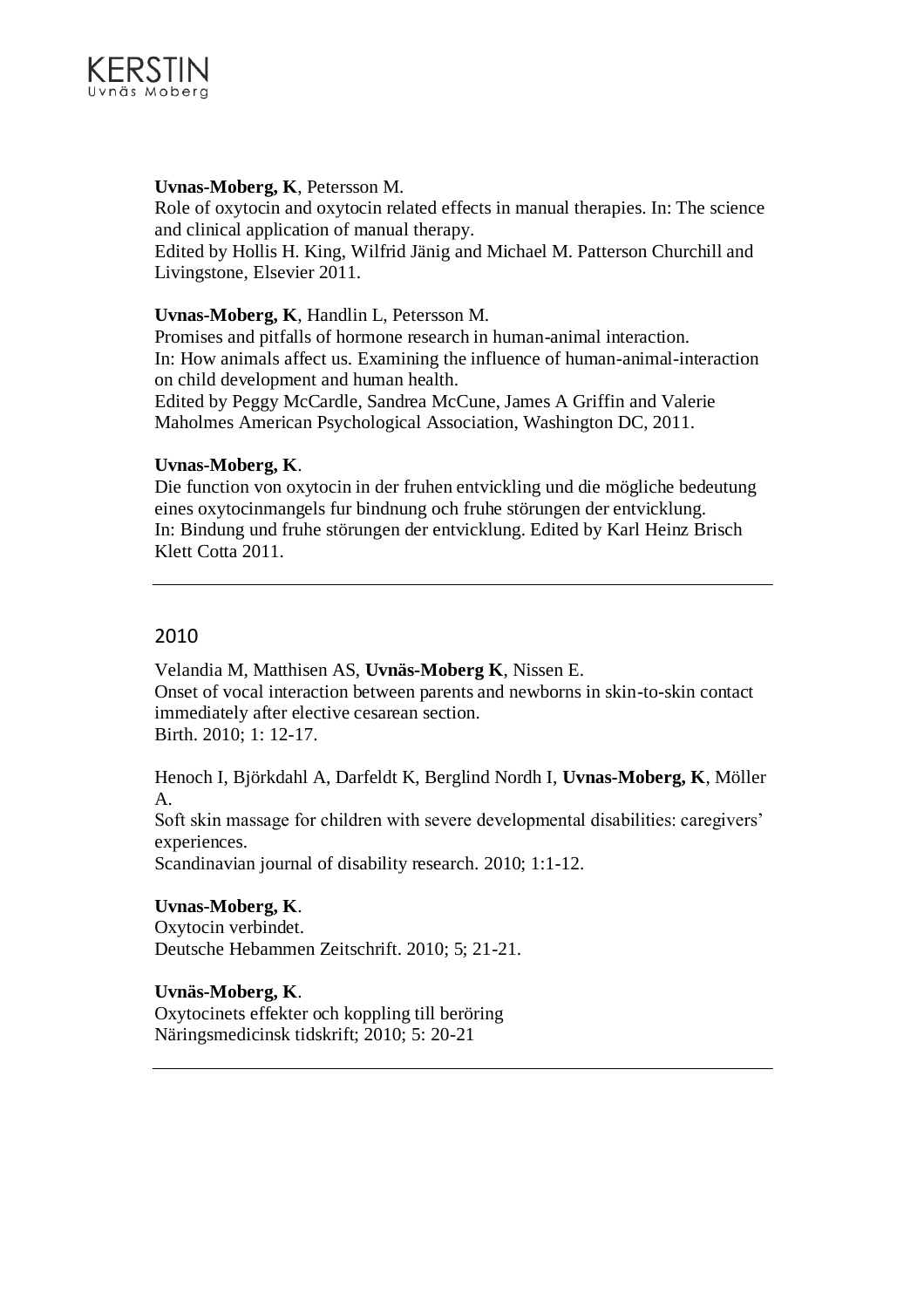

Handlin, L., Jonas, W., Petersson, M., Ejdeback, M., Ransjo-Arvidson, A. B., Nissen, E, **Uvnas-Moberg, K**.

Effects of sucking and skin-to-skin contact on maternal ACTH and cortisol levels during the second day postpartum-influence of epidural analgesia and oxytocin in the perinatal period. Breastfeed Med. 2009; 4(4): 207-20.

Jonas, K., Johansson, L. M., Nissen, E., Ejdeback, M., Ransjo-Arvidson, A. B., **Uvnas- Moberg, K**.

Effects of intrapartum oxytocin administration and epidural analgesia on the concentration of plasma oxytocin and prolactin, in response to suckling during the second day postpartum.

Breastfeed Med. 2009; 4(2): 71-82.

Borg, J., Melander, O., Johansson, L., **Uvnas-Moberg, K**., Rehfeld, J. F., Ohlsson, B.

Gastroparesis is associated with oxytocin deficiency, oesophageal dysmotility with hyperCCKemia, and autonomic neuropathy with hypergastrinemia. BMC Gastroenterol. 2009;9: 17.

Eklund, M. B., Johansson, L. M., **Uvnas-Moberg, K**., Arborelius, L. Differential effects of repeated long and brief maternal separation on behaviour and neuroendocrine parameters in Wistar dams. Behav Brain Res. 2009; 203(1): 69-75.

Bystrova K, Ivanova V, Edhborg M, Matthiesen AS, Ransjö-Arvidson AB, Vorontsov I, Mukhamedrakhimov R, **Uvnäs-Moberg K**, Widström AM. Early contact versus separation: effects on mother-infant interaction one year later.

Birth. 2009; 36(2): 97-109.

Wiklund I, Norman M, **Uvnäs-Moberg K**, Ransjö-Arvidson AB, Andolf E. Epidural analgesia: Breast-feeding success and related factors. Midwifery. 2009; 25(2):31-38.

Gunnarsson S, Pickova J, Högberg A, Neil M, Wichman A, Wigren I, **Uvnas-Moberg, K**, Rydhmer L.

Influence of sow dietary fatty acid composition on the behaviour of the piglets. Livestock Science. 2009; 123:306-313.

**Uvnas-Moberg, K**. Närhetens hormon. Oxytocinets roll i relationer. Natur och Kultur 2009.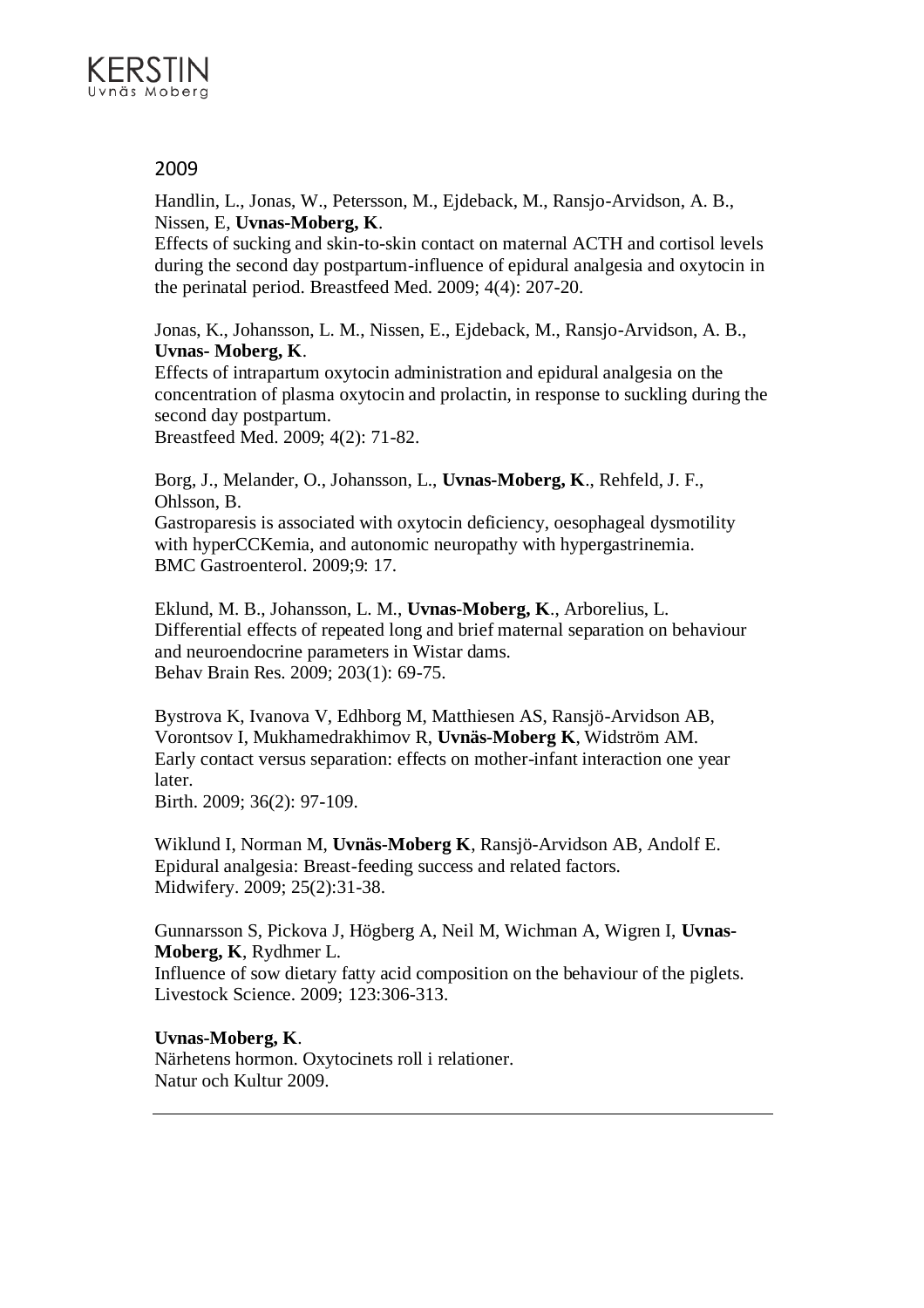

Jonas W, Nissen E, Ransjö-Arvidson AB, Wiklund I, Henriksson P, **Uvnäs-Moberg K**.

Short- and long-term decrease of blood pressure in breastfeeding women. Breastfeed Med; 2008: 3(2): 103-9.

von Knorring AL, Söderberg A, Austin L, Arinell H, **Uvnäs-Moberg, K**. Massage decreases aggression in preschool children: a long-term study. Acta Paediatr. 2008;97(9):1265-1269.

Jonas W, Nissen E, Ransjö-Arvidson AB, Matthiesen AS, **Uvnas-Moberg, K** Influence of oxytocin or epidural analgesia on personality profile in breastfeeding women; a comparative study. Arch Womens Ment Health. 2008; 3(2): 103-109.

## Petersson M, **Uvnas-Moberg, K**

Postnatal oxytocin treatment of spontaneously hypertensive male rats decreases blood pressure and body wieght in adulthood. Neurosci Lett. 2008; 449(2): 166-169.

## 2007

Bystrova K, Matthiesen AS, Vorontsov I, Widström AM, Ransjö-Arvidson AB, **Uvnäs- Moberg K**.

Maternal axillar and breast temperature after giving birth: effects of delivery ward practices and relation to infant temperature. Birth. 2007;34:291-300.

## Petersson M, **Uvnäs-Moberg K**.

Effects of an acute stressor on blood pressure and heart rate in rats pretreated with intracerebroventricular oxytocin injections. Psychoneuroendocrinology. 2007;32:959-965.

Bystrova K, Widström AM, Matthiesen AS, Ransjö-Arvidson AB, Welles-Nyström B, Vorontsov I, **Uvnäs-Moberg K**.

Early lactation performance in primiparous and multiparous women in relation to different maternity home practices. A randomised trial in St. Petersburg. Int Breastfeed J. 2007; 8:2:9.

Bystrova K, Matthiesen AS, Widstrom AM, Ransjö-Arvidson AB, Welles-Nystrom B, Vorontsov I, **Uvnäs-Moberg K**. The effect of Russian maternity home routines on breastfeeding and neonatal weight loss with speicial reference to swaddling. Early Hum Dev. 2007;83:29-39.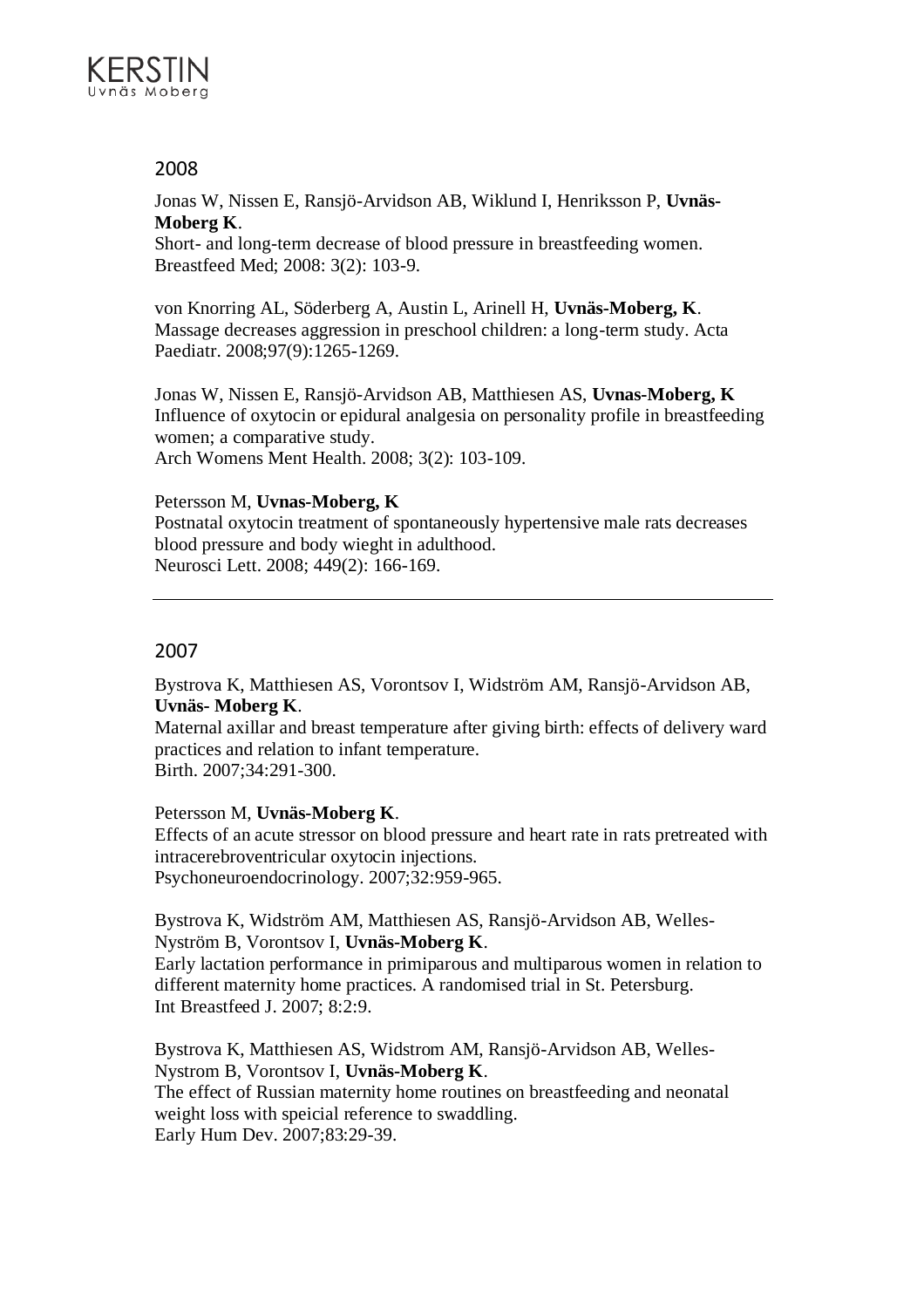

Algers B, **Uvnäs-Moberg K**. Maternal behavior in pigs. Horm Behav. 2007;52:78-85.

Jonas W, Wiklund I, Nissen E, Ransjö-Arvidson AB, **Uvnäs-Moberg K**. Newborn skin temperature two days postpartum during breastfeeding related to different labour ward practices. Early Hum Dev. 2007;83:55-62.

## 2006

**Uvnäs-Moberg, K**. and Petersson, M. Molecular anti-stress systems. In Stress sculpturing the brain to health or disease. Edited by Arnetz B and Ekman R. Wiley Press; 2006.

## **Uvnas-Moberg, K**.

The role of oxytocin in the development of attachment and maternal adaptations during the postpartum period.

In proceedings from Die anfänge der eltern-kind-bindung. Edited by KH Brisch. Klett Cotta Verlag, 2006.

## **Uvnas-Moberg, K**.

Afspaending ro og beroering. Akademisk forlag, Copenhagen 2006

#### **Uvnas-Moberg, K**.

Ocytocine: L'hormone de l'amour Santé – bien-être – relations Le souffle d'or, Barret-sur-Méouge 200

## 2005

Petersson M, Eklund M, **Uvnas-Moberg K**.

Oxytocin decreases corticosterone and nociception and increases motor activity in OVX rats. Maturitas. 2005; 16;51(4):426-33.

Petersson M, Diaz-Cabiale Z, Angel Narvaez J, Fuxe K, **Uvnas-Moberg K**. Oxytocin increases the density of high affinity alpha(2)-adrenoceptors within the hypothalamus, the amygdala and the nucleus of the solitary tract in ovariectomized rats. Brain Res. 2005; 12;1049(2):234-9.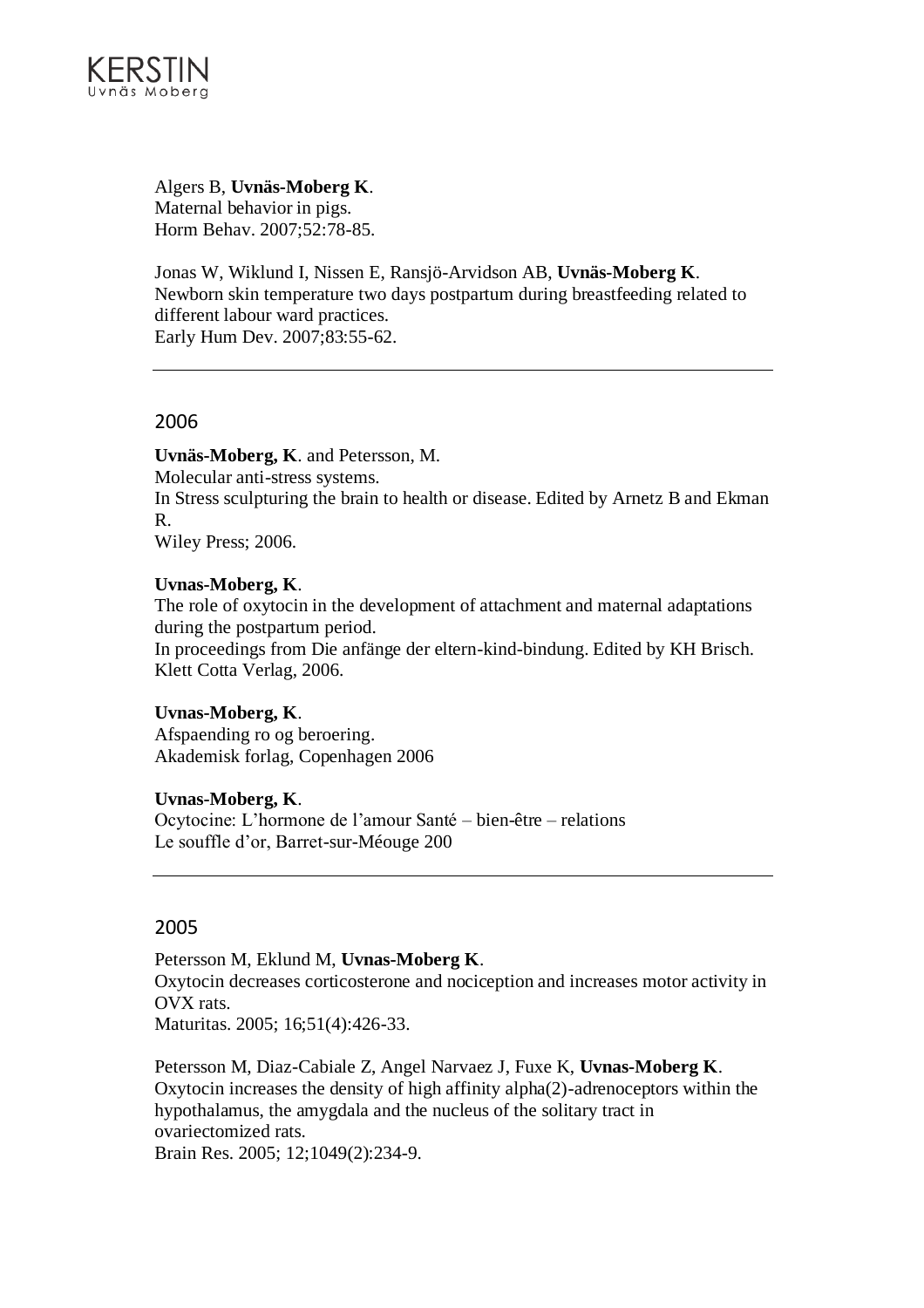

## Holst S, Lund I, Petersson M, **Uvnas-Moberg K**.

Massage-like stroking influences plasma levels of gastrointestinal hormones, including insulin, and increases weight gain in male rats. Auton Neurosci. 2005;15,120(1-2):73-9.

## **Uv(ä)nas-Moberg K**, Arn I, Magnusson D.

The psychobiology of emotion: the role of the oxytocinergic system. Int J Behav Med. 2005;12(2):59-65.

#### **Uvnäs-Moberg K**, Petersson M.

Oxytocin, a mediator of anti-stress, well-being, social interaction, growth and healing.

Z Psychosom Med Psychother. 2005;51(1):57-80. Review. German.

## **Uvnäs-Moberg K**, Petersson M.

Antistress, känsla, empati och socialt stöd. In från molekyl till individ. Editors Ekman R and Arnetz B. Liber 2005

## **Uvnäs-Moberg K**. and Nissen E.

Hormonell reglering av beteende under amningen. In Kropp och själ och barnafödande – psykosocial obestetrik på 2000-talet. Editor Berit Sjögren. Studentlitteratur 2005.

## 2004

Petersson M, **Uvnäs-Moberg K**.

Prolyl-leucyl-glycinamide shares some effects with oxytocin but decreases oxytocin levels.

Physiol Behav. 2004;83(3):475-81.

Diaz-Cabiale Z, Olausson H, Sohlstrom A, Agnati LF, Narvaez JA, **Uvnas-Moberg K**, Fuxe K.

Long-term modulation by postnatal oxytocin of the alpha 2-adrenoceptor agonist binding sites in central autonomic regions and the role of prenatal stress. J Neuroendocrinol. 2004;16(3):183-90.

Sjögren, B., Edman, G., Widström, A.-M., Matthiesen, A.-S. and **Uvnäs-Moberg, K**.

Personality and maternal fetal attachment in first pregnancy. J. reproductive infant psych. 2004; 22: 57-69.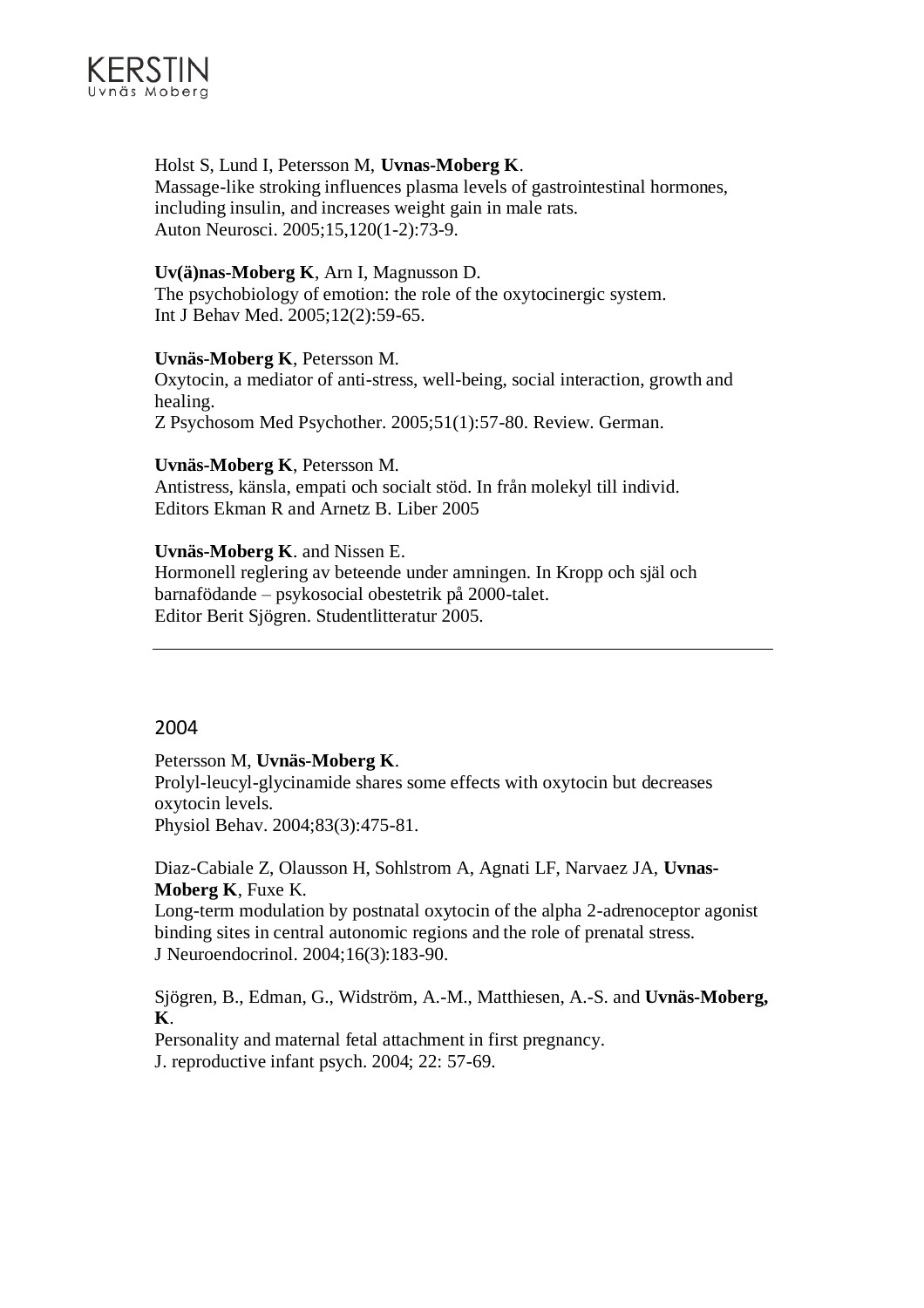

Valros, A., Rundgren, M., Spinka, M., Saloniemi, H., Hultén, F., **Uvnäs-Moberg, K**., Tománek, M., Krejci, P. and Algers, B. Oxytocin, prolactin and somatostatin in lactating sows; associations with body resources mobilisation and maternal behaviour. Livest. Prod. Sci. 2004; 85:1-13

#### **Uvnas-Moberg K**, Petersson M.

Oxytocin a biochemical link for human relations. Mediator of antistress, wellbeing, social interaction, growth, healing. Lakartidningen. 2004;101(35):2634-9. Swedish

## **Uvnäs-Moberg, K**.

Massage and wellbeing, and integrative role for oxytocin? In Touch in labour and infancy. Edited by Tiffany Field. J&J publishing, 2004.

## 2003

Thomassen P, Lundwall M, Wiger E, Wollin L, **Uvnas-Moberg K**. Doula--a new concept in obstetrics Lakartidningen. 2003;100(51-52):4268-71. Swedish.

Huhtala V, Lehtonen L, **Uvnas-Moberg K**, Korvenranta H. Low plasma cholecystokinin levels in colicky infants. J Pediatr Gastroenterol Nutr. 2003;37(1):42-6.

Petersson M, **Uvnas-Moberg K**. Systemic oxytocin treatment modulates glucocorticoid and mineralocorticoid receptor mRNA in the rat hippocampus.

Neurosci Lett. 2003; 5,343(2):97-100.

Bystrova K, Widstrom AM, Matthiesen AS, Ransjo-Arvidson AB, Welles-Nystrom B, Wassberg C, Vorontsov I, **Uvnas-Moberg K**. Skin-to-skin contact may reduce negative consequences of "the stress of being born": a study on temperature in newborn infants, subjected to different ward routines in St. Petersburg. Acta Paediatr. 2003;92(3):320-6.

Olausson H, **Uvnas-Moberg K**, Sohlstrom A. Postnatal oxytocin alleviates adverse effects in adult rat offspring caused by maternal malnutrition. Am J Physiol Endocrinol Metab. 2003;284(3):475-80.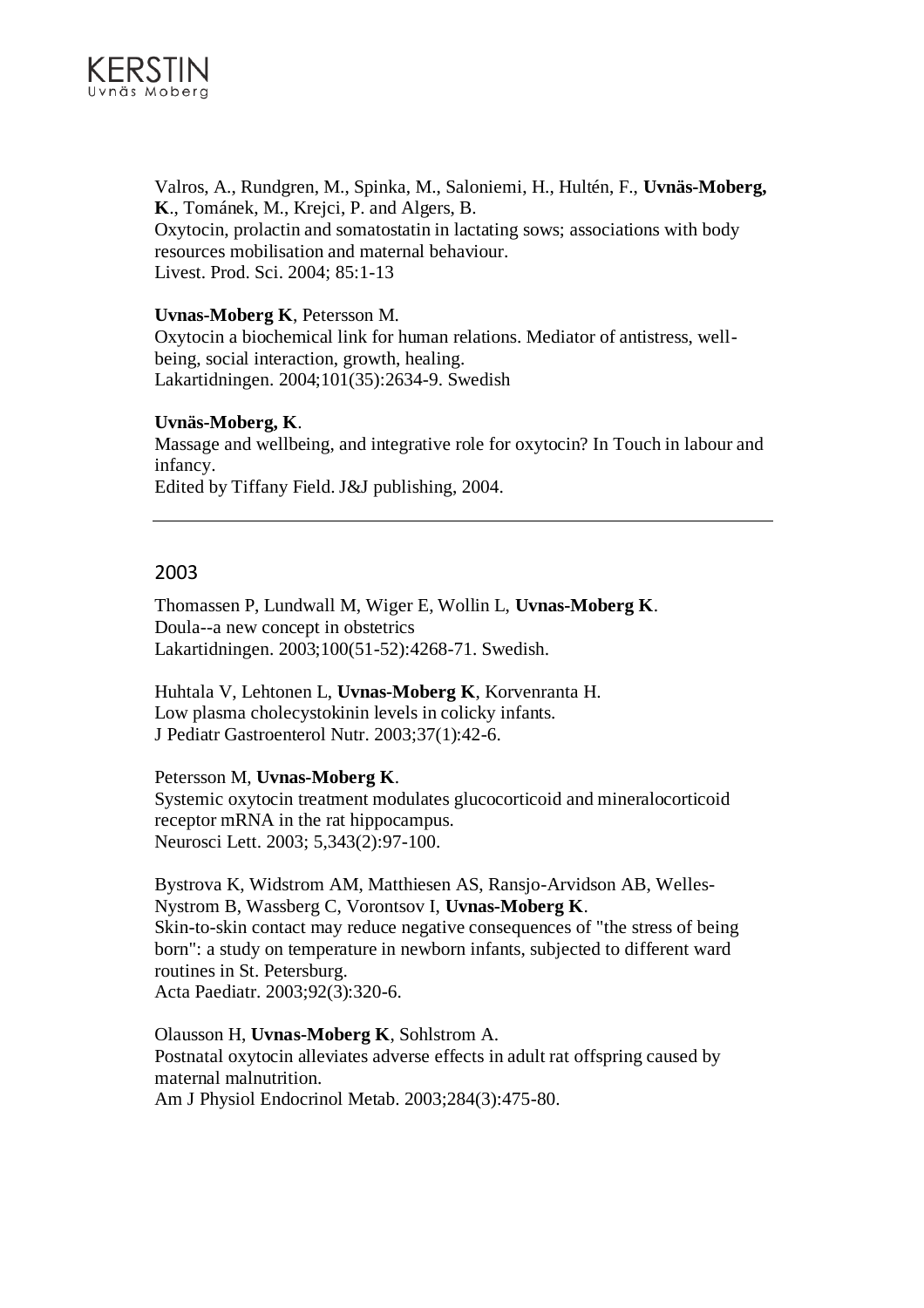

Valros, A., Rundgren, M., Spinka, M., Saloniemi, H., Rydhmer, L., Hultén, F., **Uvnäs- Moberg, K**., Tománek, M., Krejci, P. and Algers, B. Metabolic state of the sow; associations with nursing behaviour and piglet performance. Livest. Prod. Sci. 2003; 79:155-167.

## **Uvnäs-Moberg K**

The oxytocin factor. Tapping the hormone of calm, love and healing. A Merloyd Lawrence Book. Da Capo Press 2003

## **Uvnäs Moberg, K**.

Beröring och närhet minskar stress. Pfizer

## 2002

Holst S, **Uvnas-Moberg K**, Petersson M. Postnatal oxytocin treatment and postnatal stroking of rats reduce blood pressure in adulthood. Auton Neurosci. 2002;99(2):85-90.

Lund I, Ge Y, Yu LC, **Uvnas-Moberg K**, Wang J, Yu C, Kurosawa M, Agren G, Rosen A, Lekman M, Lundeberg T. Repeated massage-like stimulation induces long-term effects on nociception: contribution of oxytocinergic mechanisms. Eur J Neurosci. 2002 Jul;16(2):330-8. Erratum in: Eur J Neurosci. 2005 Sep;22(6):1553-4. Ge, Y [added].

Sohlstrom A, Olausson H, Brismar K, **Uvnas-Moberg K**. Oxytocin treatment during early life influences reproductive performance in ad libitum fed and food-restricted female rats. Biol Neonate. 2002;81(2):132-8.

Petersson, M. and **Uvnäs-Moberg, K**. Oxytocin decreases plasma levels of thyroid-stimulating hormone and thyroid hormones in rats. Regul peptides 2002;108:83-87.

Sohlström, A., Olausson, H., Brismar, K. and **Uvnäs-Moberg, K**. Oxytocin treatment during early life influences reproductive performance, in ad libitum fed and food restricted female rats. Biol. Neonate 2002; 81(2):1132-138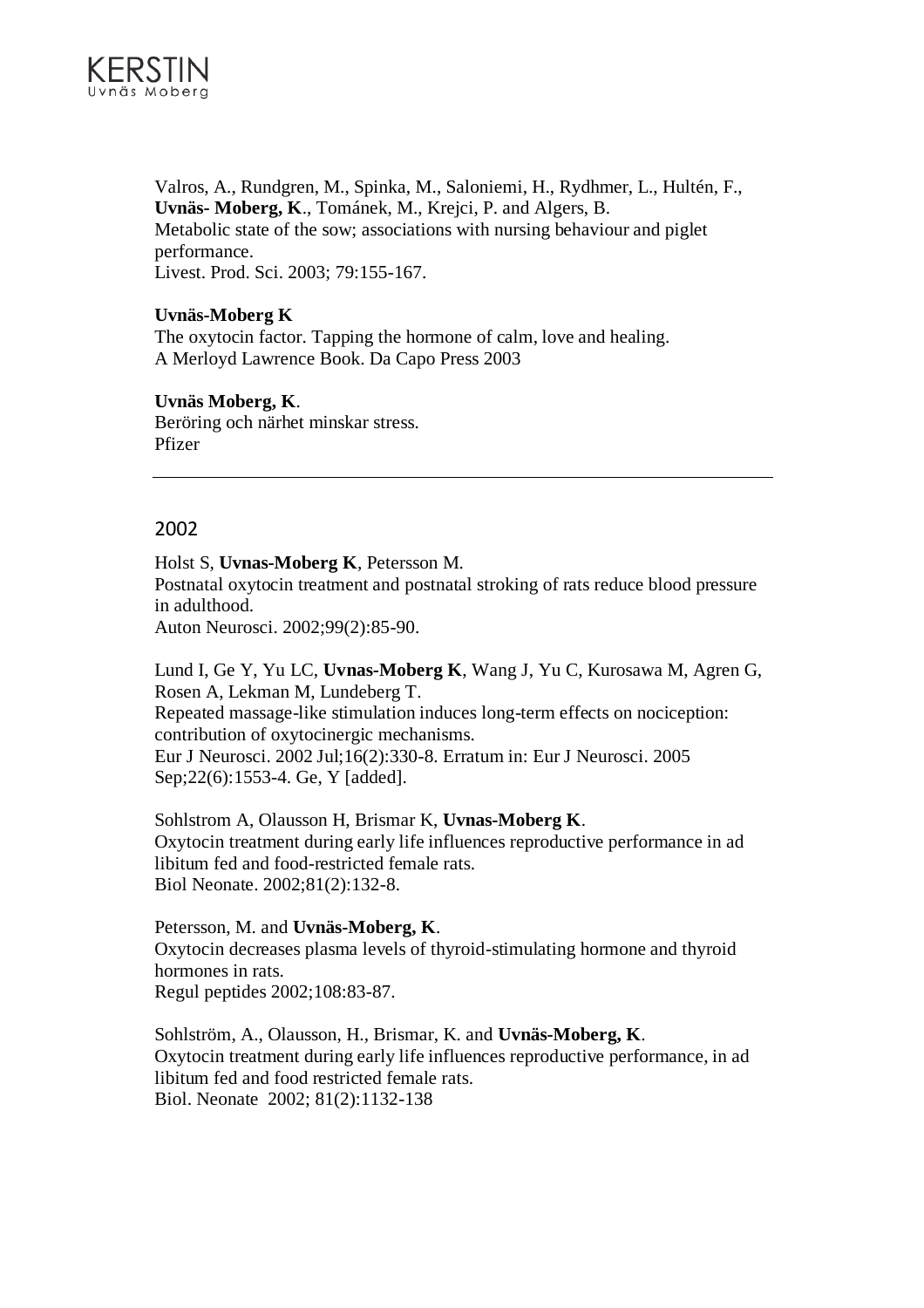

## **Uvnäs-Moberg, K**. Kroppens antistressystem.

In: Stress - molekylerna, individen, organisationen, samhället. Editors B. Arnetz and R. Ekman. Liber Distribution, Stockholm, 2002.

#### **Uvnäs-Moberg, K**.

Oxytocin - A possible mediator of anti stress effects induced by acupuncture? J. Australian Medical Acupuncture College 2002; 19:25.

## 2001

Lindström, T., Redbo, I. and **Uvnäs-Moberg, K**. Plasma oxytocin and cortisol concentrations in dairy cows in relation to feeding duration and rumen fill. Physiol. Behav. 2001, 72:73-81.

Lupoli, B., Johansson, B., **Uvnäs-Moberg, K**. and Svennersten-Sjaunja, K. Effect of suckling on the release of oxytocin, prolactin, cortisol, gastrin, CCK, somatostatin, and insulin in dairy cows and their calves. J. Dairy Res. 2001, 68:175-187.

Matthiesen, A.-S., Ransjö-Arvidsson, A.-B., Nissen, E. and **Uvnäs-Moberg, K**. Postpartum maternal oxytocin release by newborns: effects of infant hand massage and sucking. Birth 2001, 28:13-19.

Petersson, M., Wiberg, U., Lundeberg, T. and **Uvnäs-Moberg, K**. Oxytocin decreases carrageenan induced inflammation in rats. Peptides 2001, 22:1479-1484.

Ransjö-Arvidsson, A.-B., Matthiesen, A.-S., Lilja, G., Nissen, E., Widström, A.- M. and **Uvnäs-Moberg, K**. Maternal analgesia during labor disturbs newborn behavior: Effects on breastfeeding, temperature and crying. Birth 2001, 28:5-12.

**Uvnäs-Moberg, K**., Johansson, B., Lupoli, B. and Svennersten-Sjaunja, K. Oxytocin facilitates behavioural, metabolic and physiological adaptations during lactation.

Appl. Anim. Behav. Sci. 2001, 72:225-234.

#### **Uvnäs-Moberg, K**.

Lugn och beröring. Oxytocinets läkande verkan i kroppen. Natur och Kultur, Borås, 2001.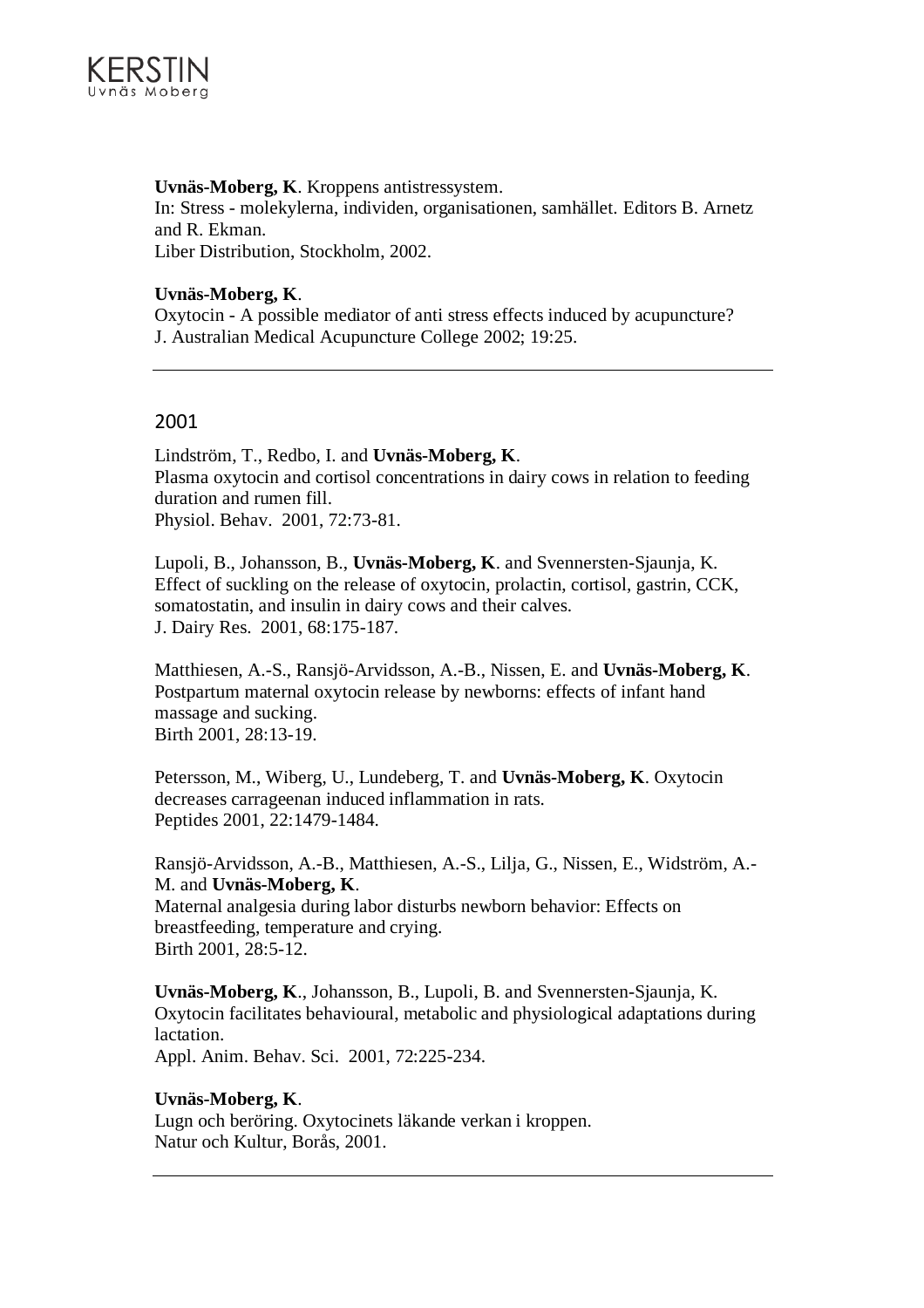

Anderberg, U. M. and **Uvnäs-Moberg, K**. Plasma oxytocin levels in female fibromyalgia syndrome patients. Z Rheumatol 2000, 59:373-379.

Diaz-Cabiale, Z., Narváez, J., Petersson, M., **Uvnäs-Moberg, K**. and Fuxe, K. Oxytocin/alfa2-receptor interactions on feeding responses. Neuroendocrinology 2000, 71:209-218.

Diaz-Cabiale, Z., Narváez, J. A., Garrido, R., Petersson, M., **Uvnäs-Moberg, K**. and Fuxe, K. Antagonistic oxytocin/alpha2-receptor interactions in the nucleus tractus solitarii: Relevance for central cardiovascular control. J. Neuroendocrinol. 2000, 12:1167- 1173.

Diaz-Cabiale, Z., Petersson, M., Narváez, J. A., **Uvnäs-Moberg, K**. and Fuxe, K. Systemic oxytocin treatment modulates alpha2- adrenoceptors in telencephalic and diencephalic regions of the rat. Brain Res. 2000, 421-425.

Sjögren, B., Widström, A. M., Edman, G. and **Uvnäs-Moberg, K**. Changes in personality pattern during first pregnancy and lactation. J. Psychosom. Obstet. Gynaecol. 2000, 21:31-38.

Sohlström, A., Carlsson, C. and **Uvnäs-Moberg, K**. Effects of oxytocin treatment in early life on body weight and corticosterone in adult offspring from ad libitum fed and food restricted rats. Biol. Neonate 2000, 78:33-40.

Svanborg, P., Mattila-Evenden, M., Gustavsson, P., **Uvnäs-Moberg, K**. and Åsberg, M. Associations between plasma glucose and DSM-III-R cluster B personality traits in psychiatric outpatients. Neuropsychobiology 2000, 41:79-87.

Svennersten-Sjaunja, K., Johansson, B., Redbo, I. and **Uvnäs-Moberg, K**. The effect of feeding during milking on oxytocin release, milk production, milking parameters and cow behaviour. Proc. Int. Symp. August 17-19. In: Robotic milking. Lelystadt, The Netherlands, 2000, 196-197.

**Uvnäs-Moberg, K**., Eklund, M., Hillegaart, V. and Ahlenius, S. Improved conditioned avoidance learning by oxytocin administration in highemotional male Sprague- Dawley rats. Regul. Pept. 2000, 88:27-32.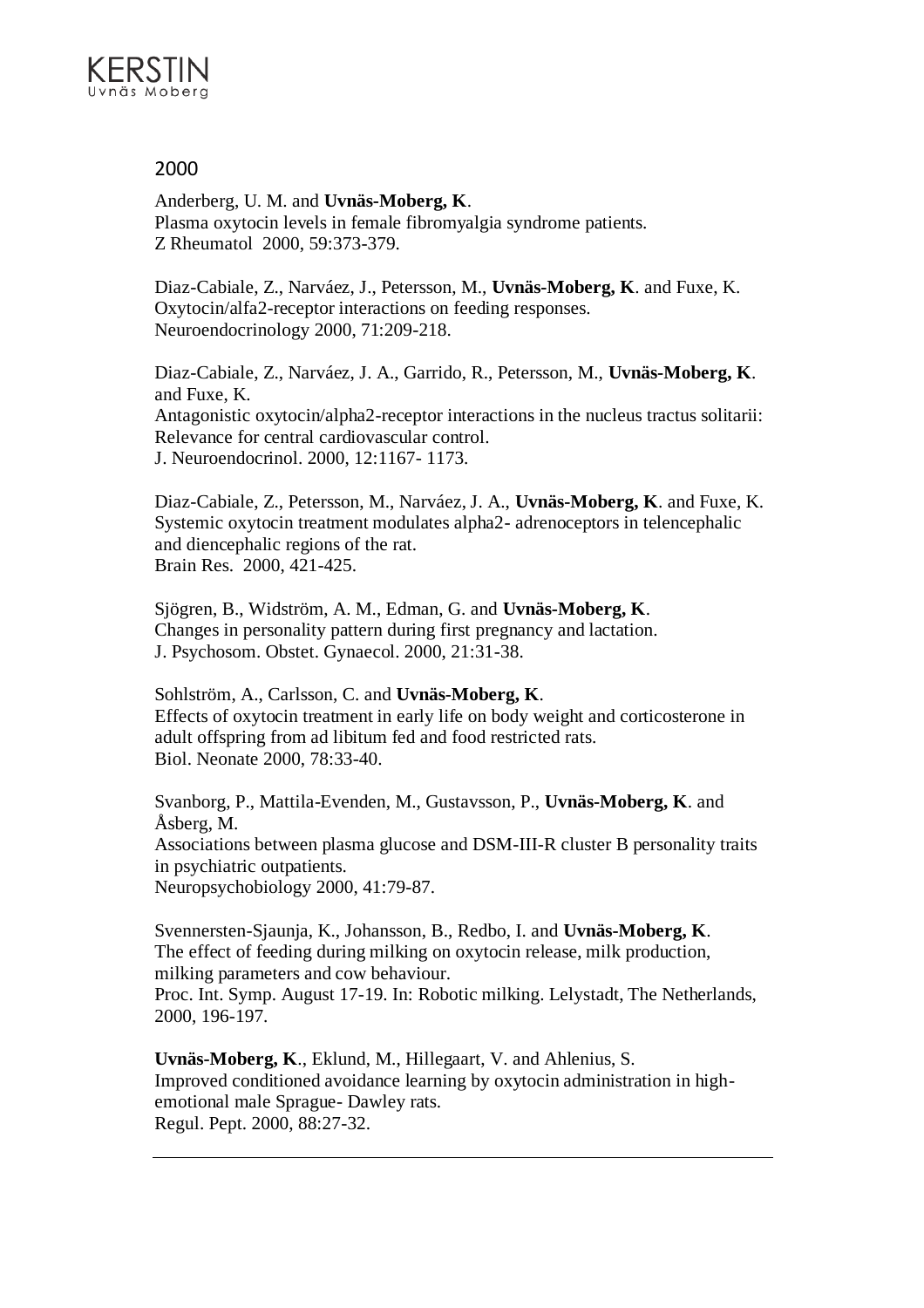

Johansson, B., **Uvnäs-Moberg, K**., Knight, C. and Svennersten-Sjaunja, K. The effect of feeding before, during and after milking on milk production and the hormones oxytocin, prolactin, gastrin and somatostatin. J. Dairy Res. 1999, 66:151-163.

Lund, I., Lundeberg, T., Kurosawa, M. and **Uvnäs-Moberg, K**. Sensory stimulation (massage) reduces blood pressure in unanaesthetized rats. J. Auton. Nerv. Syst. 1999, 78:30-37.

Petersson, M., Hulting, A. L. and **Uvnäs-Moberg, K**. Oxytocin causes a sustained decrease in plasma levels of corticosterone in rats. Neurosci. Lett. 1999, 264:41-44.

Petersson, M., Hulting, A.-L., Andersson, R. and **Uvnäs-Moberg, K**. Long-term changes in gastrin, cholecystokinin and insulin in response to oxytocin treatment.

Neuroendocrinology 1999, 69:202-208.

Petersson, M., Lundeberg, T. and **Uvnäs-Moberg, K**. Short-term increase and long-term decrease in blood pressure in response to oxytocin - potentiating effect of female steroid hormones. J. Cardiovasc. Pharmacol. 1999, 33:102-108.

Petersson, M., Lundeberg, T. and **Uvnäs-Moberg, K**. Oxytocin enhances the effects of clonidine on blood pressure and locomotor activity in rats.

J. Auton. Nerv. Syst. 1999, 78:49-56.

Smedh, U., Kaplan, J., Björkstrand, E. and **Uvnäs-Moberg, K**. Dual effects of the somatostatin analogue octreotide on gastric emptying during and after intragastric fill. Am. J. Physiol. 1999, 277:R1291-R1296.

Smedh, U., Kaplan, J. M. and **Uvnäs-Moberg, K**. Corticotropin-releasing factor - induced suppression of gastric emptying is blocked by cyclo(7-aminoheptanoyl-phe-D-TRP- LYS-THR[BZL]), an in vivo somatostatin antagonist. Neurosci. Lett. 1999, 260:41- 44.

Sohlström, A., Brismar, K., Carlsson-Skwirut, C., Bang, P. and **Uvnäs-Moberg, K**.

Effects of oxytocin on the IGF-axis and some gastrointestinal hormones, in ad libitum fed and food-restricted female rats. Acta Physiol. Scand. 1999, 166:223-230.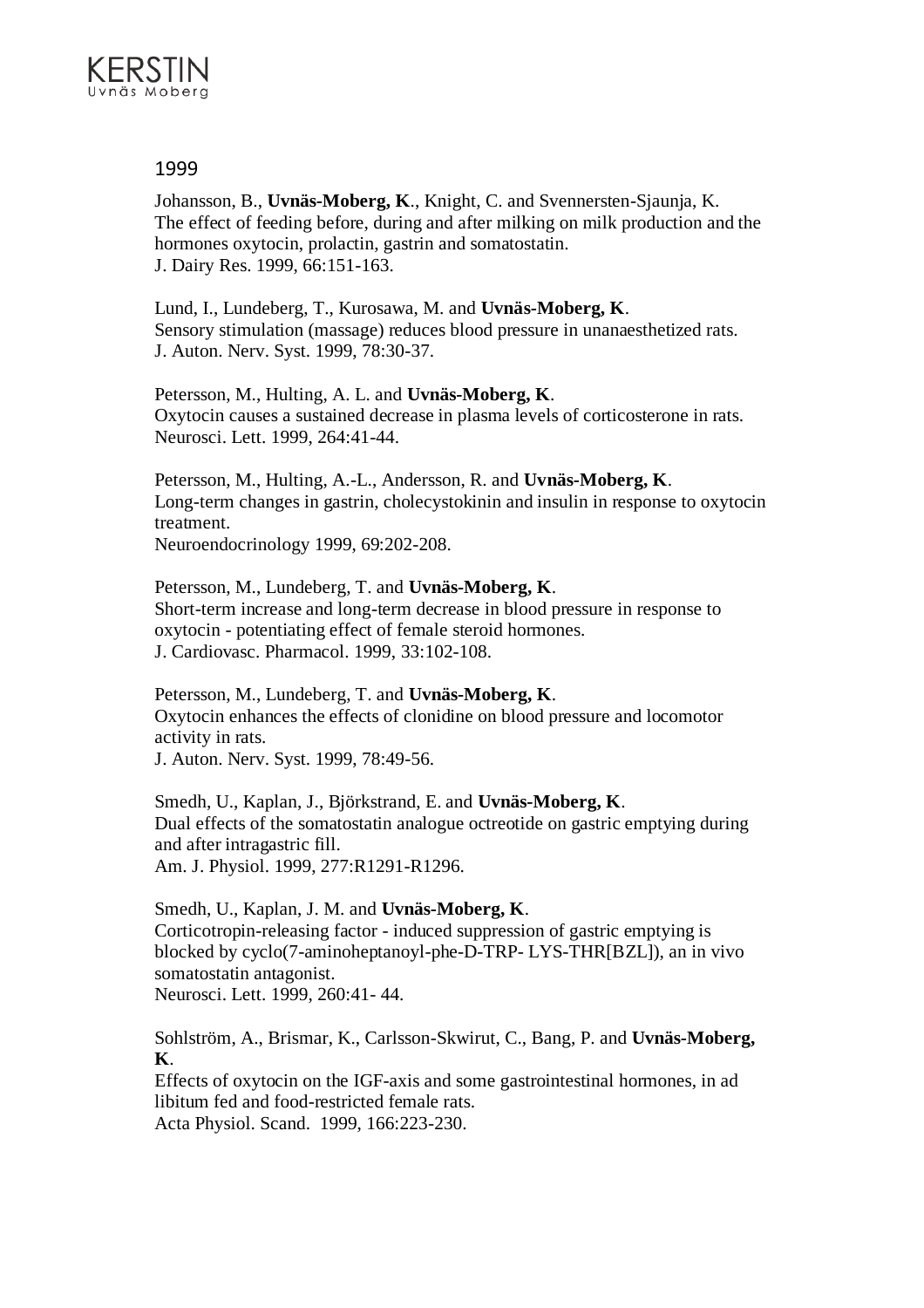

Sohlström, A., Carlsson-Skwirut, C., Bang, P., Brismar, K. and **Uvnäs-Moberg, K**.

Effects of oxytocin treatment early in pregnancy, on fetal growth, in ad libitum fed and food restricted rats.

Pediatr. Res. 1999, 46:339-344.

**Uvnäs-Moberg, K**., Björkstrand, E., Hillegaart, V. and Ahlenius, S. Oxytocin as a possible mediator of SSRI-induced antidepressant effects. Psychopharmacology (Berl) 1999, 142:95-101.

**Uvnäs-Moberg, K**., Björkstrand, E., Salmi, P., Johansson, C., Åstrand, M. and Ahlenius, S. Endocrine and behavioral traits in a low avoidance performing substrain of Sprague- Dawley rats. Regul. Pept. 1999, 80:75-82.

Johansson, B., Svennersten-Sjaunja, K. and **Uvnäs-Moberg, K**. Utfodring under mjölkning - kan påverka kons fysiologi, mjölkavkasting och beteende.

Sveriges Lantbruksuniversitet, JLT-fakulteten. Fakta, Jordbruk 1999, Nr 7.

## 1998

Ferreira, M. F., Sobrinho, L. G., Santos, M. A., Sousa, M. F. and **Uvnäs-Moberg, K**.

Rapid weight gain, at least in some women, is an expression of a neuroendocrine state characterized by reduced hypothalamic dopaminergic tone. Psychoneuroendocrinology 1998, 23:1005-1013.

Hillegaart, V., Alster, P., **Uvnäs-Moberg, K**. and Ahlenius, S. Sexual motivation promotes oxytocin secretion in male rats. Peptides 1998, 19:39-45.

Johansson, B., Olofsson, J., Wiktorsson, H., **Uvnäs-Moberg, K**. and Svennersten-Sjaunja, K.

A comparison between manual prestimulation versus feeding stimulation during milking in dairy cows.

Swedish. J. Agric. Res. 1998, 28:177-187.

Jonsson, B., **Uvnäs-Moberg, K**., Theorell, T. and Gotthard, R. Gastrin, cholecystokinin and somatostatin in a laboratory experiment of patients with functional dyspepsia.

Psychosom. Med. 1998, 60:331-337.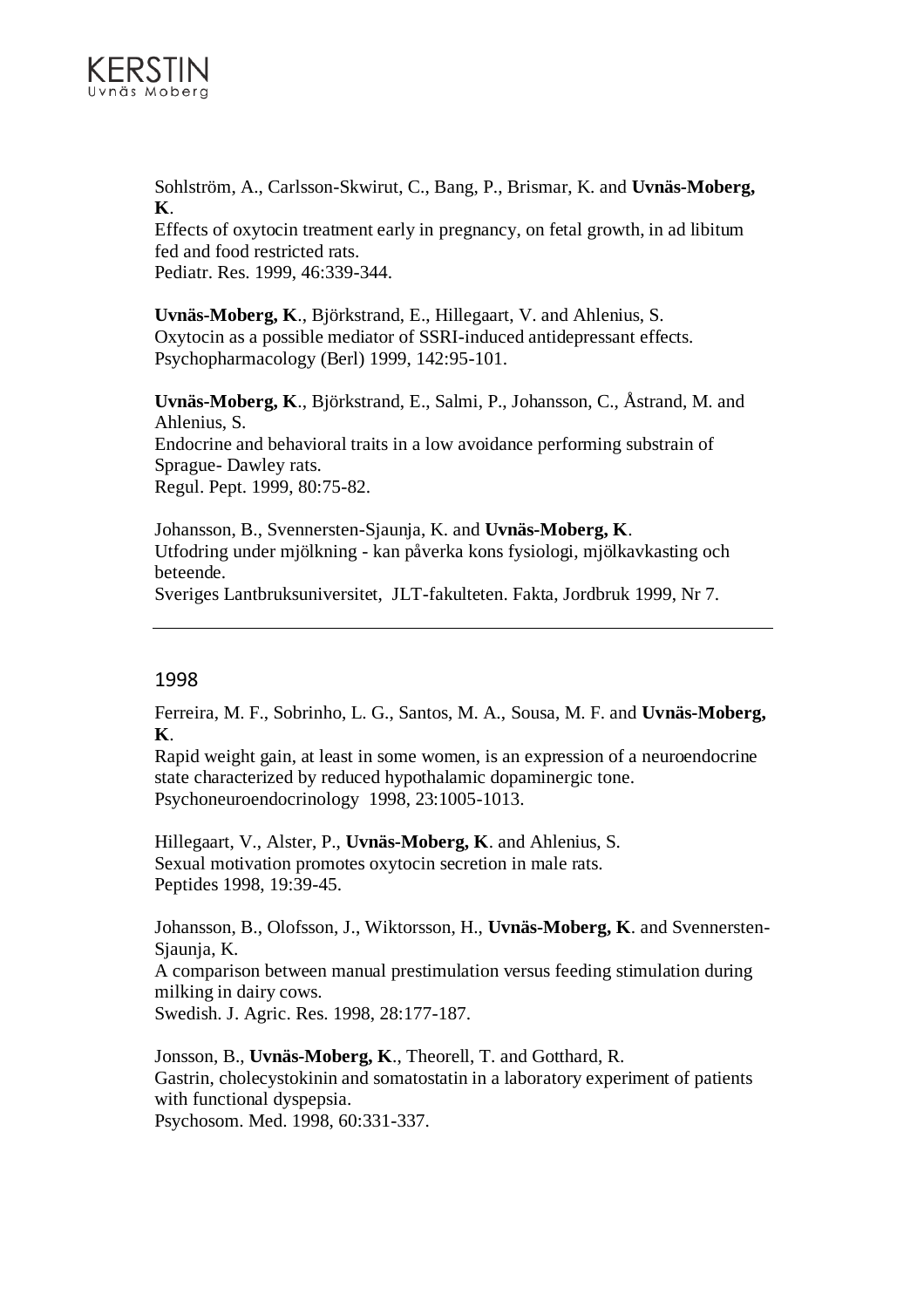

Knox, S. and **Uvnäs-Moberg, K**. Social isolation and cardiovascular disease: an atherosclerotic connection. Psychoneuroendocrinology 1998, 23:877-890.

Kurosawa, M., **Uvnäs-Moberg, K**. and Lundeberg, T. Intracerebroventricularly administered oxytocin has no direct influence on the somatosensory system in anesthetized rats - evaluation by cortical somatosensory evoked potentials.

J. Phys. Ther. Sci. 1998, 10:73-79.

Nissen, E., Gustavsson, P., Widström, A.-M. and **Uvnäs-Moberg, K**. Oxytocin, prolactin, milk production and their relationship with personality traits in women after vaginal delivery or cesaeran sectio. J. Psychosom. Obstet. Gynaecol. 1998, 19:49-58.

Petersson, M., Ahlenius, S., Wiberg, U., Alster, P. and **Uvnäs-Moberg, K**. Steroid dependent effects of oxytocin on spontaneous motor activity in female rats.

Brain Res. Bull. 1998, 45:301-305.

Petersson, M., Lundeberg, T., Sohlström, A., Wiberg, U. and **Uvnäs-Moberg, K**. Oxytocin increases the survival of musculocutaneous flaps. Naunyn-Schmiedeberg's Arch. Pharmacol. 1998, 357:701-704.

Petersson, M., **Uvnäs-Moberg, K**., Erhardt, S. and Engberg, G. Oxytocin increases locus coeruleus alpha 2-adrenoreceptor responsiveness in rats. Neurosci. Lett. 1998, 255:115-118.

Samuelsson, B., Emanuelsson, M., Olsson, G., **Uvnäs-Moberg, K**. and Svennersten-Sjaunja, K. Hormonal profiles, rumen volatile fatty acids and milk trans-C18:1 fatty acids in relation to the milk fat content in ad libitum or restrictedly fed dairy cows. Acta Agric. Scand., Sect. A, Animal Sci. 1998, 48:76-85.

Smedh, U., Håkansson, M. L., Meister, B. and **Uvnäs-Moberg, K**. Leptin injected into the fourth ventricle inhibits gastric emptying. NeuroReport 1998, 9:297-301.

Törnhage, C. J., Serenius, F., **Uvnäs-Moberg, K**. and Lindberg, T. Plasma somatostatin and cholecystokinin levels in preterm infants during kangaroo care with and without nasogastric tubefeeding. J. Pediatr. Endocrinol. Metab. 1998, 11:645-651.

Törnhage, C. J., Serenius, F., **Uvnäs-Moberg, K**. and Lindberg, T. Plasma somatostatin and cholecystokinin levels in response to feeding in preterm infants. J. Pediatr. Gastroenterol. Nutr. 1998, 27:199-205.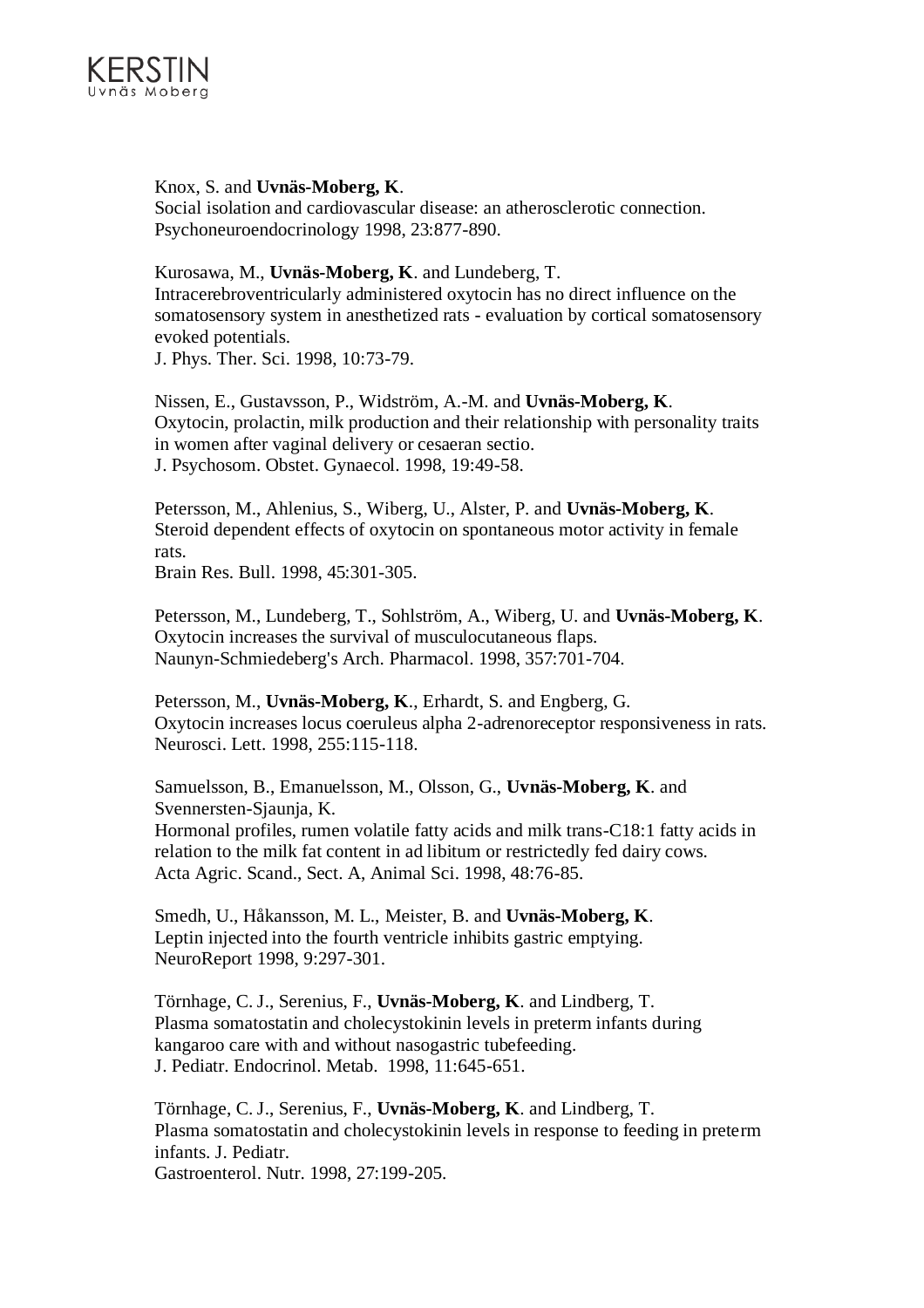

## **Uvnäs-Moberg, K**.

Antistress pattern induced by oxytocin. News Physiol. Sci. (NIPS) 1998, 13:22-26.

## **Uvnäs-Moberg, K**.

Oxytocin may mediate the benefits of positive social interaction and emotions. Psychoneuroendocrinology 1998, 23:819-835.

**Uvnäs-Moberg, K**., Alster, P., Petersson, M., Sohlström, A. and Björkstrand, E. Postnatal oxytocin injections cause sustained weight gain and increased nociceptive thresholds in male and female rats. Pediatr. Res. 1998, 43:344-348.

## **Uvnäs-Moberg, K**. and Carter, C. S.

Introduction to psychoneuroendocrinology volume: Is there a neurobiology of love?

Psychoneuroendocrinology 1998, 23:749-750.

## **Uvnäs-Moberg, K**.

Oxytocin-hormonet som frisätts vid beröring och gör oss lugnare. Sjukgymnasten 1998, 2:24-27.

## 1997

Björkstrand, E., Hulting, A. L. and **Uvnäs-Moberg, K**. Evidence for a dual function of oxytocin in the control of growth hormone secretion in rats. Regul. Pept. 1997, 69:1- 5.

Hillegaart, V., Alster, P., **Uvnäs-Moberg, K**. and Ahlenius, S. Heterosexual interactions promotes oxytocin secretion in sexually naive, but not experienced, male wistar rats. Ann. N. Y. Acad. Sci. 1997, 807:530-533.

Kurosawa, M., **Uvnäs-Moberg, K**., Miyasaka, K. and Lundeberg, T. Interleukin-1 increases activity of the gastric vagal afferent nerve partly via stimulation of type A CCK receptor in anesthetized rats. J. Auton. Nerv. Syst. 1997, 62:72-78.

Lokrantz, C. M., **Uvnäs-Moberg, K**. and Kaplan, J. M. Effects of central ocytocin administration on intraoral intake of glucose in deprived and nondeprived rats. Physiol. Behav. 1997, 62:347-352.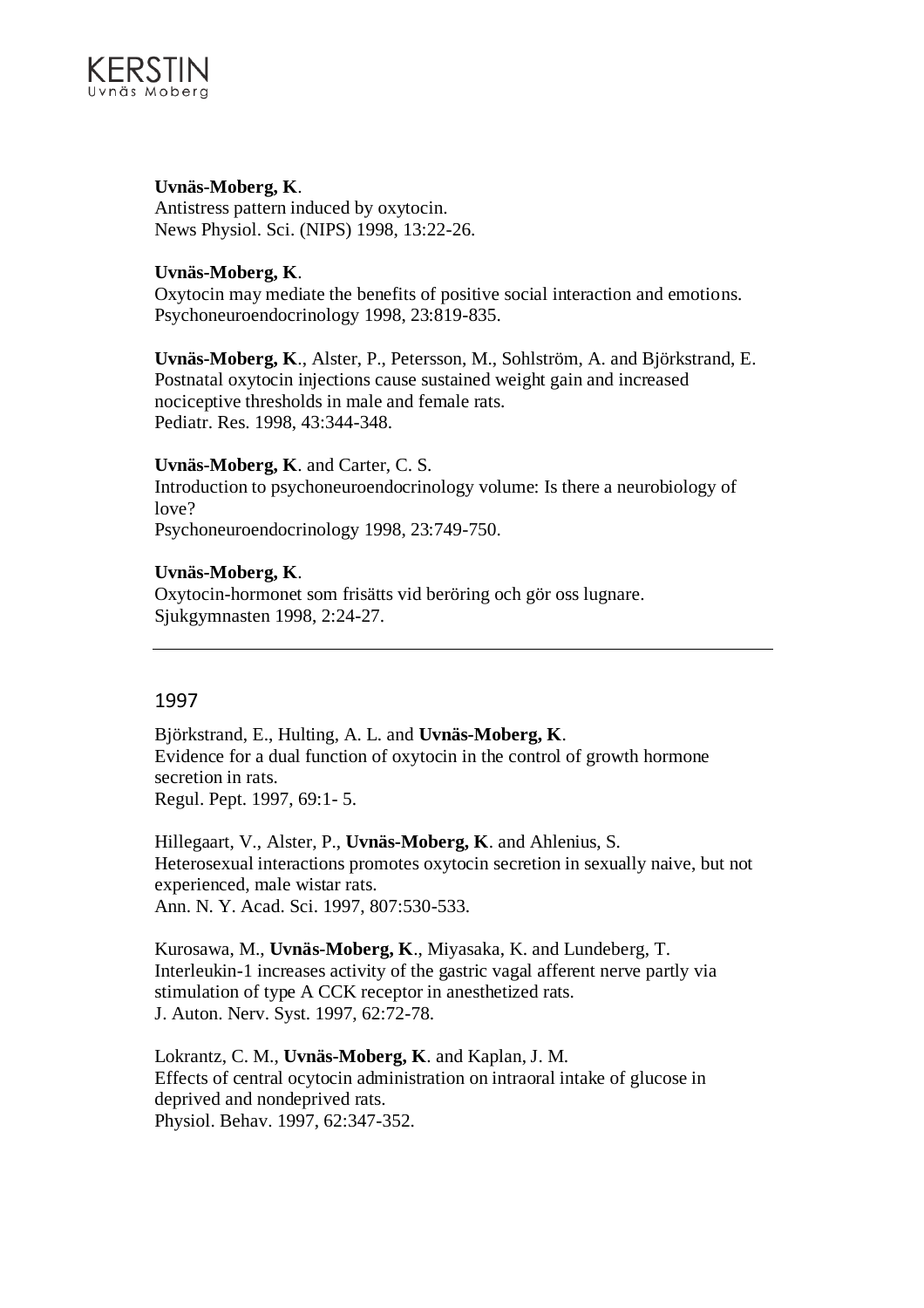

Nissen, E., Widström, A. M., Lilja, G., Matthiesen, A. S., **Uvnäs-Moberg, K**., Jacobsson, G. and Boreus, L. O.

Effects of routinely given pethidine during labour on infants' developing breastfeeding behaviour. Effects of dose-delivery time interval and various concentrations of pethidine/norpethidine in cord plasma. Acta Paediatr. 1997, 86:201-208.

Nowak, R., Murphy, T. M., Lindsay, D. R., Alster, P., Andersson, R. and **Uvnäs-Moberg, K**.

Development of a preferential relationship with the mother by the newborn lamb: Importance of the sucking activity. Physiol. Behav. 1997, 62:681-688.

Nowak, R., Orgeur, P., Piketty, V., Alster, P., Andersson, R. and **Uvnäs-Moberg, K**.

Plasma cholecystokinin concentrations in 3-day-old lambs: effect of the duration of fasting preceding a sucking bout.

Reprod. Nutr. Dev. 1997, 37:551-558.

Nowak, R., Schaal, B., Goursaud, A. P., Lévy, F., Orgeur, P., Picard, M., Meunier-Salaün, M. C., Alster, P. and **Uvnäs-Moberg, K**. Cholecystokinin receptors mediate the development of a preference for the mother by newly born lambs. Behav. Neurosci. 1997, 111:1375-1382.

Petersson, M., Lundeberg, T. and **Uvnäs-Moberg, K**. Oxytocin decreases blood pressure in male but not in female spontaneously hypertensive rats. J. Auton. Nerv. Syst. 1997, 66:15-18.

Törnhage, C. J., Serenius, F., **Uvnäs-Moberg, K**. and Lindberg, T. Plasma somatostatin and cholecystokinin levels in sick preterm infants during their first 6 weeks of life. Acta Paediatr. 1997, 86:847-850.

Törnhage, C. J., Serenius, F., **Uvnäs-Moberg, K**. and Lindberg, T. Plasma somatostatin and cholecystokinin levels in preterm infants during their first 2 years of life. Pediatr. Res. 1997, 41:902-908.

## **Uvnäs-Moberg, K**.

Physiological and endocrine effects of social contact. Ann. N. Y. Acad. Sci. 1997, 807:146-163.

## **Uvnäs-Moberg, K**.

Oxytocin-linked antistress effects - the relaxation and growth response. Acta Physiol. Scand. 1997, Suppl. 640, 161:38-42.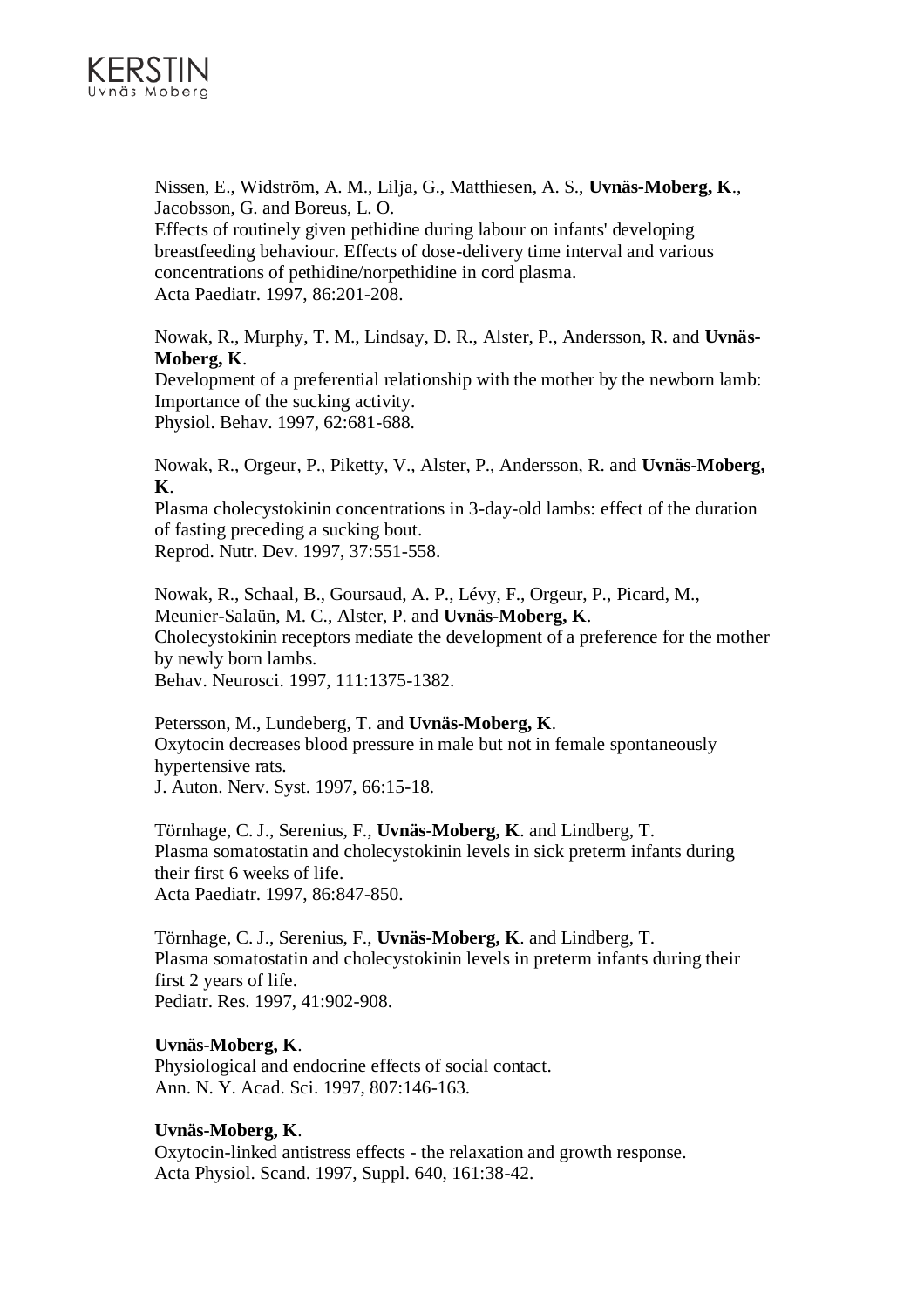## **Uvnäs-Moberg, K.**

Mäns och kvinnors sätt att reagera på stress. In: Remeron; Sammanfattning från symposium i sårbarhet. Uppsala, Sweden, 1997, 8

Wells, A., Read, N. W., **Uvnäs-Moberg, K**. and Alster, P. Influences of fat and carbohydrate on postprandial sleepiness, mood, and hormones. Physiol. Behav. 1997, 61:679-686.

Ågren, G., Olsson, C., **Uvnäs-Moberg, K**. and Lundeberg, T. Olfactory cues from an oxytocin-injected male rat can reduce energy loss in its cagemates. NeuroReport 1997, 8:2551-2555.

Ågren, G., **Uvnäs-Moberg, K**. and Lundeberg, T. Olfactory cues from an oxytocin-injected male rat can induce anti-nociception in its cagemates. NeuroReport 1997, 8:3073- 3076.

## 1996

Björkstrand, E., Ahlenius, S., Smedh, U. and **Uvnäs-Moberg, K**. The oxytocin receptor antagonist 1-deamino-2-D-Tyr-(OEt)-4-Thr-8-Ornoxytocin inhibits effects of the 5- HT1A receptor agonist 8-OH-DPAT on plasma levels of insulin, cholecystokinin and somatostatin. Regul. Pept. 1996, 63:47-52.

Björkstrand, E., Eriksson, M. and **Uvnäs-Moberg, K**. Evidence of a peripheral and a central effect of oxytocin on pancreatic hormone release in rats. Neuroendocrinology 1996, 63:377-383.

Björkstrand, E. and **Uvnäs-Moberg, K**. Central oxytocin increases food intake and daily weight gain in rats. Physiol. Behav. 1996, 59:947-952.

Eriksson, M., Ceccatelli, S., **Uvnäs-Moberg, K**., Iadarola, M. and Hökfelt, T. Expression of Fos-related antigens, oxytocin, dynorphin and galanin in the paraventricular and supraoptic nuclei of lactating rats. Neuroendocrinology 1996, 63:356-367.

Eriksson, M., Lindh, B., **Uvnäs-Moberg, K**. and Hökfelt, T. Distribution and origin of peptide-containing nerve fibers in the rat and human mammary gland. Neuroscience 1996, 1:227-245.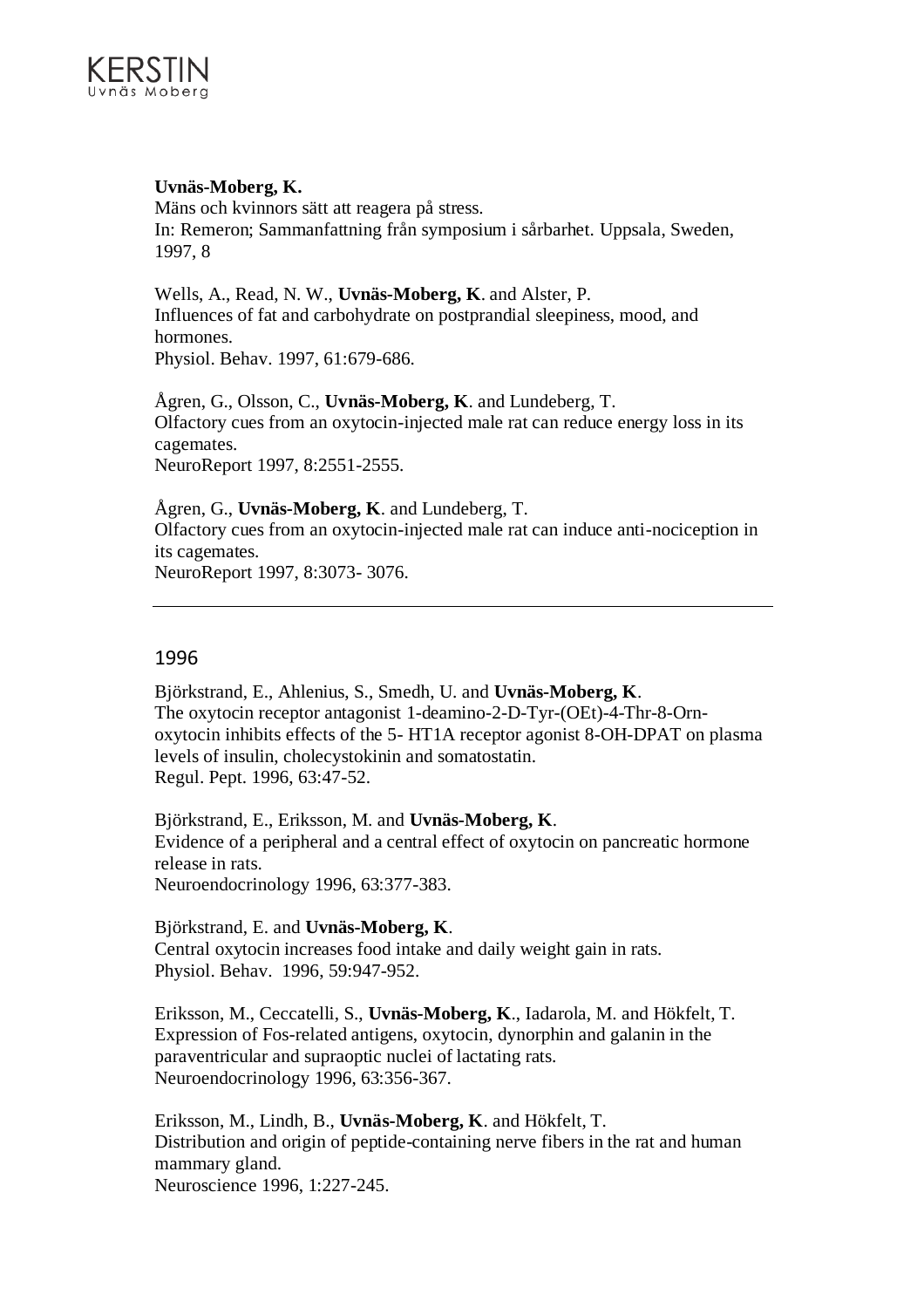

Eriksson, M., Lundeberg, T. and **Uvnäs-Moberg, K**. Studies on cutaneous blood flow in the mammary gland of lactating rats. Acta Physiol. Scand. 1996, 158:1-6.

Hulting, A. L., Grenbäck, E., Pineda, J., Coya, R., Hökfelt, T., Meister, B. and **Uvnäs- Moberg, K**. Effect of oxytocin on growth hormone release in vitro. Regul. Pept. 1996, 67:69-73.

Nissen, E., **Uvnäs-Moberg, K**., Svensson, K., Stock, S., Widström, A. M. and Winberg, J. Different patterns of oxytocin, prolactin but not cortisol release during breastfeeding in women delivered by caesarean section or by the vaginal route. Early Hum. Dev. 1996, 45:103-118.

Petersson, M., Alster, P., Lundeberg, T. and **Uvnäs-Moberg, K**. Oxytocin increases nociceptive thresholds in a long-term perspective in female and male rats. Neurosci. Lett. 1996, 212:87-90.

Petersson, M., Alster, P., Lundeberg, T. and **Uvnäs-Moberg, K**. Oxytocin causes a long-term decrease of blood pressure in female and male rats. Physiol. Behav. 1996, 60:1311- 1315.

Samuelsson, B., **Uvnäs-Moberg, K**., Gorewit, R. and Svennersten-Sjaunja, K. Profiles of the hormones somatostatin, gastrin, CCK, prolactin, growth hormone, oxytocin and cortisol. II. In dairy cows that are milked during food deprivation. Livestock Prod. Sci. 1996, 46(1):57-64.

Samuelsson, B., **Uvnäs-Moberg, K**., Gorewit, R. and Svennersten-Sjaunja, K. Profiles of the hormones somatostatin, gastrin, CCK, prolactin, growth hormone and cortisol. I. In dairy cows that are milked and fed separately or milked and fed simultaneously.

Livestock Prod. Sci. 1996, 46(1):49-56.

Törnhage, C. J., Serenius, F., **Uvnäs-Moberg, K**. and Lindberg, T. Plasma somatostatin and cholecystokinin levels in preterm infants during first day of life. Biol. Neonate 1996, 70:311-321.

#### **Uvnäs-Moberg, K**.

Our undiscovered "peace and calm" hormones. Ass. Mass. Terap. Aust.Inc.: Newsletter 1996, 7:7-9.

## **Uvnäs-Moberg, K**.

Neuroendocrinology of the mother-child interaction. Trends Endocrinol. Metab. 1996, 7:126-131.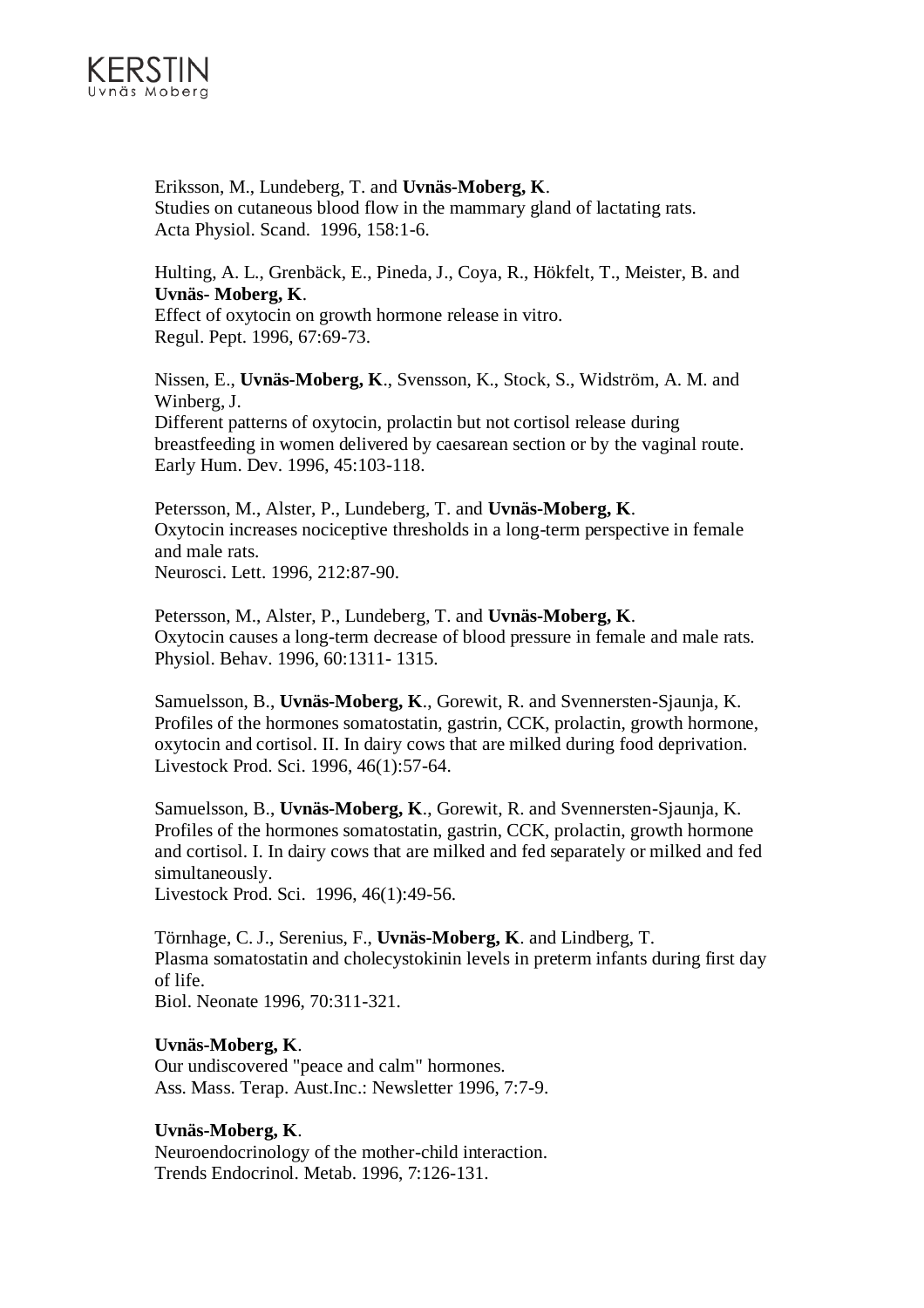

**Uvnäs-Moberg, K**. Hormoner reglerar råttans ätbeteende. Läkartidningen 1996, 93:4144- 4149.

**Uvnäs-Moberg, K**., Ahlenius, S., Alster, P. and Hillegaart, V. Effects of selective serotonin and dopamine agonists on plasma levels of glucose, insulin and glucagon in the rat. Neuroendocrinology 1996, 63:269-274.

**Uvnäs-Moberg, K**., Alster, P., Lund, I., Lundeberg, T., Kurosawa, M. and Ahlenius, S. Stroking of the abdomen causes decreased locomotor activity in conscious male rats. Physiol. Behav. 1996, 60:1409-1411.

**Uvnäs-Moberg, K**., Alster, P. and Petersson, M. Dissociation of oxytocin effects on body weight in two variants of female Sprague-Dawley rats. Integr. Physiol. Behav. Sci. 1996, 31:44-55.

**Uvnäs-Moberg, K**. and Eriksson, M.

Breastfeeding: physiological, endocrine and behavioural adaptations caused by oxytocin and local neurogenic activity in the nipple and the mammary gland. Acta Paediatr. 1996, 85:525-530.

**Uvnäs-Moberg, K**., Hillegaart, V., Alster, P. and Ahlenius, S. Effects of 5-HT agonists, selective for different receptor subtypes on oxytocin, CCK, gastrin and somatostatin plasma levels in the rat. Neuropharmacology 1996, 35:1635-1640.

#### 1995

Alfvén, G., Gustavsson, P. and **Uvnäs-Moberg, K**. Age-related decrease in plasma levels of gastrin, cholecystokinin and somatostatin. Acta Paediatr. 1995, 84:1344-1346.

Christensson, K., Cabrera, T., Christensson, E., **Uvnäs-Moberg, K**. and Winberg, J.

Separation distress call in the human neonate in the absence of maternal body contact.

Acta Paediatr. 1995, 84:468-473.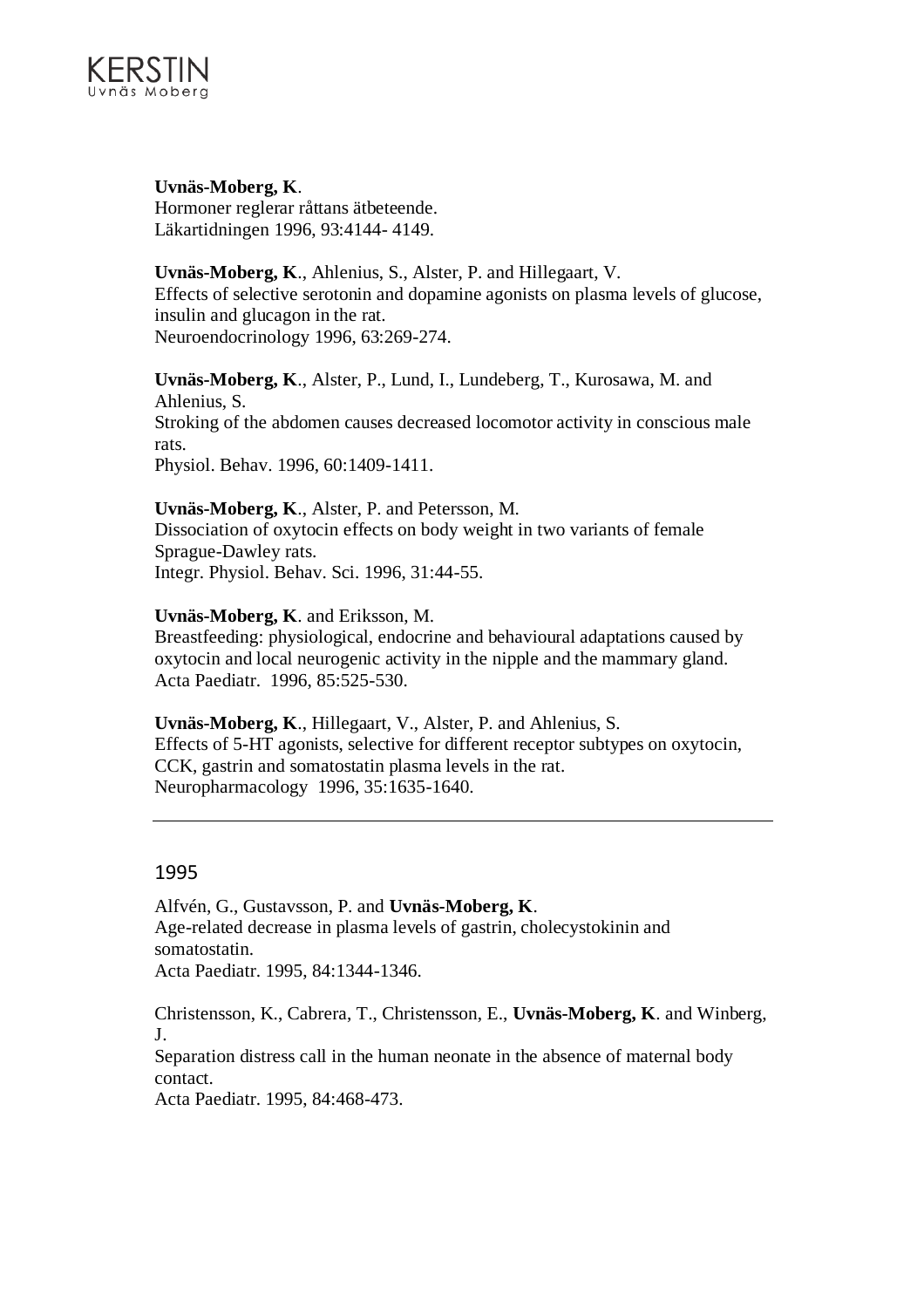

Kurosawa, M., Lundeberg, T., Ågren, G., Lund, I. and **Uvnäs-Moberg, K**. Massage-like stroking of abdomen lowers blood pressure in anesthetized rats: influence of oxytocin. J. Auton. Nerv. Syst. 1995, 56:26-30.

Nissen, E., Lilja, G., Matthiesen, A. S., Ransjö-Arvidson, A. B., **Uvnäs-Moberg, K**. and Widström, A. M. Effects of maternal pethidine on infants´ developing breastfeeding behaviour. Acta Paediatr. 1995, 84:140-145.

Nissen, E., Lilja, G., Widström, A. M. and **Uvnäs-Moberg, K**. Elevation of oxytocin levels early post partum in women. Acta Obstet. Gynecol. Scand. 1995, 74:530-533.

Smedh, U., **Uvnäs-Moberg, K**., Grill, H. J. and Kaplan, J. M. Fourth ventricle injection of corticotropin-releasing factor and gastric emptying of glucose during gastric fill. Am. J. Physiol. 1995, 269:G1000-G1003.

Svennersten, K., Gorewit, R. C., Sjaunja, L. O. and **Uvnäs-Moberg, K**. Feeding during milking enhances milking-related oxytocin secretion and milk production in dairy cows whereas food deprivation decreases it. Acta Physiol. Scand. 1995, 153:309-310.

Törnhage, C. J., Serenius, F., **Uvnäs-Moberg, K**. and Lindberg, T. Plasma somatostatin and cholecystokinin levels in preterm infants and their mothers at birth. Pediatr. Res. 1995, 37:771-776.

**Uvnäs-Moberg, K**.

Hur påverkas kropp och själ av kvinnans könshormoner? Läkardagarna i Örebro, maj 8-9, Sverige, 1995.

**Uvnäs-Moberg, K**., Alster, P., Hillegaart, V. and Ahlenius, S. Suggestive evidence for a DA D3 receptor-mediated increase in the release of oxytocin in the male rat. NeuroReport 1995, 6:1338-1340.

Ågren, G., Lundeberg, T., **Uvnäs-Moberg, K**. and Sato, A. The oxytocin antagonist 1- deamino-2-D-Tyr-(Oet)-4-Thr-8-Orn-oxytocin reverses the increase in the withdrawal response latency to thermal, but not mechanical nociceptive stimuli following oxytocin administration or massage-like stroking in rats. Neurosci. Lett. 1995, 187:49-52.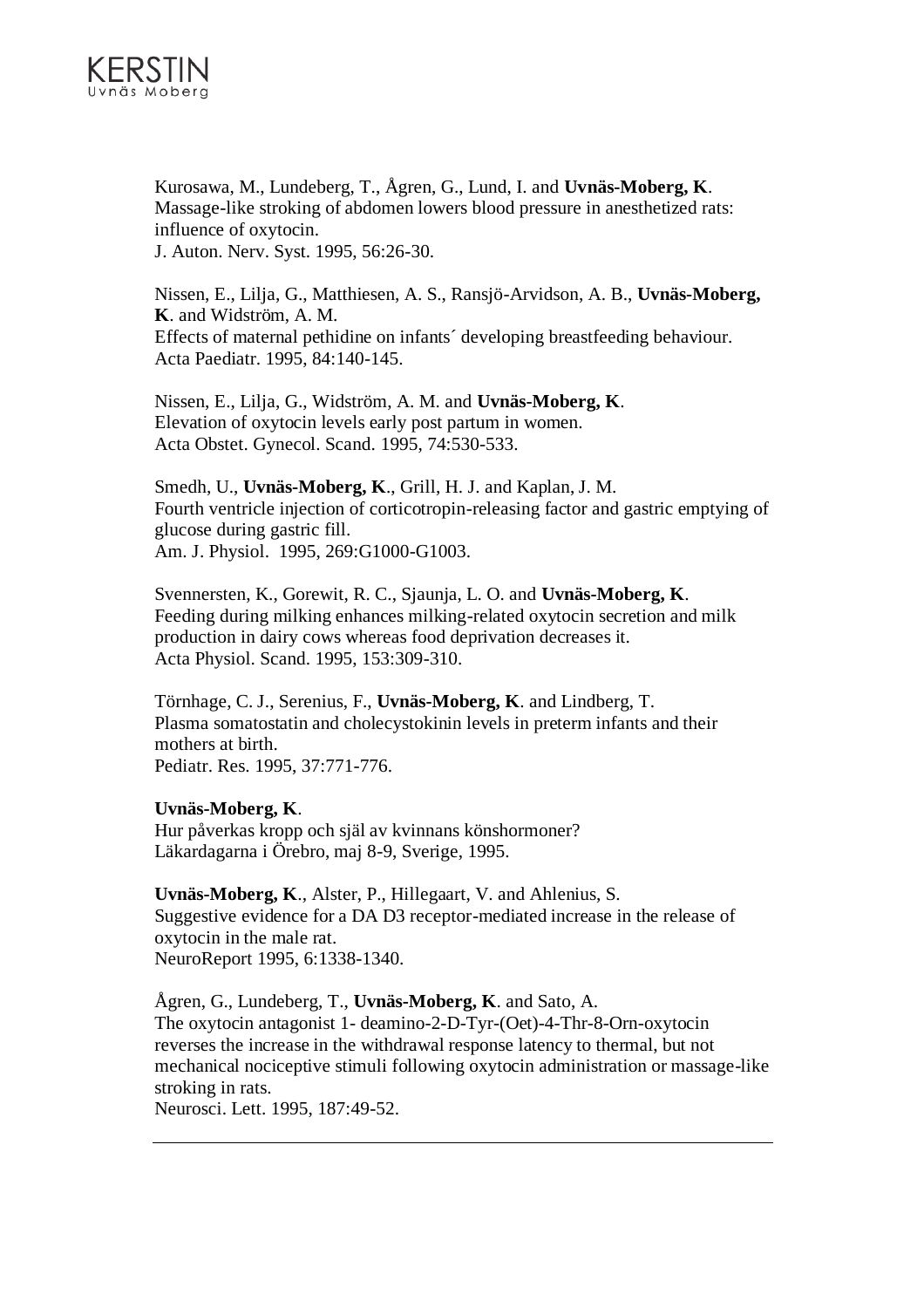

Robèrt R, **Uvnäs Moberg K.** Hon och han – Födda olika. Brombergs, 1994.

Alfvén, G., De la Torre, B. and **Uvnäs-Moberg, K**. Depressed concentrations of oxytocin and cortisol in children with recurrent abdominal pain of non-organic origin. Acta Paediatr. 1994, 83:1076-1080.

Eriksson, M., Björkstrand, E., Smedh, U., Alster, P., Matthiesen, A. S. and Uvnäs-Moberg, K.

Role of vagal nerve activity during suckling. Effects on plasma levels of oxytocin, prolactin, VIP, somatostatin, insulin, glucagon, glucose and of milk secretion in lactating rats.

Acta Physiol. Scand. 1994, 151:453-459.

Kurosawa, M., Nagai, N., Sato, A. and **Uvnäs-Moberg, K**. Somatic afferent regulation of plasma immunoreactive glucagon in anesthetized rats.

Jpn. J. Physiol. 1994, 44:221- 230.

Lindman, R. E., Ahlund, N., Hannuksela, S., Holmström-Mellberg, K., Eriksson, C. J. P. and **Uvnäs-Moberg, K**.

Hormonal covariates of socioemotional communication as a function of assertiveness, gender, and alcohol.

7th Cong. Int. Soc. Biomed. Res. Alcholism, Queensland, Australia, June 26-July 1, 1994.

Lundeberg, T., **Uvnäs-Moberg, K**., Ågren, G. and Bruzelius, G. Anti-nociceptive effects of oxytocin in rats and mice. Neurosci. Lett. 1994, 170:153-157.

Marchini, G., Simoni, M. R., Bartolini, F. and **Uvnäs-Moberg, K**. Plasma gastrin and somatostatin levels in newborn infants receiving supplementary formula feeding. Acta Paediatr. 1994, 83:374-377.

Smedh, U. and **Uvnäs-Moberg, K**.

Intracerebroventricularly administered corticotropin- releasing factor releases somatostatin through a cholinergic, vagal pathway in freely fed rats. Acta Physiol. Scand. 1994, 151:241-248.

**Uvnäs-Moberg, K**. Oxytocin and behaviour. Ann. Med. 1994, 26:315-317.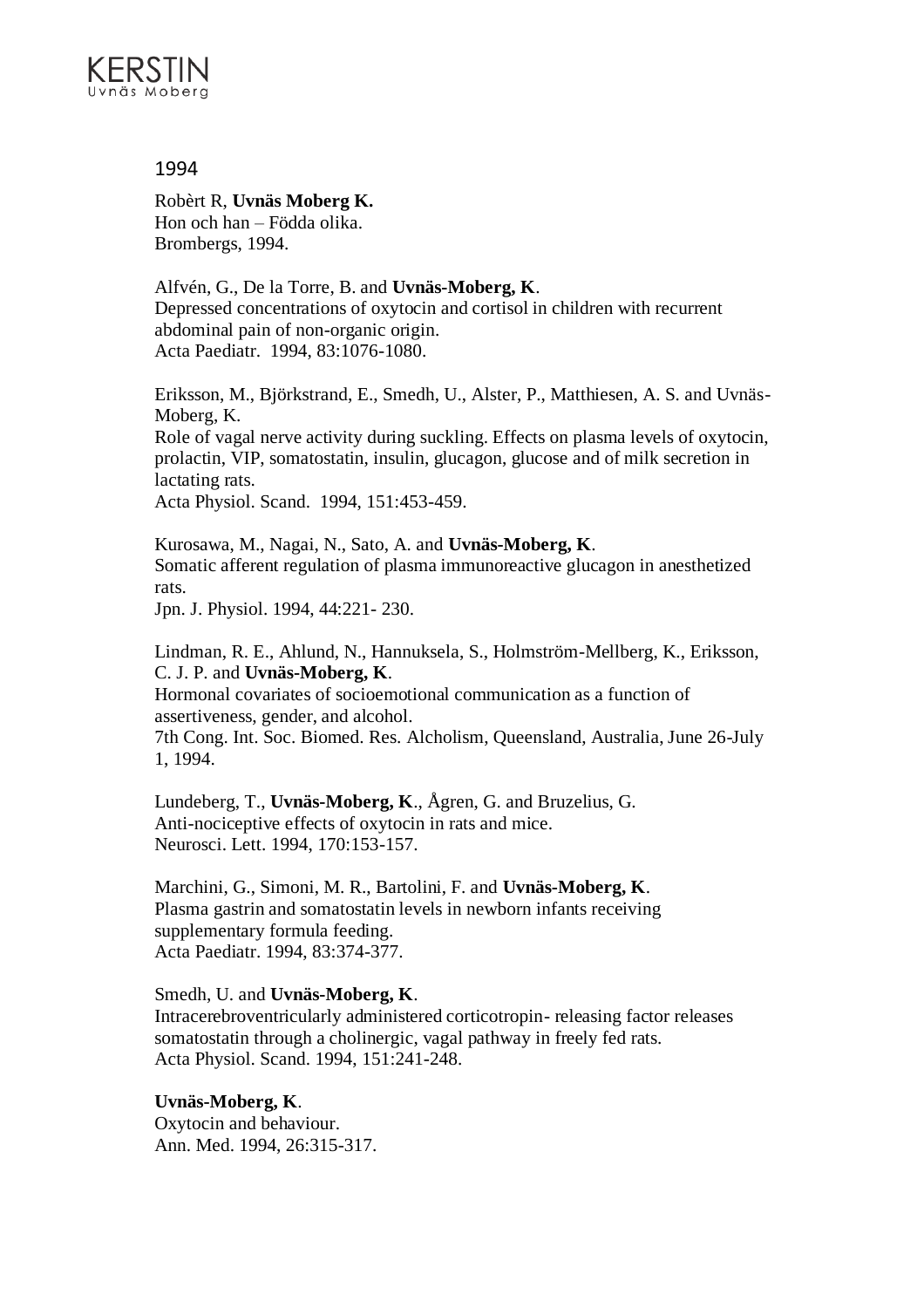

## **Uvnäs-Moberg, K**.

Role of efferent and afferent vagal nerve activity during reproduction: integrating function of oxytocin on metabolism and behaviour. Psychoneuroendocrinology 1994, 19:687-695.

**Uvnäs-Moberg, K**. De okända lugn-och-ro-hormonerna. Forskning och Framsteg 1994, 7:11-14.

**Uvnäs-Moberg, K**., Ahlenius, S., Hillegaart, V. and Alster, P. High doses of oxytocin cause sedation and low doses cause an anxiolytic-like effect in male rats. Pharmacol. Biochem. Behav. 1994, 49:101-106.

## 1993

Alfvén, G. and **Uvnäs-Moberg, K**. Elevated cholecystokinin concentrations in plasma in children with recurrent abdominal pain. Acta Paediatr. 1993, 82:967-970.

Björkstrand, E., Hulting, A. L., Meister, B. and **Uvnäs-Moberg, K**. Effect of galanin on plasma levels of oxytocin and cholecystokinin. Neuro Report 1993, 4:10-12.

Castrén, H., Algers, B., De Passillé, A. M., Rushen, J. and **Uvnäs-Moberg, K**. Preparturient variation in progesterone, prolactin, oxytocin and somatostatin in relation to nest building in sows. Appl. Anim. Behav. Sci. 1993, 38:91-102.

Castrén, H., Algers, B., De Passillé, A. M., Rushen, J. and **Uvnäs-Moberg, K**. Early milk ejection, prolonged parturition and periparturient oxytocin release in the pig. Anim. Prod. 1993, 57:465-471.

Hotta, H., Sato, A., Sato, Y. and **Uvnäs-Moberg, K**. Somatic afferent regulation of plasma prolactin in anesthetized rats. Jpn. J. Physiol. 1993, 43:501-509.

Lundeberg, T., Meister, B., Björkstrand, E. and **Uvnäs-Moberg, K**. Oxytocin modulates the effects of galanin in carrageenan-induced hyperalgesia in rats.

Brain Res. 1993, 608:181-185.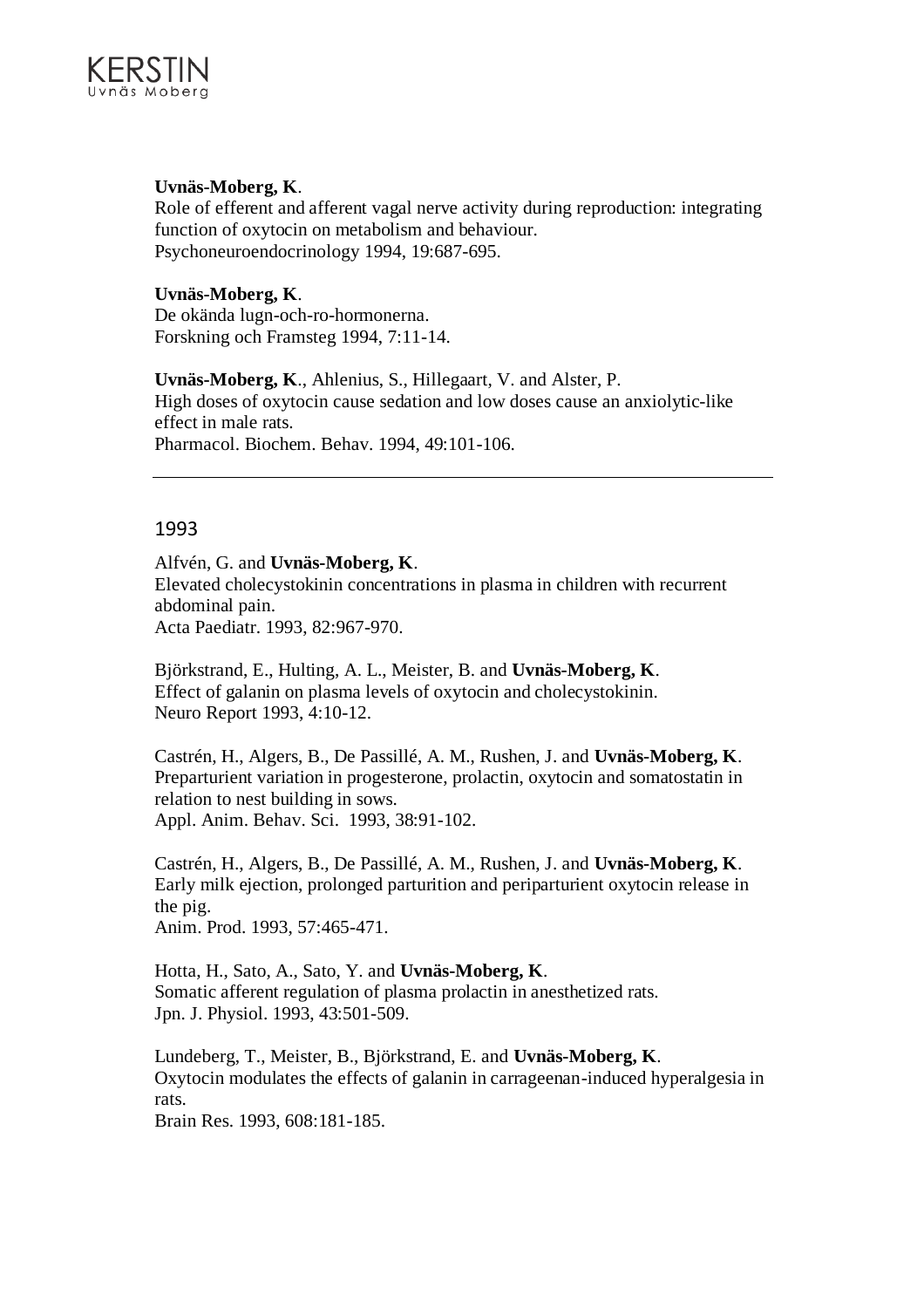

Marchini, G., Persson, B. and **Uvnäs-Moberg, K**. Metabolic correlates of behaviour in the newborn infant. Physiol. Behav. 1993, 54:1021-1023.

Meister, B., Hulting, A. L., **Uvnäs-Moberg, K**. and Hökfelt, T. Galanin stimulates the release of cholecystokinin from nerve fibres in the pituitary neurointermediate lobe. NeuroReport 1993, 4:631-634.

Pierzynowski, S. G., Mårtensson, H., Weström, B. R., Ahrén, B., **Uvnäs-Moberg, K**. and Karlsson, B. W. Cholecystokinin (CCK 33) can stimulate pancreatic secretion by a local intestinal mechanism in the pig. Biomed. Res. 1993, 14:217-221.

Rojkittikhun, T., Einarsson, S., **Uvnäs-Moberg, K**. and Edqvist, L. E. Body weight loss during lactation in relation to energy and protein metabolism in standard-fed primiparous sows. J. Vet. Med. 1993, A40:249-257.

Rojkittikhun, T., Einarsson, S., **Uvnäs-Moberg, K**., Lundeheim, N. and Madej, A.

Patterns of release of oxytocin, prolactin, insulin and LH in lactating sows, studied using continuous blood collection technique. J. Vet. Med. 1993, A40:412-421.

Rojkittikhun, T., Einarsson, S., Zilinskas, H., Edqvist, L. E., **Uvnäs-Moberg, K**. and Lundeheim, N. Effect of insulin administration at weaning on hormonal patterns and reproductive performance in primiparous sows. J. Vet. Med. 1993, A40:161-168.

Rojkittikhun, T., **Uvnäs-Moberg, K**. and Einarsson, S. Plasma oxytocin, prolactin, insulin and LH after 24 h of fasting and after refeeding in lactating sows. Acta Physiol. Scand. 1993, 148:413-419.

Stock, S., Bremme, K. and **Uvnäs-Moberg, K**. Is oxytocin involved in the deterioration of glucose tolerance in gestational diabetes? Gynecol. Obstet. Invest. 1993, 36:81-86.

## **Uvnäs-Moberg, K**.

The biological clock. Role of oxytocin in female physiology and psychology. Proc. 7th Int. Cong. on the Menopause, Stockholm, Sweden, June 20-24, 1993.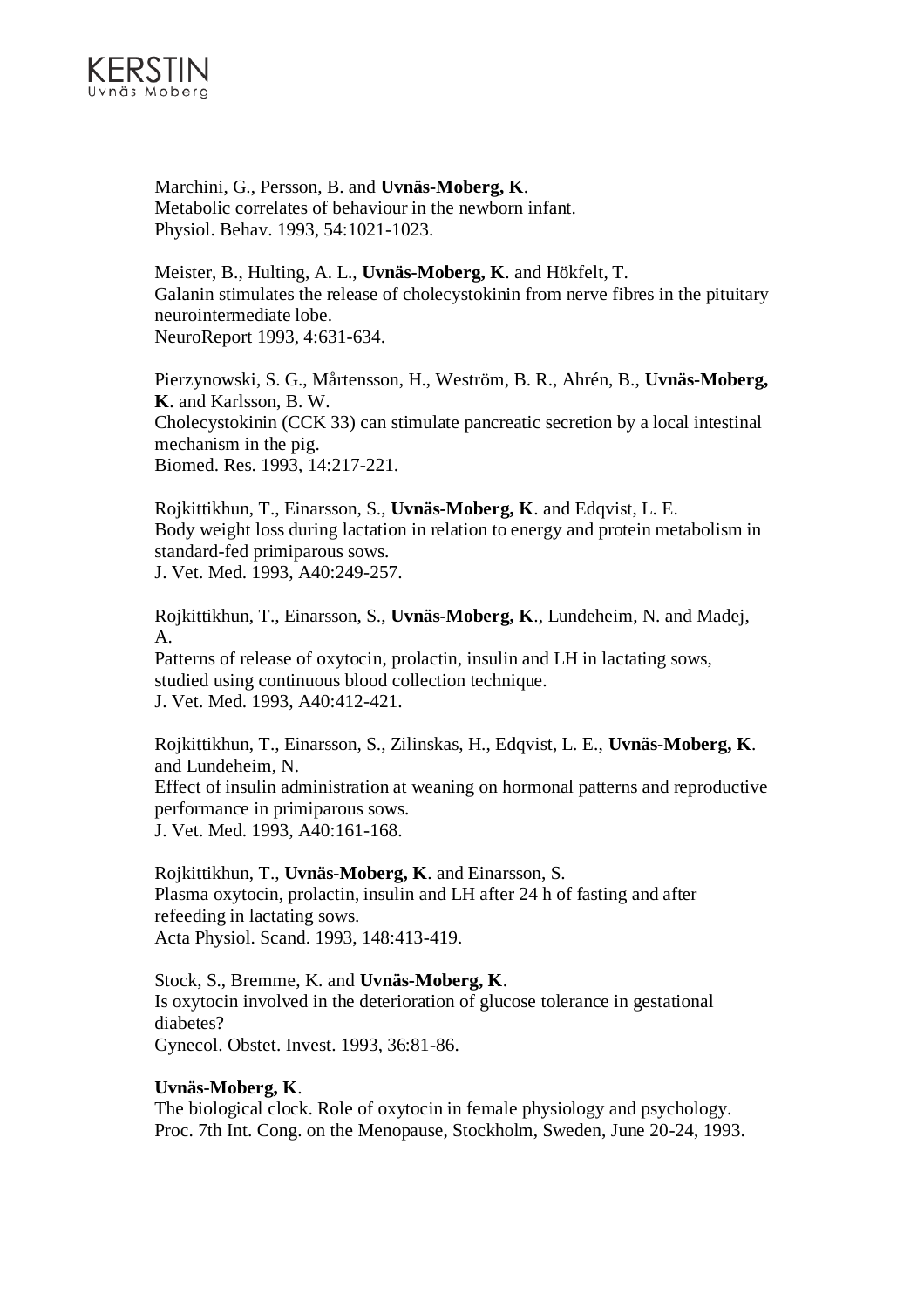

**Uvnäs-Moberg, K**., Arn, I., Jonsson, C. O., Ek, S. and Nilsonne, Å. The relationships between personality traits and plasma gastrin, cholecystokinin, somatostatin, insulin, and oxytocin levels in healthy women. J. Psychosom. Res. 1993, 37:581-588.

**Uvnäs-Moberg, K**., Bruzelius, G., Alster, P. and Lundeberg, T. The antinociceptive effect of non-noxious sensory stimulation is partly mediated through oxytocinergic mechanisms. Acta Physiol. Scand. 1993, 149:199-204.

**Uvnäs-Moberg, K**., Lundeberg, T., Bruzelius, G. and Alster, P. Low doses of ethanol may induce anti-nociceptive effects via an oxytocinergic mechanism. Acta Physiol. Scand. 1993, 149:117-118.

**Uvnäs-Moberg, K**., Marchini, G. and Winberg, J. Plasma cholecystokinin concentrations after breast feeding in healthy 4 day old infants. Appl. Anim. Behav. Sci. 1993, 68:46- 48.

## 1992

Alino, S. F., Garcia, D. and **Uvnäs-Moberg, K**. Alpha2-receptor-mediated inhibition of intraluminal release of gastric somatostatin in anaesthetized rats. Acta Physiol. Scand. 1992, 144:233-238.

Björkstrand, E., Eriksson, M. and **Uvnäs-Moberg, K**. Plasma levels of oxytocin after food deprivation and hypoglycaemia, and effects of 1-deamino-2-D-Tyr-(OEt)-4-Thr-8- Orn-oxytocin on blood glucose in rats. Acta Physiol. Scand. 1992, 144:355-359.

Einarsson, S., Rojkittikhun, T. and **Uvnäs-Moberg, K**. Metabolic and reproductive hormones during lactation and the post-weaning periods in sows. J. Physiol. Pharmacol. 1992, Suppl.1, 43:207-213.

Gorewit, R. C., Svennersten, K., Butler, W. R. and **Uvnäs-Moberg, K**. Endocrine responses in cows milked by hand and machine. J. Dairy Sci. 1992, 75:443-448.

Marchini, G., Redham, I. and **Uvnäs-Moberg, K**. Plasma gastrin-34 increases during and immediately after breast-feeding in 3-day old infants. J. Pediatr. Gastroenterol. Nutr. 1992, 14:140-145.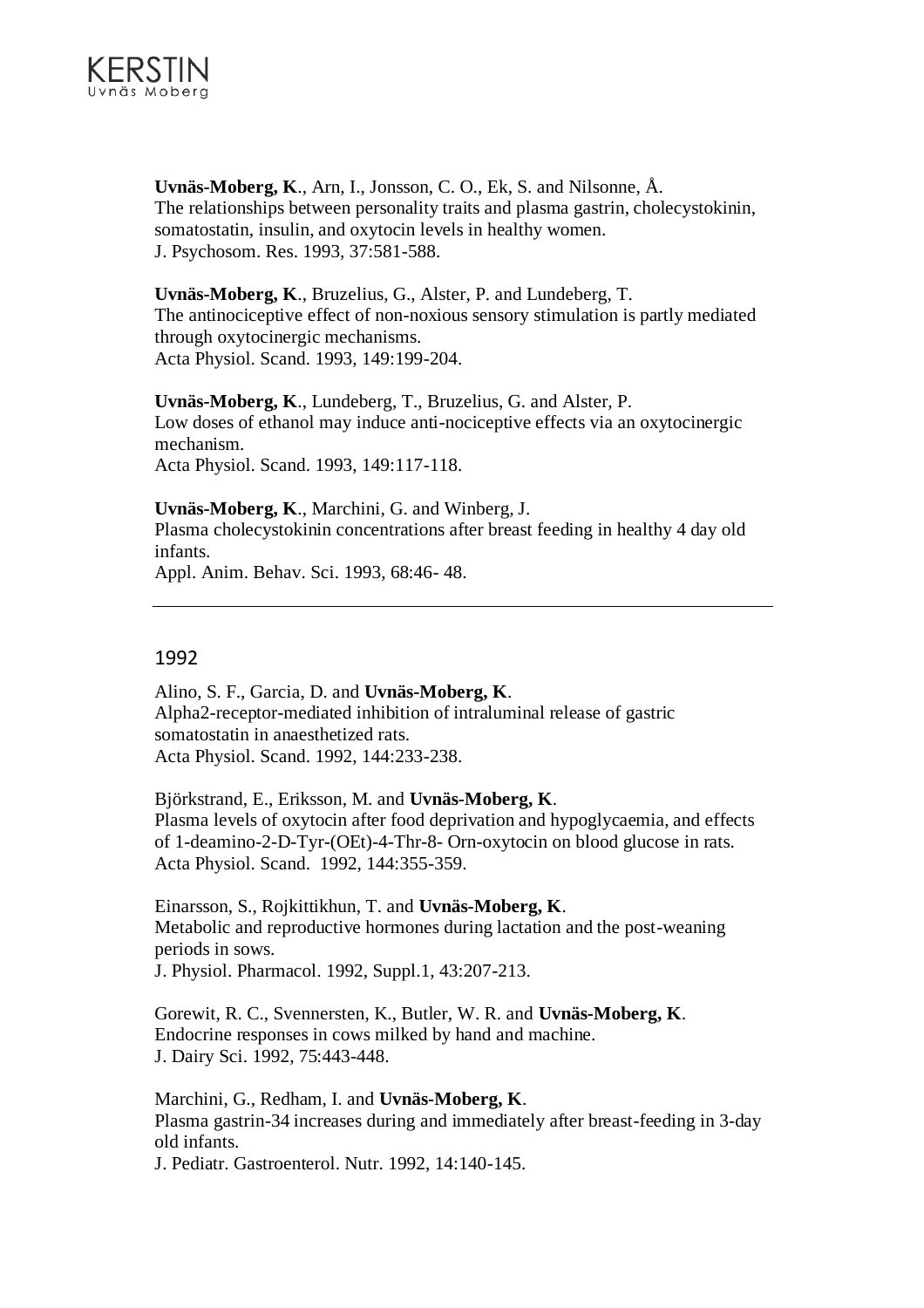

## Marchini, G. and **Uvnäs-Moberg, K**.

Levels and molecular forms of gastrin and somatostatin in plasma and in gastric contents of infants after section delivery. J. Pediatr. Gastroenterol. Nutr. 1992, 14:406-412.

Rojkittikhun, T., Einarsson, S., Edqvist, L. E., **Uvnäs-Moberg, K**. and Lundeheim, N.

Relationship between lactation-associated body weight loss, levels of metabolic and reproductive hormones and weaning-to-oestrous interval in primiparous sows. J. Vet. Med. 1992, A39:426-432.

Rojkittikhun, T., Einarsson, S., Edqvist, L. E., **Uvnäs-Moberg, K**. and Lundeheim, N.

Relationship between lactation-associated body weight loss, levels of metabolic and reproductive hormones and weaning-to-oestrous interval in primiparous sows. Proc. 12th ICAR, The Hague, The Netherlands, 1992.

Rojkittikhun, T., **Uvnäs-Moberg, K**. and Einarsson, S. Plasma oxytocin, prolactin, insulin and LH after 24 h of fasting and after refeeding in lactating sows. Proc. 12th IPVS, Hague, The Netherlands, 1992.

Svennersten, K., Nelson, L. and **Uvnäs-Moberg, K**. Atropinization decreases oxytocin secretion in dairy cows. Acta Physiol. Scand. 1992, 145:193-194.

## **Uvnäs-Moberg, K**.

The endocrine system of the gut during growth and reproduction. Role of efferent and afferent vagal mechanisms. Proc. Nutr. Soc. Aust. 17th Scientific Meeting, Perth, Australia, Dec 6-9, 1992.

**Uvnäs-Moberg, K**., Alster, P., Hillegaart, V. and Ahlenius, S. Oxytocin reduces exploratory motor behaviour and shifts the activity towards the centre of the arena in male rats. Acta Physiol. Scand. 1992, 145:429-430.

**Uvnäs-Moberg, K**., Alster, P. and Svensson, T. Amperozide and clozapine but not haloperidol or raclopride increase the secretion of oxytocin in rats. Psychopharmacology 1992, 109:473-476.

**Uvnäs-Moberg, K**., Bruzelius, G., Alster, P., Bileviciute, I. and Lundeberg, T. Oxytocin increases and a specific oxytocin antagonist decreases pain threshold in male rats. Acta Physiol. Scand. 1992, 144:487-488.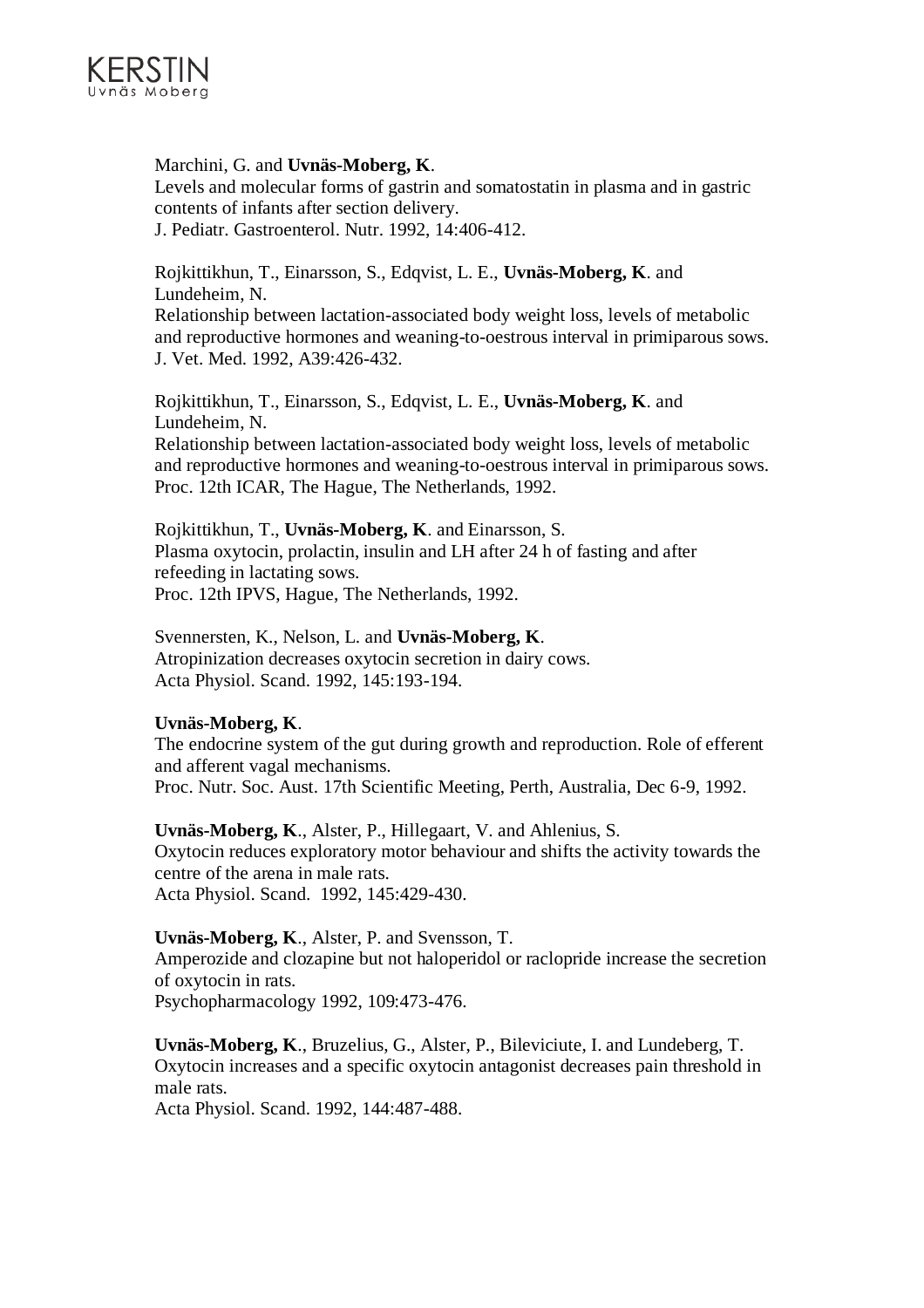

**Uvnäs-Moberg, K**., Lundeberg, T., Bruzelius, G. and Alster, P. Vagally mediated release of gastrin and cholecystokinin following sensory stimulation. Acta Physiol. Scand. 1992, 146:349-356.

## 1991

Ahrén, B., Pettersson, M., **Uvnäs-Moberg, K**., Gutniak, M. and Efendic, S. Effects of cholecystokinin (CCK)-8, CCK-33, and gastric inhibitory polypeptide (GIP) on basal and meal-stimulated pancreatic hormone secretion in man. Diab. Res. Clin. Pract.1991, 13:153-162.

Algers, B., Madej, A., Rojanasthien, S. and **Uvnäs-Moberg, K**. Quantitative relationships between suckling-induced teat stimulation and the release of prolactin, gastrin, somatostatin, insulin, glucagon and vasoactive intestinal polypeptide in sows. Vet. Res. Comm. 1991, 15:395-407.

Rojkittikhun, T., **Uvnäs-Moberg, K**., Einarsson, S. and Lundeheim, N. of weaning on plasma levels of prolactin, oxytocin, insulin, glucagon, glucose, gastrin and somatostatin in sows. Acta Physiol. Scand. 1991, 141:295-303.

Silber, M., Larsson, B. and **Uvnäs-Moberg, K**. Oxytocin, somatostatin, insulin and gastrin concentrations vis-à-vis late pregnancy, breastfeeding and oral contraceptives. Acta Obstet. Gynecol. Scand. 1991, 70:283-289.

Stock, S., Bremme, K. and **Uvnäs-Moberg, K**. Plasma levels of oxytocin during the menstrual cycle, pregnancy and following treatment with HMG. Hum. Reprod. 1991, 6:1056-1062.

## **Uvnäs-Moberg, K**.

Release of vagally controlled gastrointestinal hormones by activation of peripheral sensory nerves. In: New Trends in Autonomic Nervous System Research. (ed. M. Yoshikawa). Elsevier Science Publishers B.V., Amsterdam, 1991, 401-404

## **Uvnäs-Moberg, K**. and Alino, S. F.

Vagal and HCl-induced release of somatostatin and gastrin into the gastric lumen of rats.

In: The Stomach as an Endocrine Organ. (eds. R. Håkanson and F. Sundler). Elsevier Science Publishers B.V., Amsterdam, 1991, 15:151-163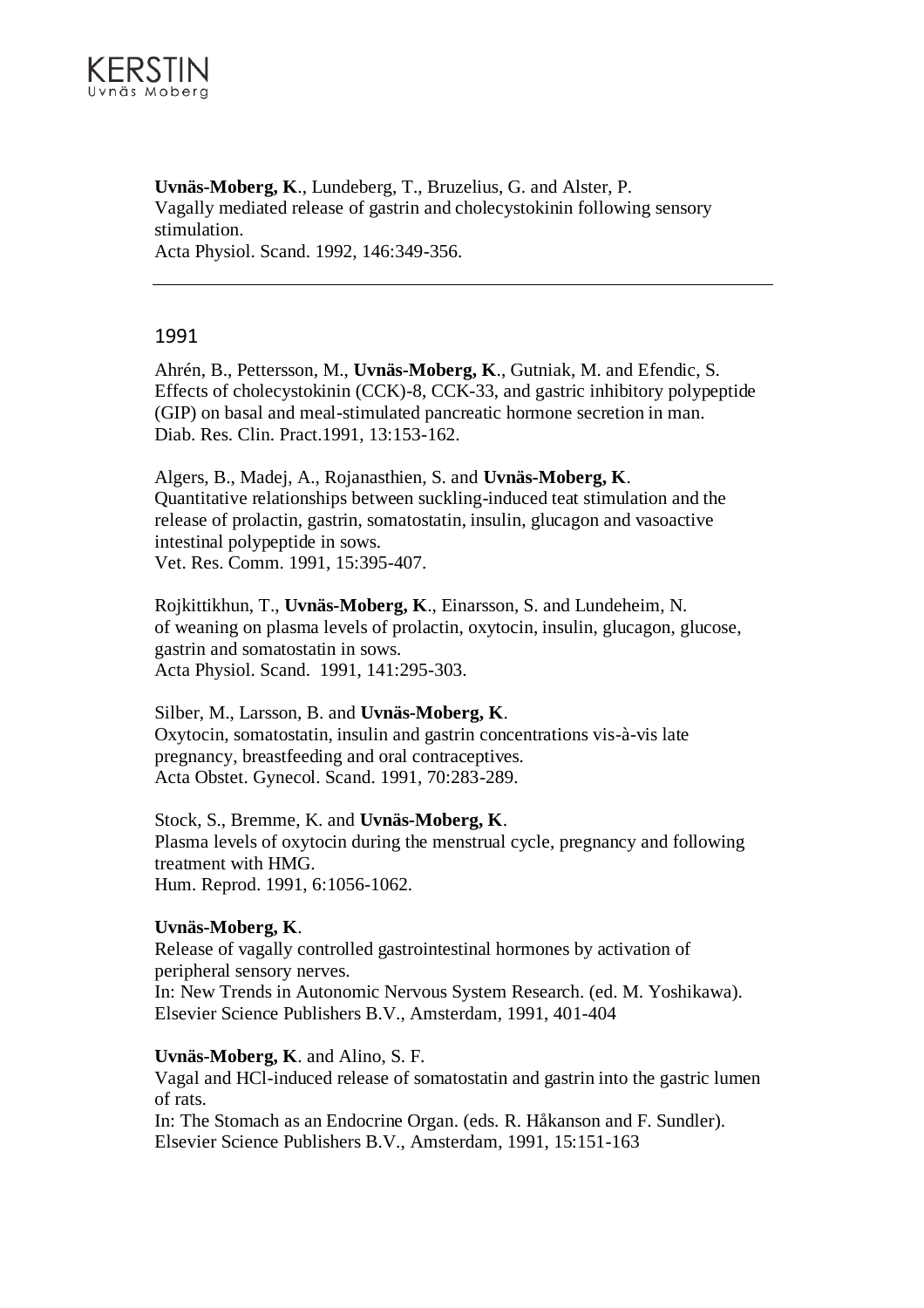

**Uvnäs-Moberg, K**., Arn, I., Theorell, T. and Jonsson, C. O. Gastrin, somatostatin and oxytocin levels in patients with functional disorders of the gastrointestinal tract and their response to feeding and interaction. J. Psychosom. Res. 1991, 35:525-533.

**Uvnäs-Moberg, K**., Arn, I., Theorell, T. and Jonsson, C. O. Personality traits in a group of individuals with functional disorders of the gastrointestinal tract and their correlation with gastrin, somatostatin and oxytocin levels.

J. Psychosom. Res. 1991, 35:515-523.

Widström, A. M., Werner, S., Matthiesen, A. S., Svensson, K. and **Uvnäs-Moberg, K**.

Somatostatin levels in plasma in nonsmoking and smoking breast-feeding women. Acta Paediatr. Scand. 1991, 80:13-21.

## 1990

Algers, B., Rojanasthien, S. and **Uvnäs-Moberg, K**. The relationship between teat stimulation, oxytocin release and grunting rate in the sow during nursing. Appl. Anim. Behav. Sci. 1990, 26:267-276.

Andersson, P. O., Sjögren, C., Uvnäs, B. and **Uvnäs-Moberg, K**. Urinary bladder and urethral responses to pelvic and hypogastric nerve stimulation and their relation to vasoactive intestinal polypeptide in the anaesthetized dog.

Acta Physiol. Scand. 1990, 138:409-416.

Befrits, R., **Uvnäs-Moberg, K**. and Johansson, C. Interactions between antral peptides and prostaglandin biosynthesis in gastric acid regulation in man. Digestion 1990, 45:9-18.

Eriksson, M. and **Uvnäs-Moberg, K**.

Plasma levels of vasoactive intestinal polypeptide and oxytocin in response to suckling, electrical stimulation of the mammary nerve and oxytocin infusion in rats.

Neuroendocrinology 1990, 51:237-240.

Frick, G., Bremme, K., Sjögren, C., Lindén, A. and **Uvnäs-Moberg, K**. Plasma levels of cholecystokinin and gastrin during the menstrual cycle and pregnancy.

Acta Obstet. Gynecol. Scand. 1990, 69:317-320.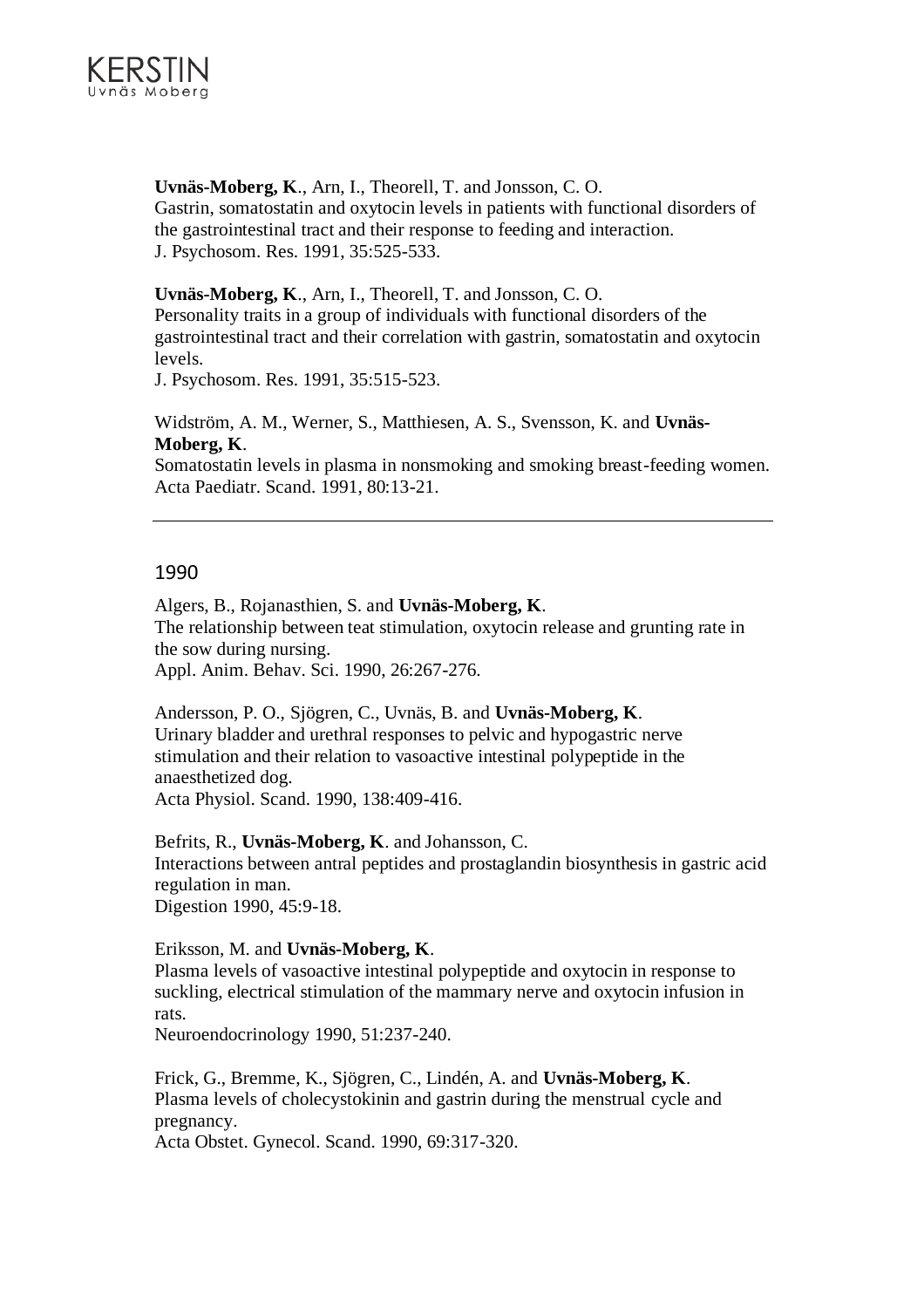

Lindén, A., Eriksson, M., Hansen, S. and **Uvnäs-Moberg, K**. Suckling-induced release of cholecystokinin into plasma in the lactating rat: effects of abdominal vagotomy and lesions of central pathways concerned with milk ejection.

J. Endocrinol. 1990, 127:257-263.

Lindén, A., **Uvnäs-Moberg, K**., Forsberg, G., Bednar, I. and Södersten, P. Involvement of cholecystokinin in food intake: I. Concentration of cholecystokinin-like immunoreactivity in the cerebrospinal fluid of male rats. J. Neuroendocrinol. 1990, 2:783-789.

Lindén, A., **Uvnäs-Moberg, K**., Forsberg, G., Bednar, I. and Södersten, P. Involvement of cholecystokinin in food intake: III. Oestradiol potentiates the inhibitory effect of cholecystokinin octapeptide on food intake in ovariectomized rats.

J. Neuroendocrinol. 1990, 2:797-801.

Lindén, A., **Uvnäs-Moberg, K**., Forsberg, G., Bednar, P., Eneroth, P. and Södersten, P.

Involvement of cholecystokinin in food intake: II. Lactational hyperphagia in the rat.

J. Neuroendocrinol. 1990, 2:791-796.

Marchini, G., Lagercrantz, H. and **Uvnäs-Moberg, K**. Plasma gastrin and somatostatin in newborn infants and their relationship to catecholamines.

J. Dev. Physiol. 1990, 14:147-156.

Marchini, G., Persson, B. and **Uvnäs-Moberg, K**. Plasma gastrin and somatostatin levels in infants during the first four postnatal days.

J. Dev. Physiol. 1990, 14:157-162.

Silber, M., Almkvist, O., Larsson, B. and **Uvnäs-Moberg, K**. Temporary peripartal impairment in memory and attention and its possible relation to oxytocin concentration. Life Sci. 1990, 47:57-65.

Stock, S., Fastbom, J., Björkstrand, E., Ungerstedt, U. and **Uvnäs Moberg, K**. Effects of oxytocin on in vivo release of insulin and glucagon studied by microdialysis in the rat pancreas and autoradiographic evidence for [3H]oxytocin binding sites within the islets of Langerhans. Regul. Pept. 1990, 30:1-13.

Svennersten, K., Nelson, L. and **Uvnäs-Moberg, K**. Feeding induced oxytocin release in dairy cows. Acta Physiol. Scand. 1990, 140:295-296.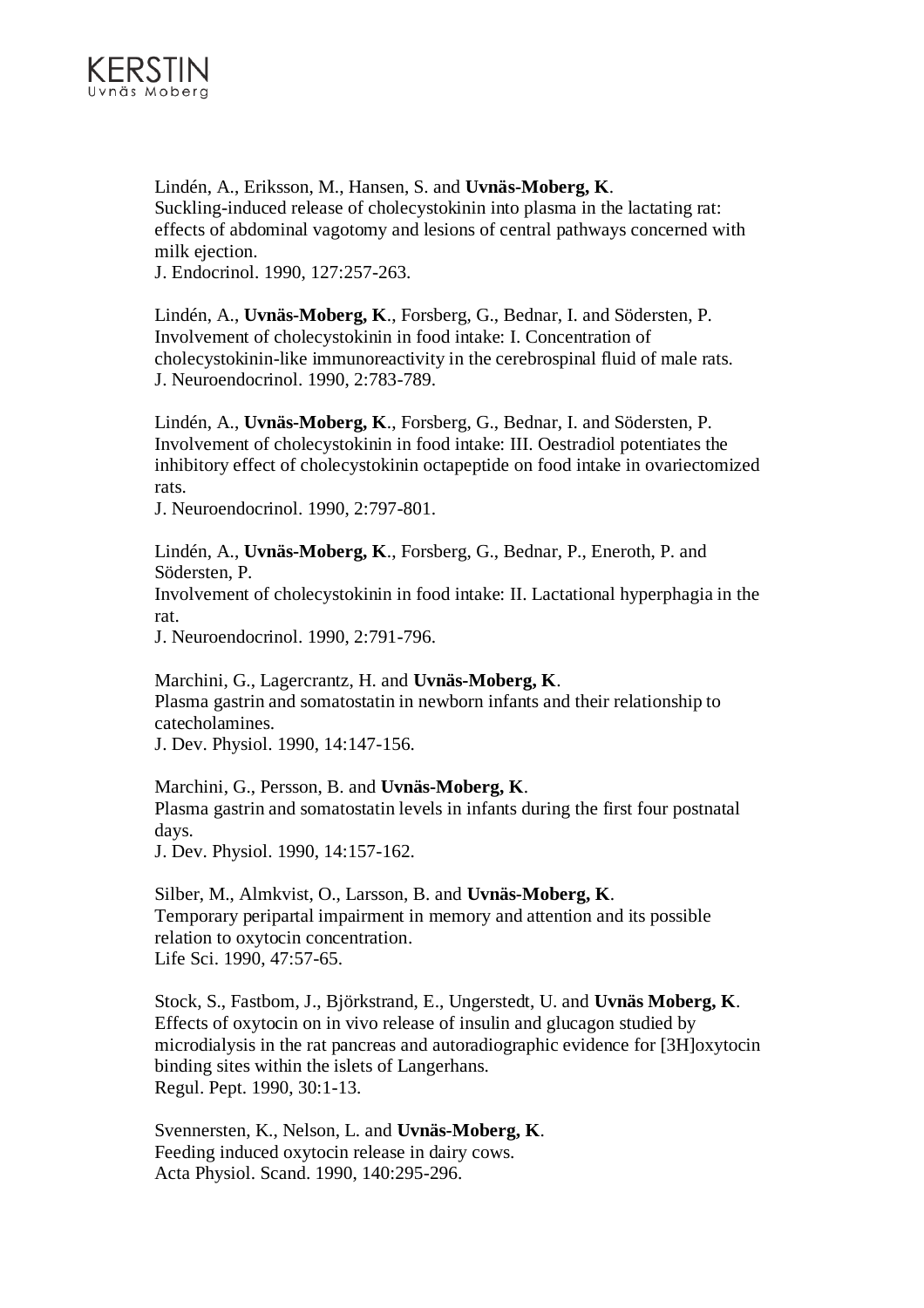

**Uvnäs-Moberg, K**.

Endocrinological control of food intake. Symposium "Factors influencing food intake in man", Marabou, Stockholm, Sweden, June 16-18, 1990.

**Uvnäs-Moberg, K**., Widström, A. M., Nissen, E. and Björvell, H. Personality traits in women 4 days postpartum and their correlation with plasma levels of oxytocin and prolactin. J. Psychosom. Obstet. Gynaecol. 1990, 11:261-273.

**Uvnäs-Moberg, K**., Widström, A. M., Werner, S., Matthiesen, A. S. and Winberg, J. Oxytocin and prolactin levels in breast-feeding women. Correlation with milk yield and duration of breast-feeding. Acta Obstet. Gynecol. Scand. 1990, 69:301-306.

Widström, A. M., Wahlberg, V., Matthiesen, A. S., Eneroth, P., **Uvnäs-Moberg, K**., Werner, S. and Winberg, J. Short-term effects of early suckling and touch of the nipple on maternal behaviour. Early Hum. Dev. 1990, 21:153-163.

## 1989

Alino, S. F. and **Uvnäs-Moberg, K**.

Differential effect of bombesin on intraluminal and intravascular release of gastric gastrin and somatostatin in anaesthetized rats. Acta Physiol. Scand. 1989, 135:565-571.

Arn, I., Theorell, T., **Uvnäs-Moberg, K**. and Jonsson, C.-O. Psychodrama group therapy for patients with functional gastrointestinal disorders - a controlled long-term follow-up study. Psychother. Psychosom. 1989, 51:113-119.

Bende, M., Hallgårde, U., Sjögren, C. and **Uvnäs-Moberg, K**. Nasal congestion during pregnancy. Clin. Otolaryngol. 1989, 14:385-387.

Christensson, K., Nilsson, B. A., Stock, S., Matthiesen, A. S. and **Uvnäs-Moberg, K**.

Effect of nipple stimulation on uterine activity and on plasma levels of oxytocin in full term, healthy, pregnant women.

Acta Obstet. Gynecol. Scand. 1989, 68:205-210.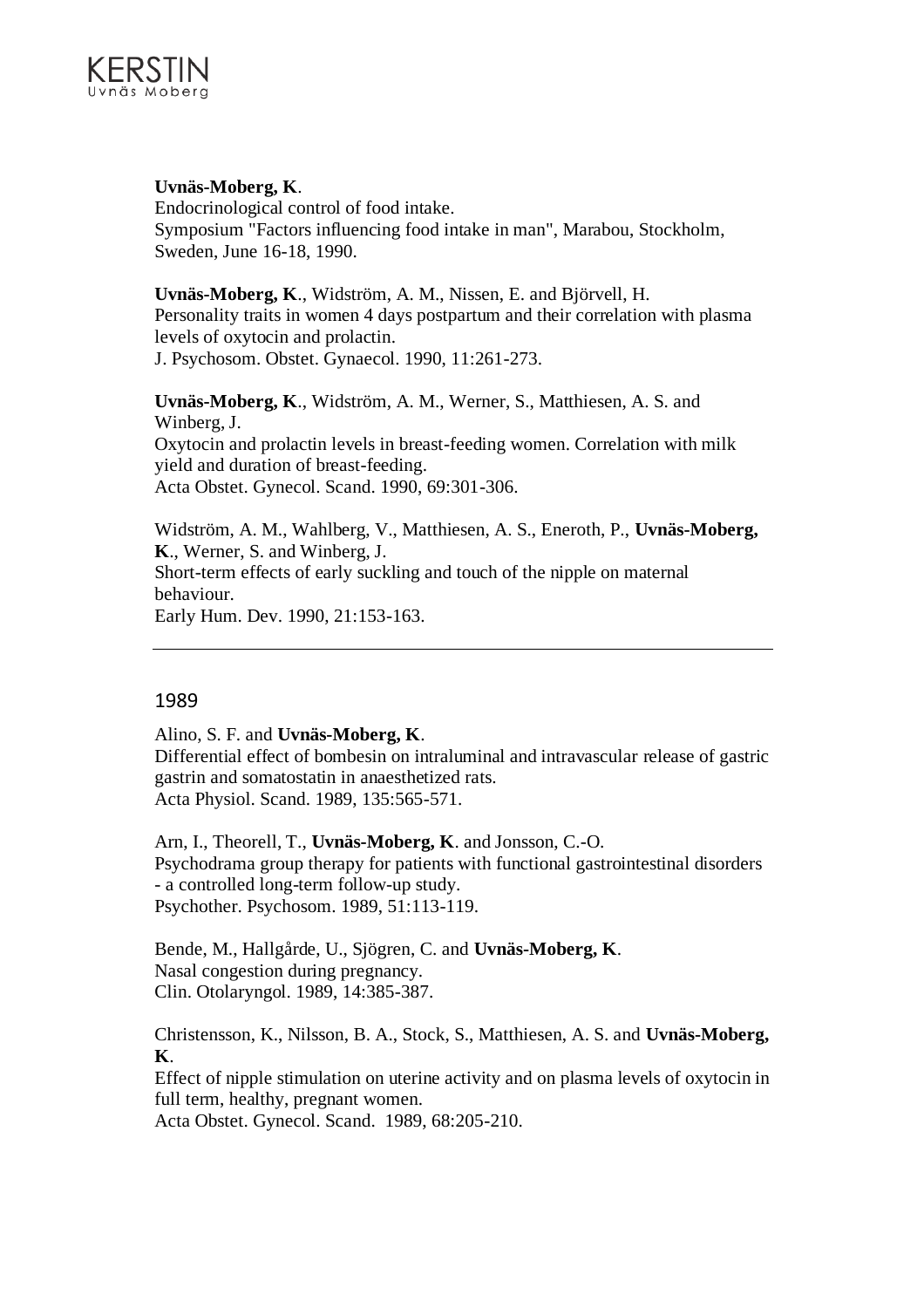

Lindén, A., Carlquist, M., Hansen, S. and **Uvnäs-Moberg, K**. Plasma concentrations of cholecystokinin, CCK-8, and CCK-33,39 in rats, determined by a method based on enzyme digestion of gastrin before HPLC and RIA detection of CCK. Gut 1989, 30(2):213-222.

Lindén, A., **Uvnäs-Moberg, K**., Eneroth, P. and Södersten, P. Stimulation of maternal behavior in rats with cholecystokinin octapeptide. J. Neuroendocrinol. 1989, 1:389- 392.

Lindén, A., **Uvnäs-Moberg, K**., Forsberg, G., Bednar, I. and Södersten, P. Plasma concentrations of cholecysto- kinin octapeptide and food intake in male rats treated with cholecystokinin octapeptide. J. Endocrinol. 1989, 121:59-65.

Silber, M., Larsson, B., Stock, S. and **Uvnäs-Moberg, K**. Effect of oral contraceptive pills on sexual interest in fertile women and on plasma oxytocin levels. Int. J. Prenatal and Perinatal Studies 1989, 101-108.

Stock, S., Granström, L., Backman, L., Matthiesen, A. S. and **Uvnäs-Moberg, K**. Elevated plasma levels of oxytocin in obese subjects before and after gastric banding.

Int. J. Obes. 1989, 13:213-222.

Stock, S., Silber, M. and **Uvnäs-Moberg, K**. Elevated plasma levels of oxytocin in women taking low-dose oral contraceptives. Identification of the plasma oxytocin with high performance liquid chromatography. Acta Obstet. Gynecol. Scand. 1989, 68:75-78.

Stock, S. and **Uvnäs-Moberg, K**. Interaction between gastrin-17 and oxytocin on plasma levels of insulin, glucagon and glucose in conscious dogs. Acta Physiol. Scand. 1989, 135:559-564.

Svennersten, K., Nelson, K., Arvinder, K. and **Uvnäs-Moberg, K**. Milking and feeding- induced release of the gastrointestinal hormones gastrin and somatostatin in dairy cows. J. Dairy Sci. 1989, 72:2276-2282.

#### **Uvnäs-Moberg, K**.

The gastrointestinal tract in growth and reproduction. Sci. Am. 1989, 261:78-83.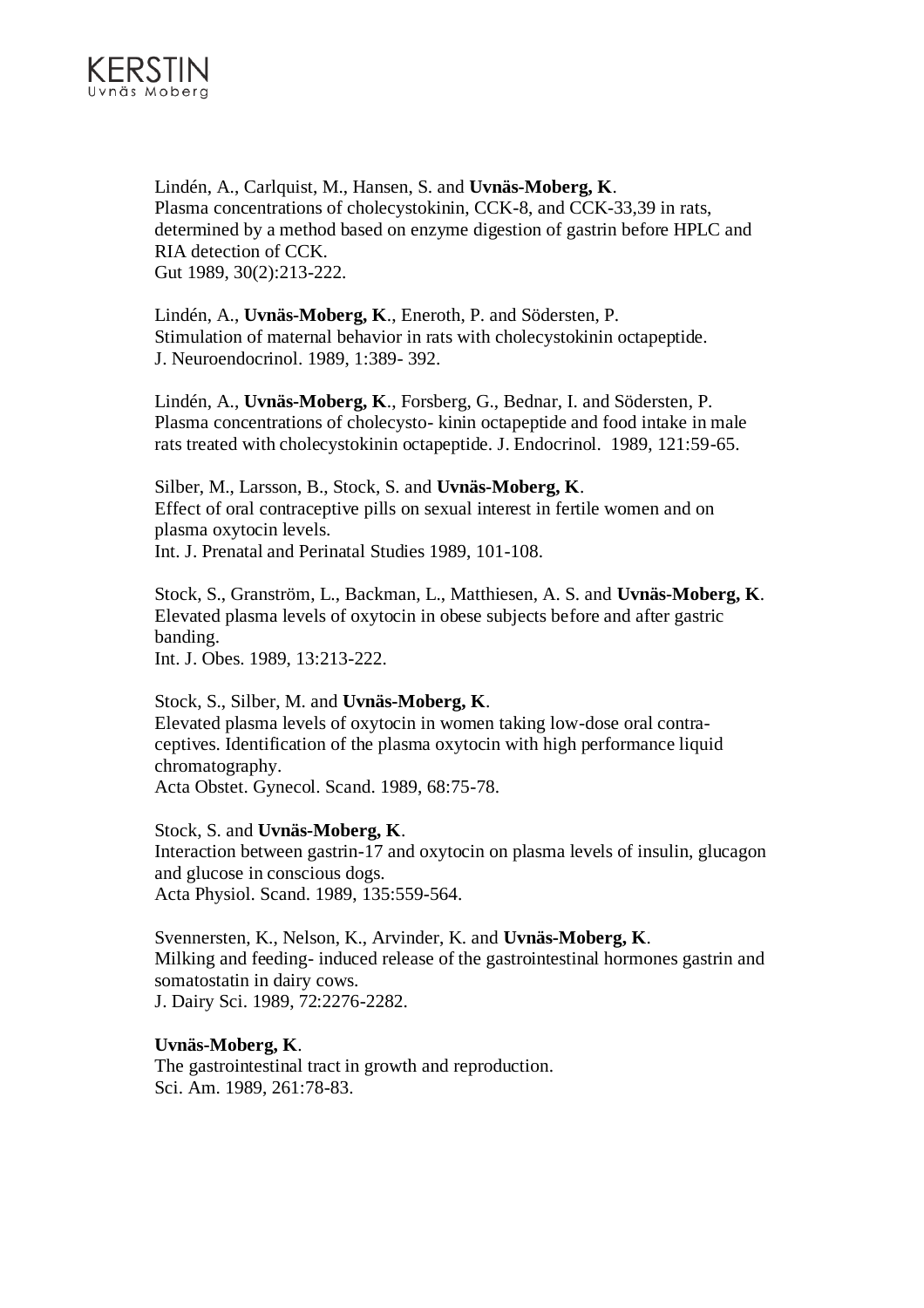

## **Uvnäs-Moberg, K**.

Hormone levels and personality in individuals with functional disorder of the gastrointestinal tract.

Int. Workshop on Stress and Dig. Motility, Mont Gabriel, Canada, March 29-31, 1989.

## **Uvnäs-Moberg, K**.

Neuroendocrine regulation of hunger and satiety. In: Obesity in Europe. (eds. P. Björntorp and S. Rössner). John Libbey & Company Ltd, London, 1989, 1:1- 13

## **Uvnäs-Moberg, K**.

Physiological and psychological effects of oxytocin and prolactin in connection with motherhood with special reference to food intake and the endocrine system of the gut.

Bengt Andersson Symposium, July, 15, 1989. Acta Physiol. Scand. Suppl. 1989, Suppl. 583, 136:41-48.

**Uvnäs-Moberg, K**., Sjögren, C., Westlin, L., Andersson, P. O. and Stock, S. Plasma levels of gastrin, somato- statin, VIP, insulin and oxytocin during the menstrual cycle in women (with and without oral contraceptives). Acta Obstet. Gynecol. Scand. 1989, 68:165-169.

## **Uvnäs-Moberg, K**. and Winberg, J.

Role for sensory stimulation in energy economy of the mother and infant with particular regard to the gastrointestinal endocrine system. In: Textbook of Gastroenterology and Nutrition in Infancy. (ed. E. Lebenthal). Raven Press Ltd., New York, 1989, 53-62

Widström, A.-M., Matthiesen, A.-S., Winberg, J. and **Uvnäs-Moberg, K**. Maternal somatostatin levels and their correlation with infant birth weight. Early Hum. Dev. 1989, 20:165-174.

## 1988

Granström, L., Backman, L. and **Uvnäs-Moberg, K**. Serum gastrin, insulin and somatostatin levels in normal and obese subjects before and after gastric banding.

Acta Chir. Scand. 1988, 154:117-121.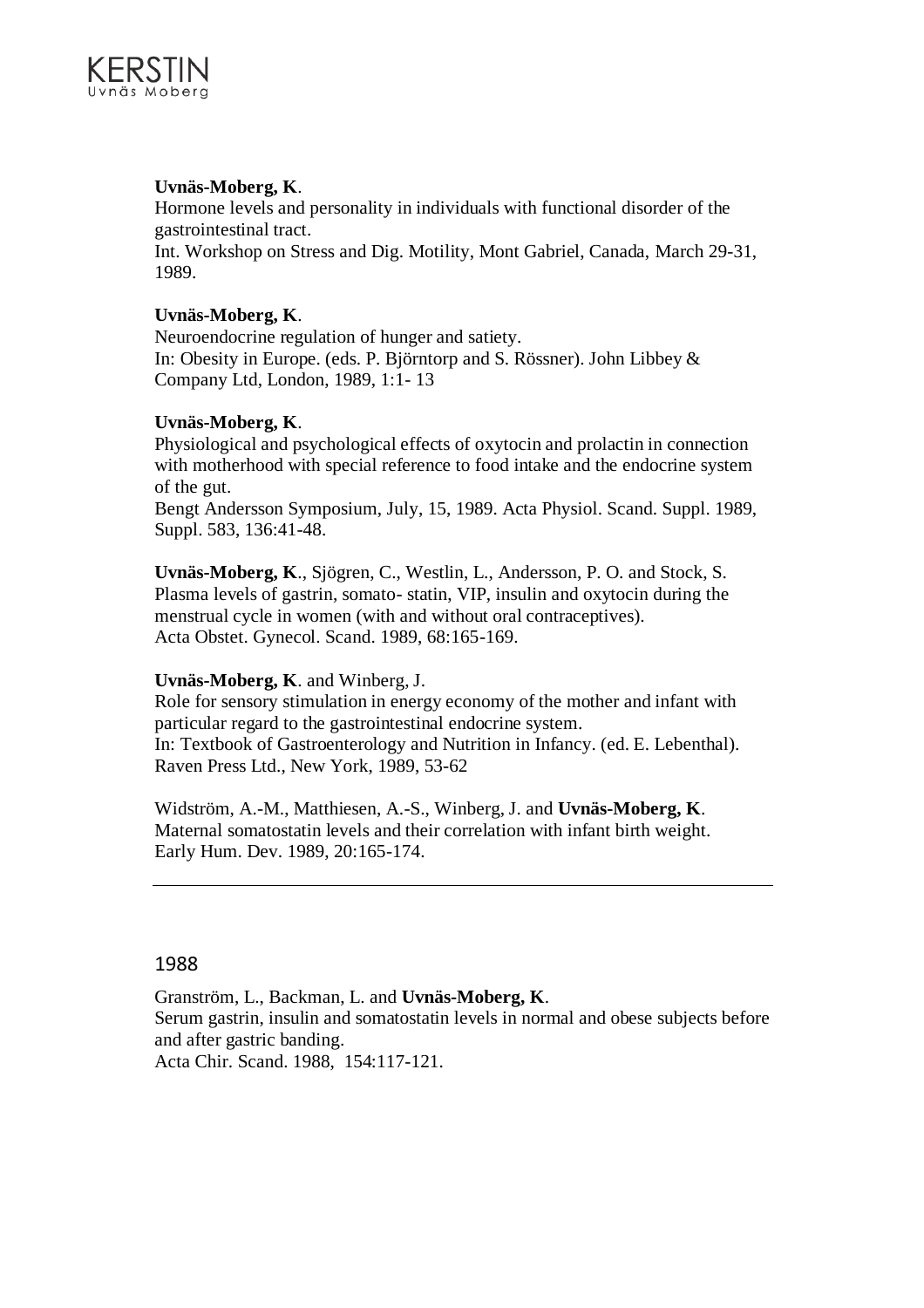

Henriksson, Å. E. K., Tagesson, C., Uribe, A., **Uvnäs-Moberg, K**., Nord, C.-E., Gullberg, R. and Johansson, C.

Effects of prostaglandin E2 on disease activity, gastric secretion and intestinal permeability, and morphology in patients with rheumatoid arthritis. Ann. Rheum. Dis. 1988, 47:620-627.

Marchini, G., Lagercrantz, H., Milerad, J., Winberg, J. and **Uvnäs-Moberg, K**. Plasma levels of somatostatin and gastrin in sick infants and small for gestational age infants.

J. Pediatr. Gastroenterol. Nutr. 1988, 7:641-644.

Marchini, G., Lagercrantz, H., Winberg, J. and **Uvnäs-Moberg, K**. Fetal and maternal plasma levels of gastrin, somatostatin and oxytocin after vaginal delivery and elective caesarean section. Early Hum. Dev. 1988, 18:73-79.

Marchini, G., Winberg, J. and **Uvnäs-Moberg, K**. Plasma concentrations of gastrin and somatostatin after breast feeding in 4 day old infants.

Arch. Dis. Childhood 1988, 63:1218-1221.

#### Stock, S. and **Uvnäs-Moberg, K**.

Increased plasma levels of oxytocin in response to afferent electrical stimulation of the sciatic and vagal nerves and in response to touch and pinch in anaesthetized rats.

Acta Physiol. Scand. 1988, 132:29-34.

## **Uvnäs-Moberg, K**.

Gastrointestinal hormones in mother and infant. Acta Paediatr. Scand. 1988, 88-93.

## **Uvnäs-Moberg, K**.

Kvinnligt och manligt - en skapelsesaga i nytt biologiskt perspektiv. Läkartidningen 1988, 10:814-818.

## **Uvnäs-Moberg, K**.

Female physiological and psychological characteristics related to motherhood. Symposium "Women, Work & Health", Stockholm, Oct 12-15, 1988.

**Uvnäs-Moberg, K**., Posloncec, B., Jacobsson, B. and Uvnäs, B. Occurrence of an insulin- like peptide in extracts of human nervous tissue. Acta Physiol. Scand. 1988, 133:127- 130.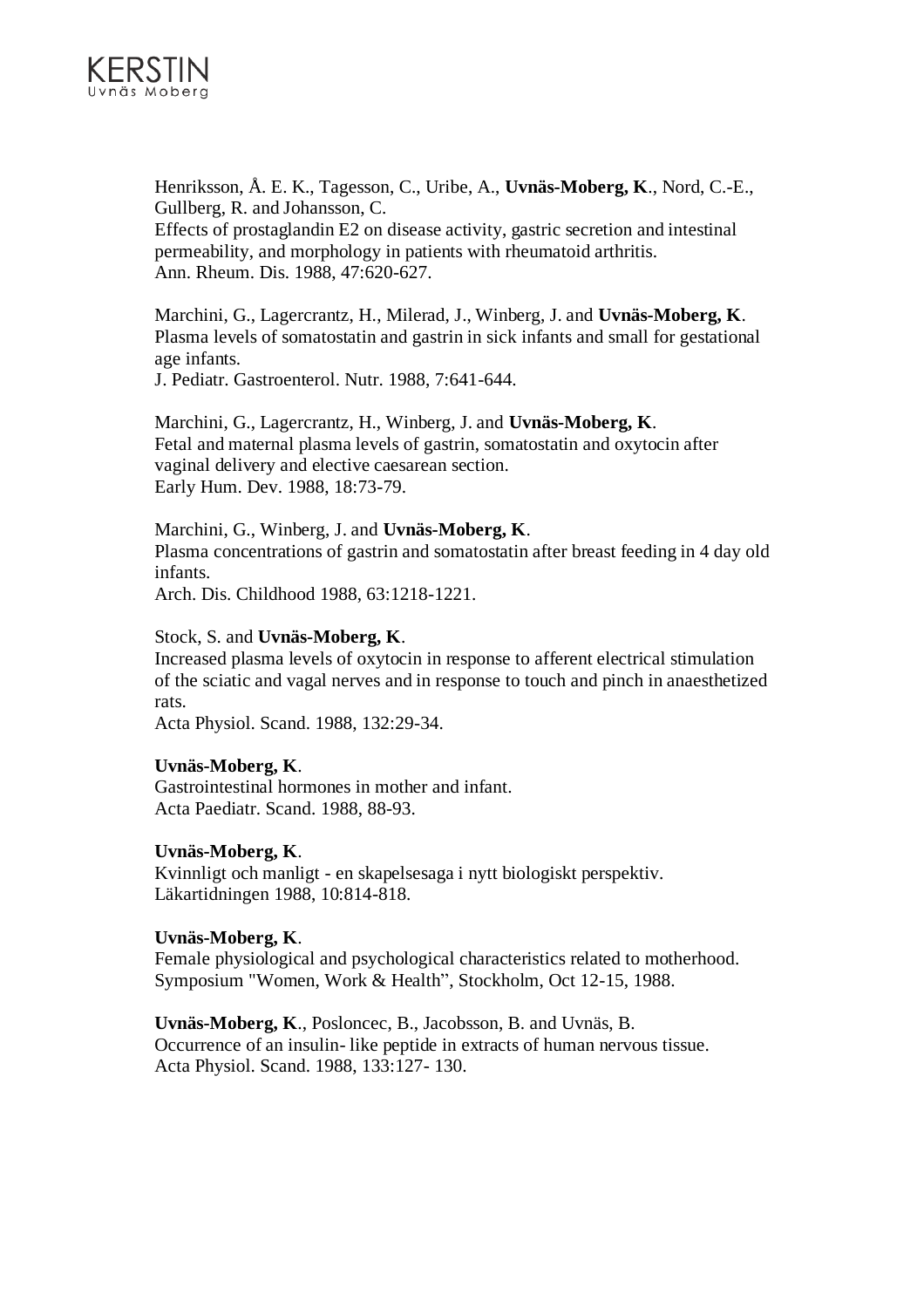

Widström, A. M., Winberg, J., Werner, S., Svensson, K., Posloncec, B. and **Uvnäs-Moberg, K**.

Breast feeding-induced effects on plasma gastrin and somatostatin levels and their correlation with milk yield in lactating females. Early Hum. Dev. 1988, 16:293-301.

Widström, A.-M., Christensson, K., Ransjö-Arvidson, A.-B., Matthiesen, A.-S., Winberg, J. and **Uvnäs-Moberg, K**. Gastric aspirates of newborn infants: pH, volume and levels of gastrin- and somatostatin-like immunoreactivity. Acta Paediatr. Scand. 1988, 77:502-508.

Widström, A.-M., Marchini, G., Matthiesen, A.-S., Werner, S., Winberg, J. and **Uvnäs- Moberg, K**.

Nonnutritive sucking in tube-fed preterm infants: Effects on gastric motility and gastric contents of somatostatin.

J. Pediatr. Gastroenterol. Nutr. 1988, 7:517-523.

Winberg, J., **Uvnäs-Moberg, K**. and Widström, A.-M. Vårdrutiner som skiljer mor från barn orsakar störningar i amningsprocessen. Läkartidningen 1988, 85:3945-3946.

## 1987

Eriksson, M., Einarsson, S., Kunavongkrit, A. and **Uvnäs-Moberg, K**. Increase of insulin and decrease of glucagon levels in response to total and fractionated weaning in sows. Acta Physiol. Scand. 1987, 131:387-390.

Eriksson, M., Lindén, A., Stock, S. and **Uvnäs-Moberg, K**. Increased levels of vasoactive intestinal peptide (VIP) and oxytocin during suckling in lactating dogs. Peptides 1987, 8:411-413.

Eriksson, M., Lindén, A. and **Uvnäs-Moberg, K**. Suckling increases insulin and glucagon levels in peripheral venous blood of lactating dogs. Acta Physiol. Scand. 1987, 131:391-396.

Fernström, M., **Uvnäs-Moberg, K**. and Emås, S. Antrum participates in the postprandial augmentation of the acid response to exogenous gastrin in conscious cats. Acta Physiol. Scand. 1987, 130:265-271.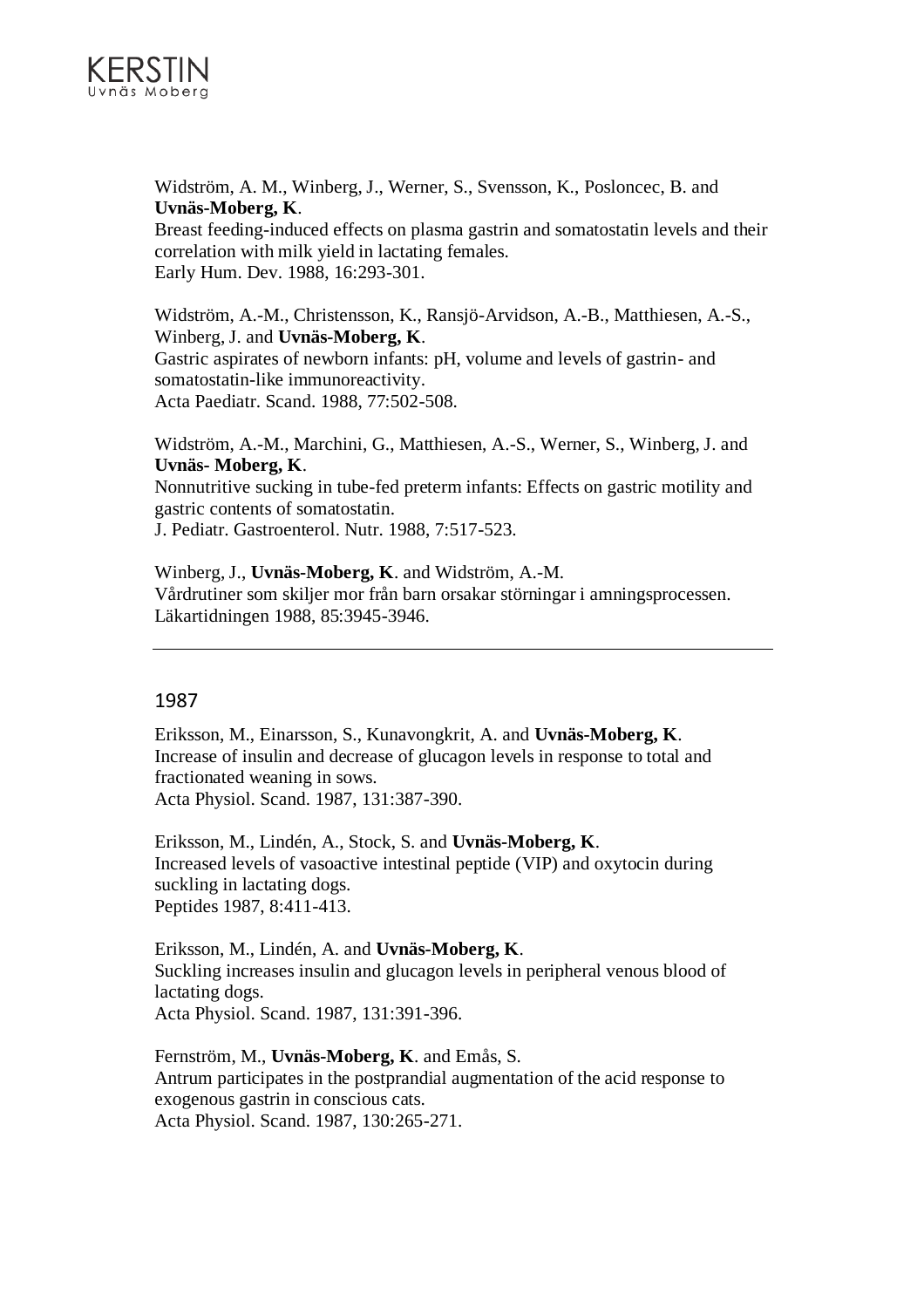

## Fernström, M., **Uvnäs-Moberg, K**. and Emås, S. Gastric acid, plasma gastrin, and somatostatin responses to feeding and exogenous gastrin alone and in combination in conscious cats. Dig. Dis. Sci. 1987, 32:177-183.

Goiny, M., Brodin, E., Elwin, C.-E. and **Uvnäs-Moberg, K**. A long lasting gastrin response to apomorphine revealed by inhibitors of gastric acid secretion. Naunyn- Schmiedeberg's Arch. Pharmacol. 1987, 336:20-24.

## Goiny, M. and **Uvnäs-Moberg, K**.

Effects of dopamine receptor antagonists on gastrin and vomiting responses to apomorphine. Naunyn-Schmiedeberg's Arch. Pharmacol. 1987, 336:16-19.

Lindén, A., Eriksson, M., Carlquist, M. and **Uvnäs-Moberg, K**. Plasma levels of gastrin, somatostatin and cholecystokinin immunoreactivity during pregnancy and lactation in dogs. Gastroenterology 1987, 92:578-584.

Lindén, A., Hansen, S., Bednar, I., Forsberg, G., Södersten, P. and **Uvnäs-Moberg, K**.

Sexual activity increases plasma concentrations of cholecystokinin octapeptide and offsets hunger in male rats. J. Endocrinol. 1987, 115:91-95.

## Lindén, A. and **Uvnäs-Moberg, K**.

Plasma levels of cholecystokinin (CCK-8 and CCK-33-39) in response to feeding and during pregnancy in dogs. Scand. J. Gastroenterol. 1987, 187:859-864.

Marchini, G., Lagercrantz, H., Feuerberg, Y., Winberg, J. and **Uvnäs-Moberg, K**. The effect of non-nutritive suckling on plasma insulin, gastrin and somatostatin levels in infants. Acta Paediatr. Scand. 1987, 76:573-578.

Silber, M., Almkvist, O., Larsson, B., Stock, S. and **Uvnäs-Moberg, K**. The effect of oral contraceptive pills on levels of oxytocin in plasma and on cognitive functions. Contraception 1987, 36:641-650.

Stock, S. and **Uvnäs-Moberg, K**. L-vasopressin inhibits oxytocin-induced increases of plasma levels of insulin in conscious dogs. Acta Physiol. Scand. 1987, 130:55-61.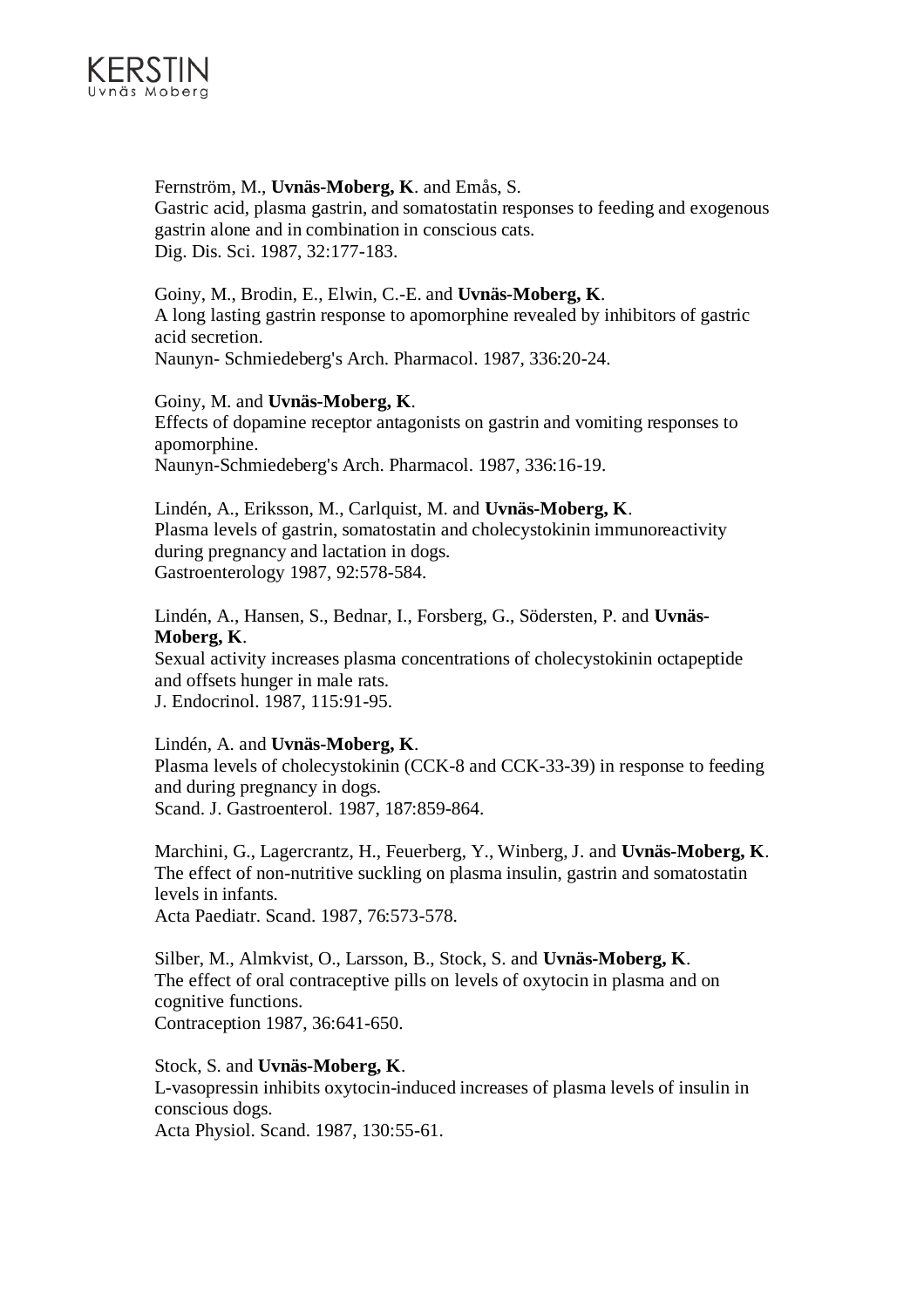

Svennersten, K., Nelson, L., **Uvnäs-Moberg, K**. and Claesson, C. O. Central and local mechanisms involved in the control of milk secretion and ejection. NJF-seminar, Helsingfors, Finland, 1987.

## **Uvnäs-Moberg, K**.

Gastrointestinala hormoner och funktionella gastrointestinala åkommors patofysiologi. In: Gastrointestinal Psykosomatik. (eds. T. Eklund and B. Salde). AB Tika, 1987, 55-74

## **Uvnäs-Moberg, K**.

Huden kan alstra lyckohormon. Vigör 1987, 6:14-15.

## **Uvnäs-Moberg, K**.

Gastrointestinal hormones and pathophysiology of functional gastrointestinal disorders. Scand. J. Gastroenterol. 1987, Suppl. 128, 22:138-146.

**Uvnäs-Moberg, K**., Widström, A. M., Marchini, G. and Winberg, J. Release of GI hormones in mother and infant by sensory stimulation. Acta Paediatr. Scand. 1987, 76:851-860.

Widström, A.-M., Ransjö-Arvidson, A.-B., Christensson, K., Matthiesen, A.-S., Winberg, J. and **Uvnäs-Moberg, K**.

Gastric suction in healthy newborn infants. Effects on circulation and developing feeding behaviour.

Acta Paediatr. Scand. 1987, 76:566- 572.

## 1986

Alino, S. F., Garcia, D. and **Uvnäs-Moberg, K**. Effect of intragastric pH, prostaglandins and prostaglandin synthesis inhibitors on the release of gastrin and somatostatin into the gastric lumen of anaesthetized rats. Acta Physiol. Scand. 1986, 126:1-8.

Bech, K. and **Uvnäs-Moberg, K**. ß-Adrenergic agonists inhibit gastric acid and pepsin secretion through somatostatin release in dogs. Scand. J. Gastroenterol. 1986, 21:531-536.

Eriksson, M. and **Uvnäs-Moberg, K**. Difrisatta hormoner under laktation. Svensk Veterinärtidning 1986, 38:721-722.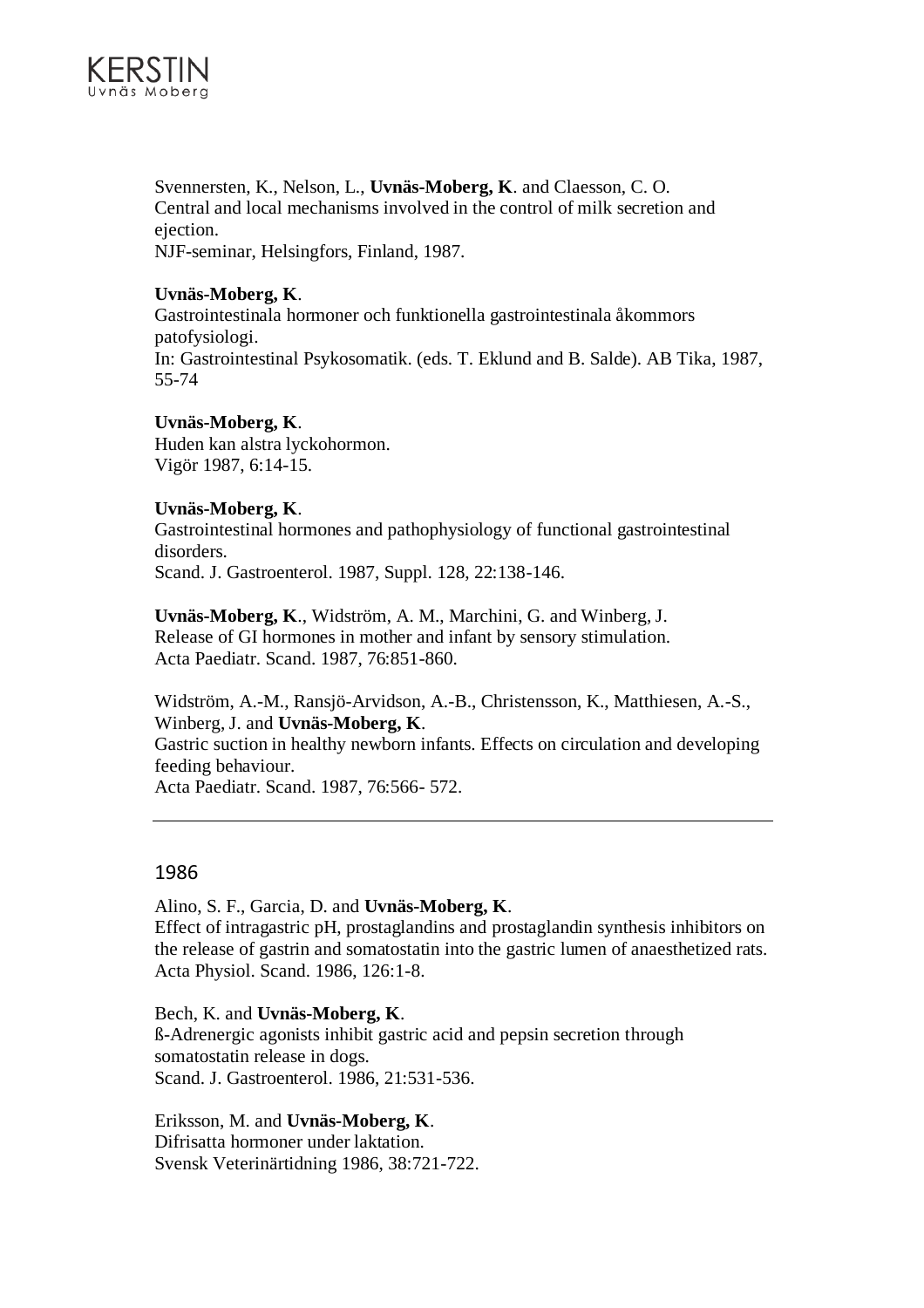

## Goiny, M., Cekan, S. and **Uvnäs-Moberg, K**.

Effects of dopaminergic drugs on plasma levels of steroid hormones in consious dogs.

Life Sci. 1986, 38:2293-2300.

Goiny, M., Herrera-Marschitz, M., **Uvnäs-Moberg, K**., Cekan, S. and Ungerstedt, U.

The benzazepine SCH 23390 increases plasma levels of cortisol in conscious dog. Naunyn- Schmiedeberg's Arch. Pharmacol. 1986, 332:111-1112.

## Goiny, M. and **Uvnäs-Moberg, K**.

Effects of dopaminomimetics on the secretion of VIP-like immunoreactivity in conscious dogs.

Peptides 1986, Suppl. 1, 7:221-224.

## Goiny, M., **Uvnäs-Moberg, K**. and Cekan, S.

Bromocriptine and apomorphine stimulation of cortisol secretion in conscious dogs; evidence for a stimulatory site located outside blood brain barrier. Psychopharmacology (Berl) 1986, 89:108-112.

Henriksson, K., **Uvnäs-Moberg, K**., Nord, C.-E., Johansson, C. and Gullberg, R. Gastrin, gastric acid secretion, and gastric microflora in patients with rheumatoid arthritis.

Ann. Rheum. Dis. 1986, 45:475-483.

## Magnusson, I., **Uvnäs-Moberg, K**. and Öst, Å.

Gastric carcinoid tumors: Endoscopic removal or gastric resection? Acta Chir. Scand. 1986, 152:707-708.

## **Uvnäs-Moberg, K**.

Magtarmkanalens endokrina system. Svensk Veterinärmedicinsk Tidskrift, 1986,

## **Uvnäs-Moberg, K**.

Kvinnlig och manlig identitet beskriven ur ett medicinsk-biologiskt perspektiv. Seminarium "Kvinnors identitetsutveckling" Delegationen för Jämställdhetsforskning, March 21-23, 1986.

## **Uvnäs-Moberg, K**.

Beröringsutlöst frisättning av gastrointestinala och hypofysära hormoner. Svensk Veterinärtidning 1986, 38:717-720.

## **Uvnäs-Moberg, K**., Posloncec, B. and Åhlberg, L.

Influence on plasma levels of somatostatin, gastrin, glucagon, insulin and VIPlike immunoreactivity in perpiheral venous blood of anaesthetized cats induced by low intensity afferent stimulation of the sciatic nerve. Acta Physiol. Scand. 1986, 126:225-230.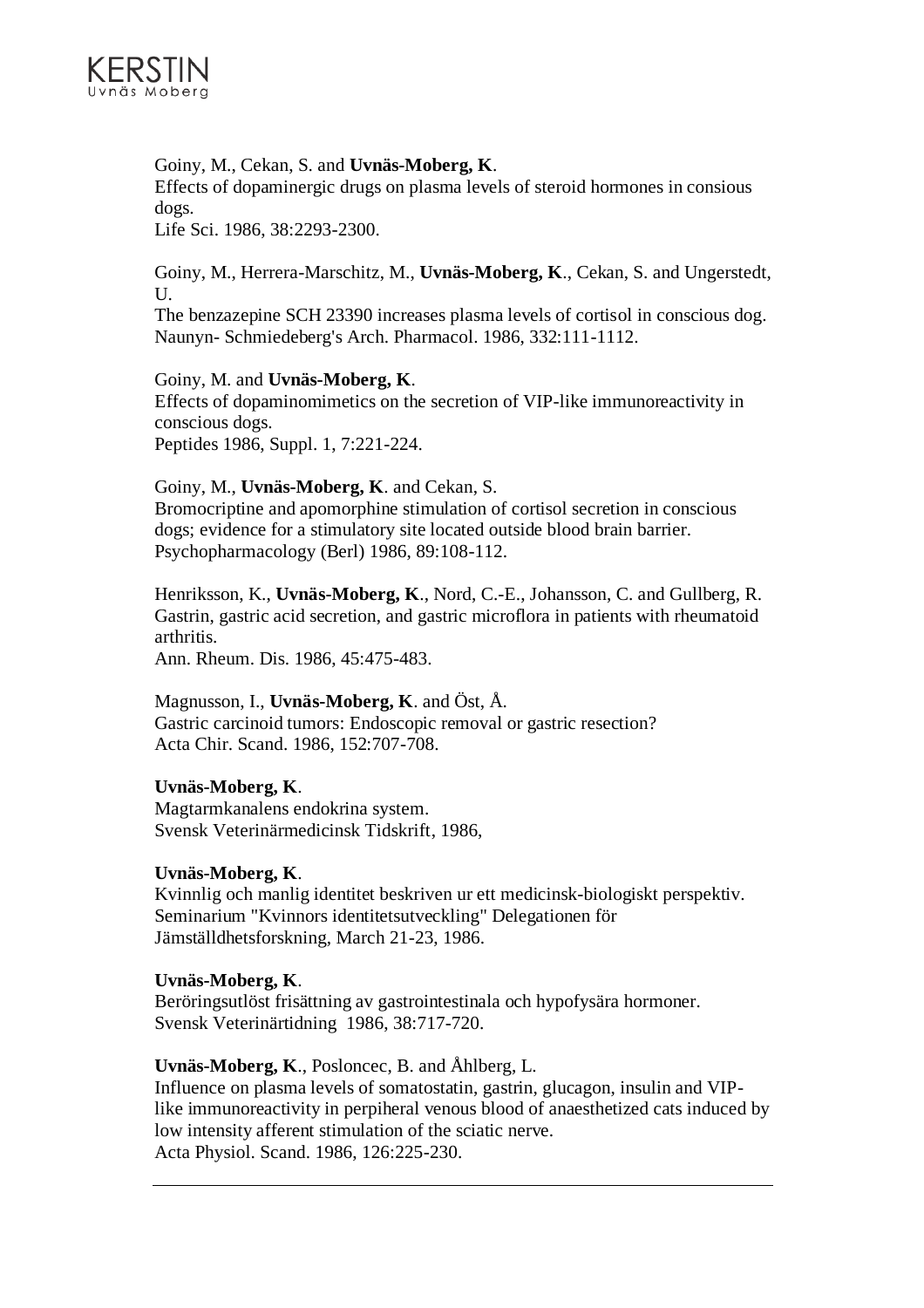

Magnusson, I., Cho, J. W., Ihre, T., Olsson, J. E., Posloncec, B., **Uvnäs-Moberg, K**. and Öst, Å.

Gastrin and somatostatin in plasma and gastric biopsy specimens in pernicious anemia.

Scand. J. Gastroenterol. 1985, 20:623-628.

Magnusson, I., Ihre, T., Johansson, C., Seligson, U., Törngren, S. and **Uvnäs-Moberg, K**.

Randomised double blind trial of somatostatin in the treatment of massive upper gastrointestinal haemorrhage. Gut 1985, 26:221-226.

Posloncec, B., **Uvnäs-Moberg, K**., Hagerman, M., Castensson, S. and Uvnäs, B. Release of an insulin-like peptide from perfused extirpated cat legs in response to electrical stimulation of the sciatic and brachial nerves and to administration of ACh, bombesin, oxytocin and glibenclamide. Acta Physiol. Scand. 1985, 125:195-203.

## Stock, S. and **Uvnäs-Moberg, K**.

Oxytocin infusions increase plasma levels of insulin and VIP but not of gastrin in conscious dogs. Acta Physiol. Scand. 1985, 125:205-210.

## **Uvnäs-Moberg, K**.

Mättnad och mättnadshormoner. Nutrition 1985, 2:7-8.

## **Uvnäs-Moberg, K**.

Mod att föda. Läkartidningen 1985, 82:4524-4528.

## **Uvnäs-Moberg, K**.

Betydelsen av gastrin, cholecystokinin och somatostatin för regleringen av gastrointestinala funktioner. Läkartidningen 1985, 82 (1-2):32-36.

**Uvnäs-Moberg, K**., Stock, S., Eriksson, M., Lindén, A., Einarsson, S. and Kunavongkrit, A. Plasma levels of oxytocin increase in response to suckling and feeding in dogs and sows. Acta Physiol. Scand. 1985, 124:391-398.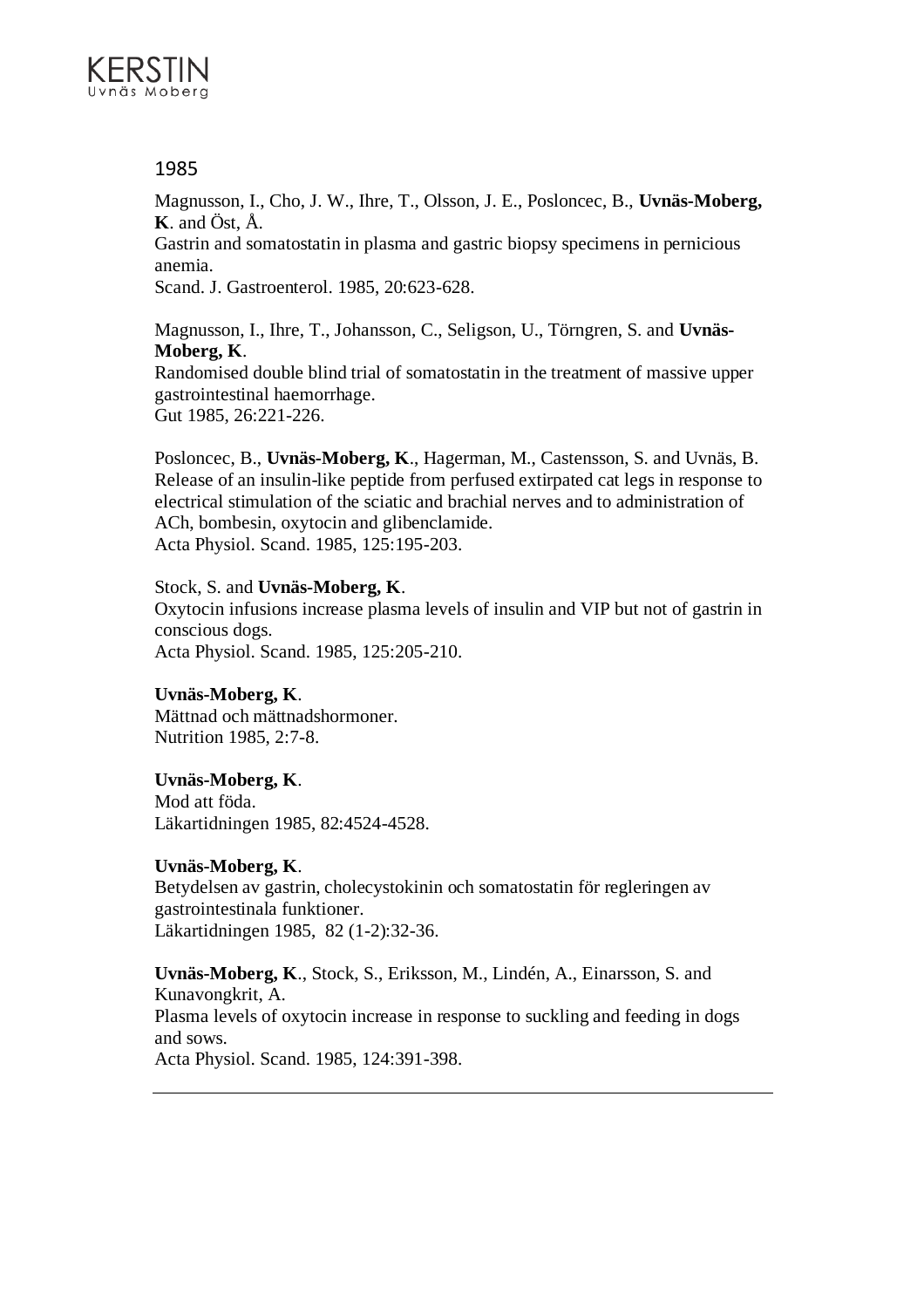

Järhult, J., Angerås, U., Farnebo, L.-O., Graffner, H., Hamberger, B. and **Uvnäs-Moberg, K**.

The possible role of circulating catecholamines in the control of gastric function in health and duodenal ulcer disease. Scand. J. Gastroenterol. 1984, Suppl. 89, 19:137-141.

## **Uvnäs-Moberg, K**.

Det är inte bara könet som skiljer. Medicinsk kvinnoforskning. Rapport från II Nordiska Seminariet 1984, 13-28.

**Uvnäs-Moberg, K**., Eriksson, M., Blomquist, L. E., Kunavongkrit, A. and Einarsson, S. Influence of suckling and feeding on insulin, gastrin, somatostatin and VIP levels in peripheral venous blood of lactating sows. Acta Physiol. Scand. 1984, 121:31-38.

**Uvnäs-Moberg, K**., Goiny, M., Blomquist, L. E. and Elwin, C. E. Release of VIP-like immunoreactivity in response to dopamine agonists, insulin hypoglycemia and feeding in conscious dogs. Peptides 1984, 5:399-402.

**Uvnäs-Moberg, K**., Hedvall, K., Grenbäck, E. and Hulting, A. L. Release of growth hormone in response to feeding in dogs. Acta Physiol. Scand. 1984, 121:89-91.

## **Uvnäs-Moberg, K**., Järhult, J. and Alino, S.

Neurogenic control of release of gastrin and somatostatin. Scand. J. Gastroenterol. 1984, Suppl. 89, 19:131-136.

## **Uvnäs-Moberg, K**. and Wetterberg, L.

Nocturnal variation in plasma levels of gastrin and somatostatin-like immunoreactivity on man. Acta Physiol. Scand. 1984, 120:517- 521.

Widström, A. M., Winberg, J., Werner, S., Hamberger, B., Eneroth, P. and **Uvnäs-Moberg, K**.

Suckling in lactating women stimulates the secretion of insulin and prolactin without concomitant effects on gastrin, growth hormone, calcitonin, vasopressin or catecholamines.

Early Hum. Dev. 1984, 10:115-122.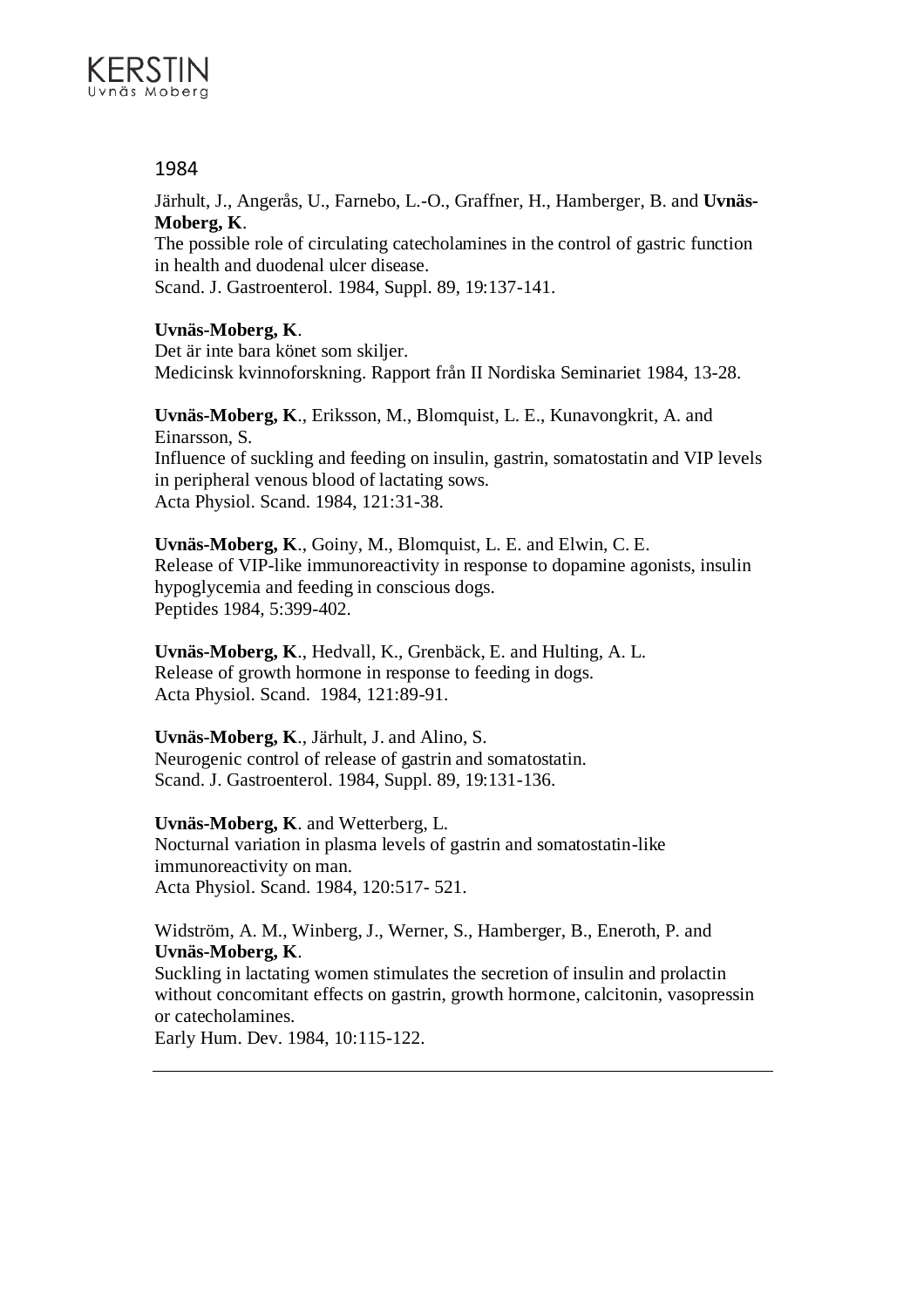

Alino, S. F., Garcia, D. and **Uvnäs-Moberg, K** Evidence of a cholinergic, pH dependent, vagally mediated release of antral somatostatin. Acta Physiol. Scand. Suppl. 1983, 515:21-27.

Alino, S. F., Garcia, D. and **Uvnäs-Moberg, K**.

On the interaction between intragastric pH and electrical vagal stimulation in causing gastric acid secretion and intraluminal release of gastrin and somatostatin in anesthetized rats.

Acta Physiol. Scand. 1983, 117:491-495.

Efendic, S., Grill, V. and **Uvnäs-Wallensten, K**.

Somatostatinets roll för regleringen av hormonfrisättningen med tyngdpunkt på den endokrina pankreas och gastrointestinalkanalen. In: Medicinsk Årsbog 1983. (ed. R. Vejlsgaard). Munksgaard, Kobenhavn, Danmark, 1983, 83-89.

Efendic, S. and **Uvnäs-Wallensten, K**.

Somatostatin: physiological significance with emphasis on the pancreas and gastrointestinal tract. Period. Biol. 1983, Suppl. 1, 85:95-106.

## **Uvnäs-Moberg, K**.

Release of gastrointestinal peptides in response to vagal activation induced by electrical stimulation, feeding and suckling. J. Auton. Nerv. Syst. 1983, 9:141-155.

## **Uvnäs-Moberg, K**.

Mag-tarmkanalen. Ett integrativt centrum för metabola och anabola processer. In: Hässle Information. (ed. G. Åman). A Lindgren & Söner AB, Mölndal, Sweden, 1983, 7:1-7

## **Uvnäs-Moberg, K**. and Eriksson, M.

Release of gastrin and insulin in response to suckling in lactating dogs. Acta Physiol. Scand. 1983, 119:181-185.

## 1982

Angerås, U., Farnebo, L. O., Graffner, H., Hamberger, B., **Uvnäs-Moberg, K**. and Järhult, J.

Effects of food on plasma catecholamine and gastrin levels in patients with duodenal ulcer and normal volunteers. Digestion 1982, 25:205-210.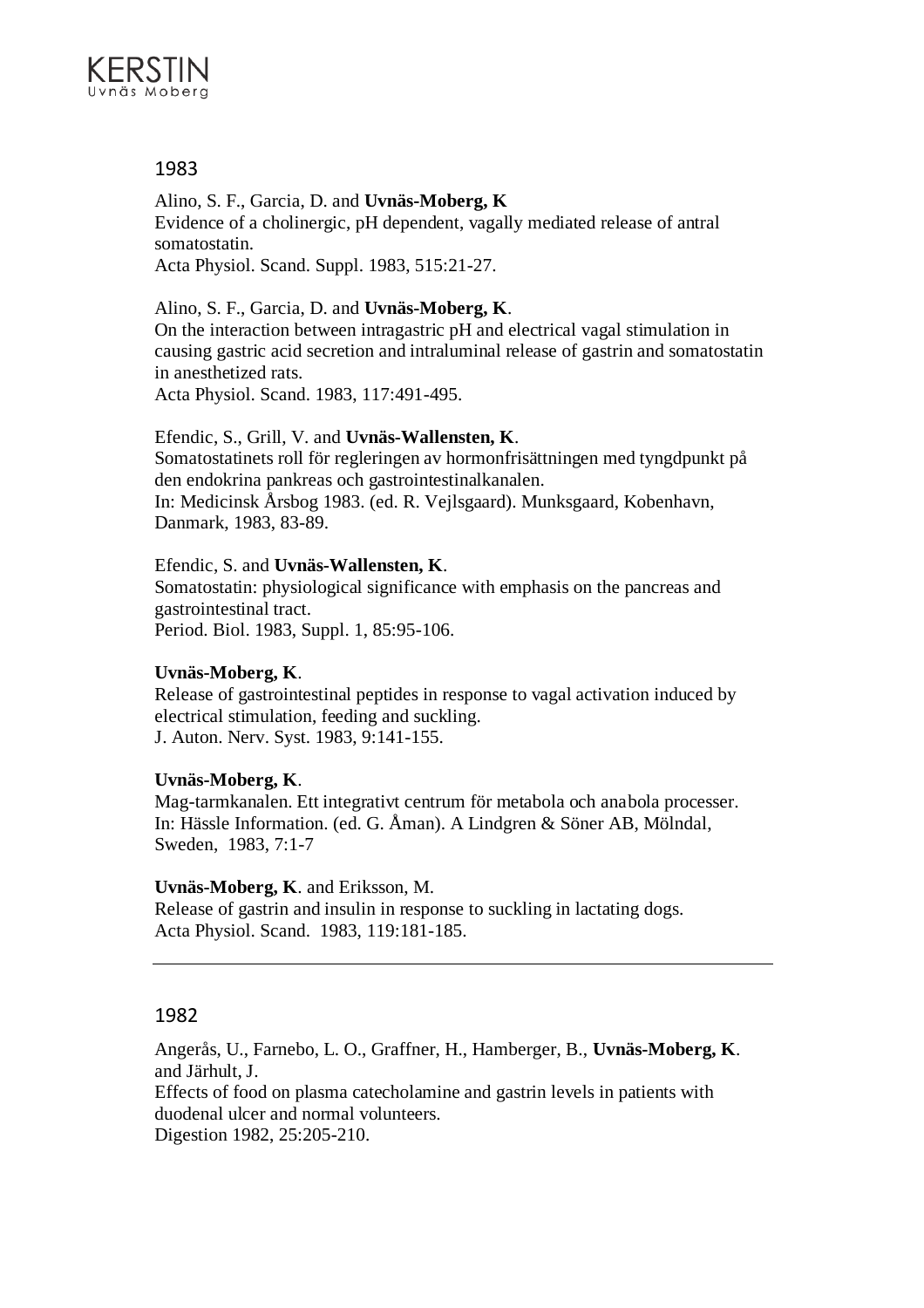

Sara, V. R., **Uvnäs-Moberg, K**., Uvnäs, B., Hall, K., Wetterberg, L., Posloncec, B. and Goiny, M. The distribution of somatomedins in the nervous system of the cat and their release following neural stimulation. Acta Physiol. Scand. 1982, 115:467-470.

## **Uvnäs-Moberg, K**.

Decrease of plasma somatostatin-like immunoreactivity and increase of gastrin and insulin levels in peripheral venous blood of conscious dogs following infusions of pentagastrin. The possible role of vagal "gastrinergic" fibres as inhibitors of gastrointestinal somatostatin release. Acta Physiol. Scand. 1982, 115:109-114.

## **Uvnäs-Moberg, K**., Andersson, B. and Posloncec, B.

Plasma levels of somatostatin following a test meal in dogs. Initial atropine resistant vagally mediated decrease of somatostatin levels and increase of gastrin and insulin levels.

Acta Physiol. Scand. 1982, 114:253-259.

#### **Uvnäs-Moberg, K**., Goiny, M., Posloncec, B. and Blomquist, L.

Increased levels of VIP (vasoactive intestinal polypeptide)-like immunoreactivity in peripheral venous blood of dogs following injections of apomorphine and bromocriptine. Do dopaminergic agents induce gastric relaxation and hypotension by release of endogenous VIP? Acta Physiol. Scand. 1982, 115:373-375.

**Uvnäs-Moberg, K**., Posloncec, B., Hagerman, M., Castensson, S., Rubio, C. and Uvnäs, B.

Occurrence of an insulin-like peptide in extracts of peripheral nerves of cat and in extracts of human vagal nerves. Acta Physiol. Scand. 1982, 115:471-477.

## **Uvnäs-Wallensten, K**. and Järhult, J.

Reflex activation of the sympatho-adrenal system inhibits the gastrin release caused by electrical vagal stimulation in cats. Acta Physiol. Scand. 1982, 114:297-302.

## 1981

Gersl, V., Goiny, M. and **Uvnäs-Wallensten, K**. The occurrence of Gastrin-17 in the heart. Acta Physiol. Scand. 1981, 111:307-310.

Johansson, C., Kollberg, B., Efendic, S. and **Uvnäs-Wallensten, K**. Effects of graded doses of somatostatin on gallbladder emptying and pancreatic enzyme output after oral glucose in man. Digestion 1981, 22:24-31.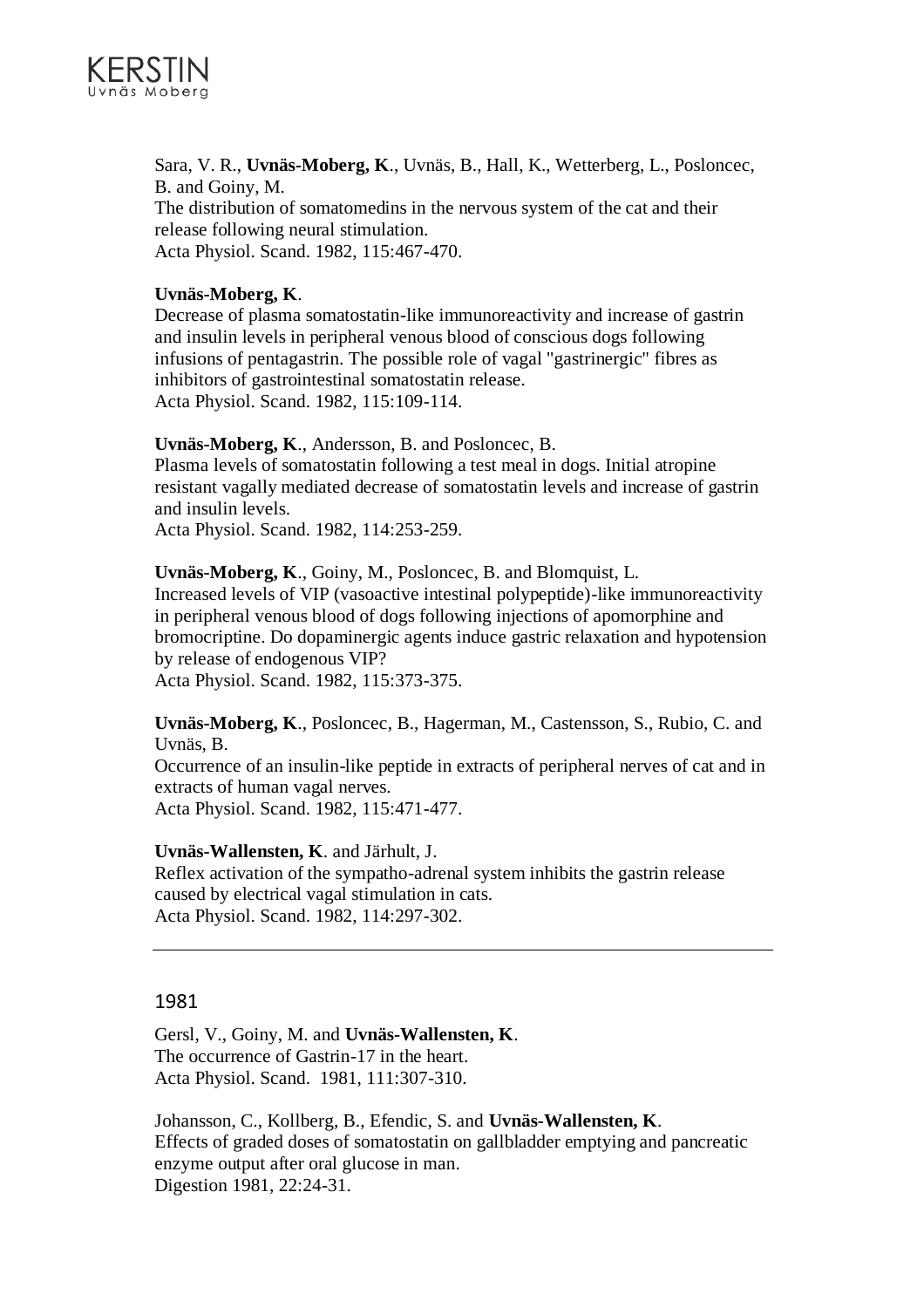

Johansson, C., Wisén, O., Efendic, S. and **Uvnäs-Wallensten, K**. Effects of somatostatin on gastrointestinal propagation and absorption of oral glucose in man. Digestion 1981, 22:126-137.

Järhult, J., Hamberger, B., Lanthén, G., Ors, M. and **Uvnäs-Wallensten, K**. The role of catecholamines in the control of gastrin and acid secretion during insulin hypoglycaemia in man. Digestion 1981, 21:92-97.

## **Uvnäs-Moberg, K**., Andersson, B. and Posloncec, B.

Initial fall in peripheral plasma somatostatin-like immunoreactivity levels following feeding in humans indicating a vagal inhibitory control of somatostatin levels.

Acta Physiol. Scand. 1981, 113:411- 413.

#### **Uvnäs-Wallensten, K**.

Effect of intraluminal pH on the release of gastrin and somatostatin from the antropyloric region. The possible role of somatostatin as an inhibitory hormone of gastric acid secretion.

28th Int. Cong. Physiol. Sci. ,Budapest, 1980. Adv. Physiol. Sci. vol. 12 1981, 12:347-353.

## **Uvnäs-Wallensten, K**.

Polypeptider i magtarmkanalen. Svenska Läkaresällskapets Handlingar. Acta Societatis Medicorum Suecanae Hygiea 1981, 90:häfte 1.

#### **Uvnäs-Wallensten, K**.

Peptides in metabolic autonomic nerves. In: Diabetologia. (eds. D. Porte and B. Jeanrenaud). Springer Verlag, Berlin, 1981, 20:337-342

#### **Uvnäs-Wallensten, K**.

Distribution and release of peptides from the peripheral neurons. In: Cellular Basis of Chemical Messengers in the Digestive System. (eds. M. I. Grossman, M. A. B. Brazier and I. Lechago). UCLA Forum in Medical Sciences No 23, Academic Press, 1981, 299-307

**Uvnäs-Wallensten, K**., Efendic, S., Johansson, C., Sjödin, L. and Cranwell, P. D. Effect of intraantral and intrabulbar pH on somatostatin-like immunoreactivity in peripheral venous blood of conscious dogs. The possible function of somatostatin as an inhibitory hormone of gastric acid secretion and its possible identity with bulbogastrone and antral chalone.

Acta Physiol. Scand. 1981, 111:397-408.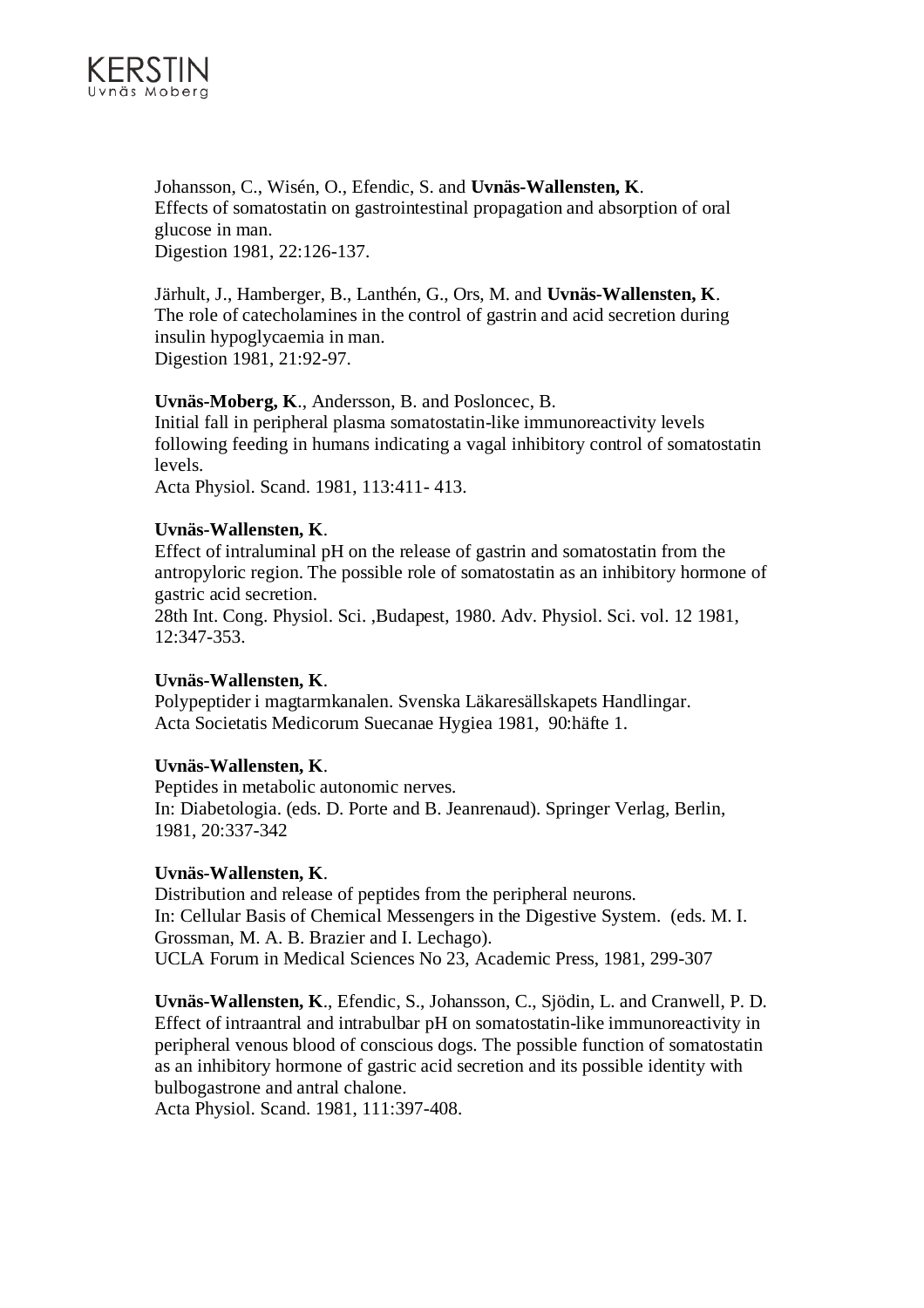

## **Uvnäs-Wallensten, K**. and Goiny, M.

Dopaminergic control of gastrointestinal hormones. In: Basic Pharmacology. Vol. 1. Apomorphine and Other Dopaminomimetics (eds. G. L. Gessa and G. U. Corsini). Raven Press, New York, 1981, 311-317.

#### **Uvnäs-Wallensten, K**. and Goiny, M.

Effect of apomorphine on peripheral venous gastrin and insulin levels in conscious dogs. Acta Physiol. Scand. 1981, 112:155-160.

**Uvnäs-Wallensten, K**., Goiny, M., Oriowo, M. A. and Cekan, S. Effect of apomorphine and haloperidol on plasma cortisol levels in conscious dogs. Acta Physiol. Scand. 1981, 112:253-256.

## 1980

Efendic, S., Enzmann, F., Nylén, A., **Uvnäs-Wallensten, K**. and Luft, R. Sulphonylurea (Glibenclamide) enhances somatostatin and inhibits glucagon release induced by arginine. Acta Physiol. Scand. 1980, 108:231-233.

Efendic, S., Lins, P. E., Luft, R., **Uvnäs-Wallensten, K**. and Szecowka, J. Somatostatin - paracrine or endocrine substance? Front. Hormone Res. 1980, 7:41-51.

Lundberg, J. M., Hökfelt, T., Änggård, A., **Uvnäs-Wallensten, K**., Brimijoin, S., Brodin, E. and Fahrenkrug, J. Peripheral peptide neurons: distribution, axonal transport, and some aspects on possible function. In: Neural Peptides and Neuronal Communication. (eds. E. Costa and M. Trabucchi). Raven Press, New York, 1980, 25-36

## **Uvnäs-Wallensten, K**.

Peptides in the gastrointestinal tract - present knowledge and possible future uses as drugs.

NOVO Årsskrift 1980, 13-19.

# **Uvnäs-Wallensten, K**.

Luminal secretion of gut peptides. Clin. Gastroenterology 1980, 9:545-553.

**Uvnäs-Wallensten, K**., Efendic, S. and Johansson, C. Intraluminal secretion of gastrointestinal hormones. Front. Hormone Res. 1980, 7:65-71.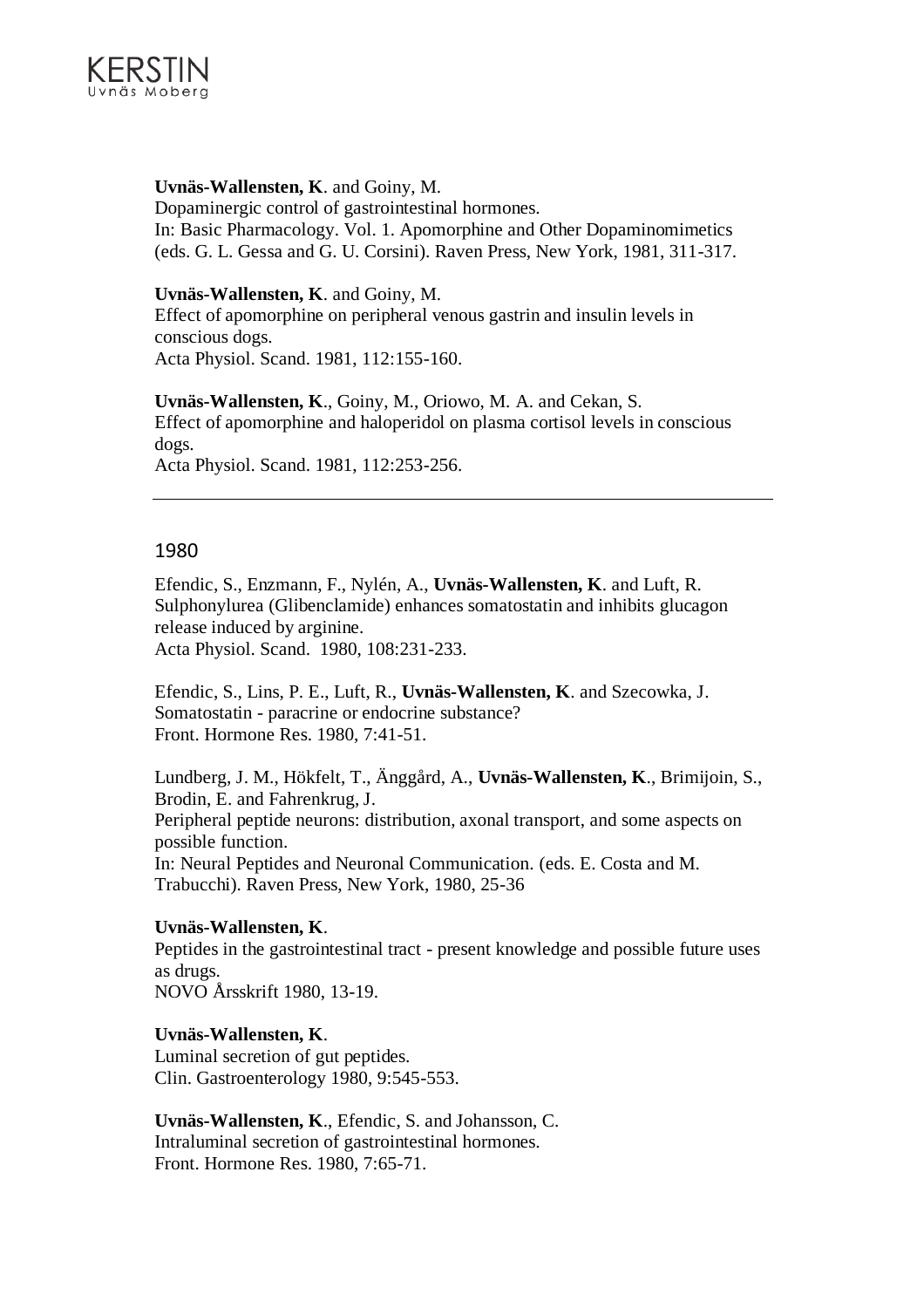

**Uvnäs-Wallensten, K**., Efendic, S., Johansson, C., Sjödin, L. and Cranwell, P. D. Effect of intraluminal pH on the release of somatostatin and gastrin into antral, bulbar and ilea pouches of conscious dogs. Acta Physiol. Scand. 1980, 110:391-400.

**Uvnäs-Wallensten, K**., Efendic, S., Roovete, A. and Johansson, C. Decreased release of somatostatin into the portal vein following electrical vagal stimulation in the cat. Acta Physiol. Scand. 1980, 109:393-398.

**Uvnäs-Wallensten, K**. and Palmblad, J. Effect of food deprivation (fasting) on plasma gastrin levels in man. Scand. J. Gastroenterol. 1980, 15:187-191.

Wisén, O., **Uvnäs-Wallensten, K**., Efendic, S. and Johansson, C. Release of gastrin and somatostatin into the gastric lumen of healthy subjects and patients with duodenal ulcer and achlorhydria. Acta Physiol. Scand. 1980, 108:297-300.

#### 1979

Efendic, S., Enzmann, F., Nylén, A., **Uvnäs-Wallensten, K**. and Luft, R. Effect of glucose/sulfonylurea interaction on release of insulin, glucagon, and somatostatin from isolated perfused rat pancreas. Proc. Natl. Acad. Sci. U.S.A. 1979, 76:5901-5904.

Efendic, S., Johansson, C., Thulin, L. and **Uvnäs-Wallensten, K**. Somatostatin in the gastrointestinal tract. Proc. 10th Cong. Int. Diab. Fed., Vienna, Austria, Sept 9-14, 1979.

Järhult, J. and **Uvnäs-Wallensten, K**.

Reflex adrenergic gastrin release evoked by unloading of carotid baroreceptors in cats.

Scand. J. Gastroenterol. 1979, 14:107-109.

Lundberg, J. M., Hökfelt, T., Kewenter, J., Pettersson, G., Ahlman, H., Edin, R., Dahlström, A., Nilsson, G., Terenius, L., **Uvnäs-Wallensten, K**. and Said, S. Substance P-, VIP- and enkephalin-like immunoreactivity in the human vagus nerve.

Gastroenterology 1979, 77:468-471.

Lundberg, J. M., Hökfelt, T., Schultzberg, M., **Uvnäs-Wallensten, K**., Köhler, C. and Said, S.

Occurrence of vasoactive intestinal polypeptide (VIP)-like immunoreactivity in certain cholinergic neurons of the cat. Evidence from combined immunohistochemistry and acetylcholinesterase staining. Neuroscience 1979, 4:1539-1559.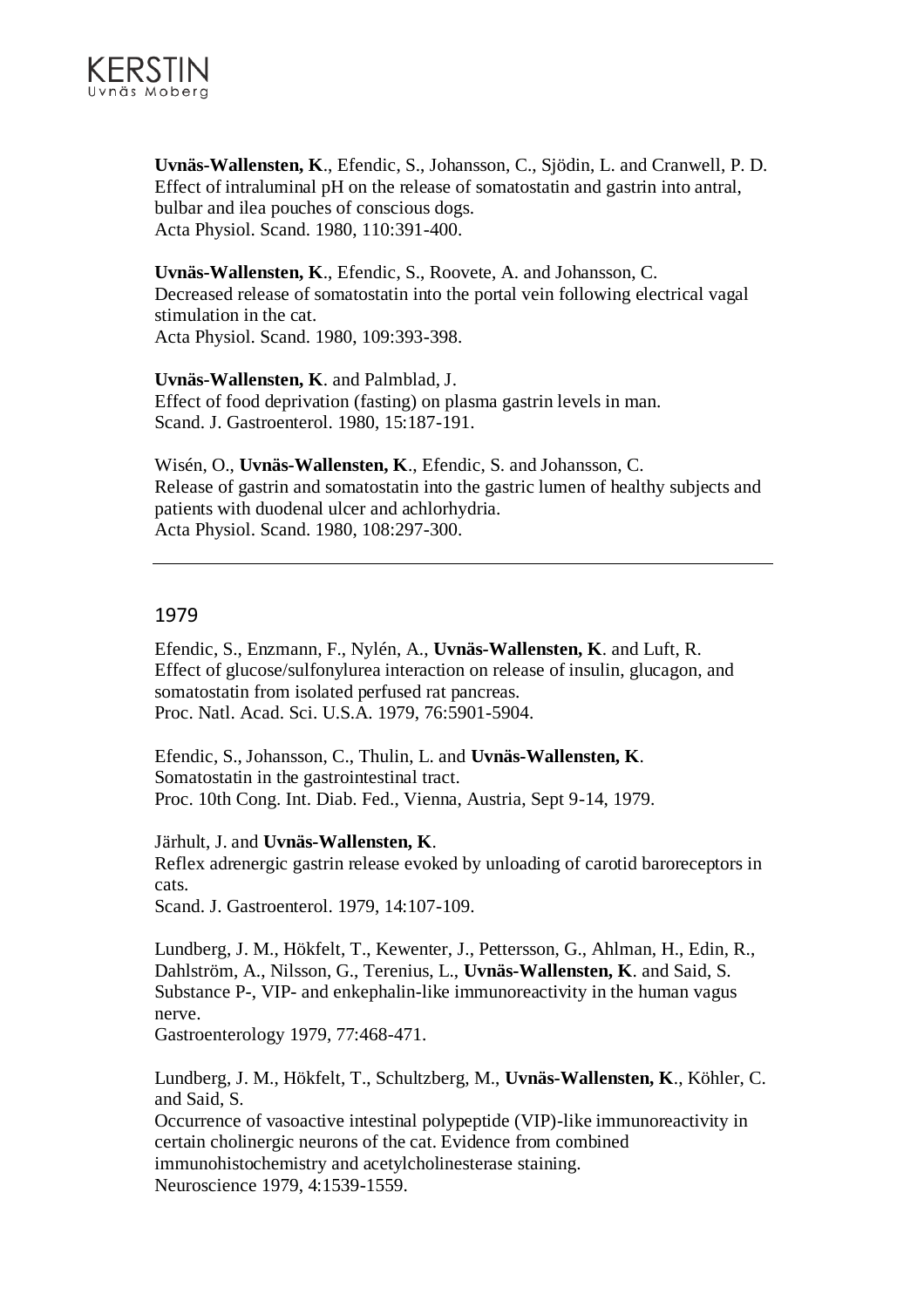

Ors, M., Hamberger, B., Järhult, J., Lanthén, G. and **Uvnäs-Wallensten, K**. Spelar cirkulerande adrenalin någon roll för gastrin- och syrasekretionen vid insulinhyperglykämi hos människa? Svensk Kirurgi 1979, 37:135-136.

## **Uvnäs-Wallensten, K**.

Release of gastrin and insulin by electrical vagal stimulation and sulphonuric drugs from endocrine cells and nerves in the cat.

In: Hormone Receptors in Digestion and Nutrition. (eds. G. Rosselin, P. Fromageot and S. Bonfils). North- Holland Biomedical Press, Elsevier, 1979, 493-500

## **Uvnäs-Wallensten, K**.

Vagal gastrinergic transmission. In: Gastrins and the Vagus. (eds. J. F. Rehfeld and E. Amdrup). Academic Press, 1979, 115-122

## **Uvnäs-Wallensten, K**.

Gastrin - från magsaftstimulerande hormon till "neurotransmittor" i vagus och somatiska nerver? In: Kärnan, Information från LEO-koncernen. (ed. N. Virsberg). Tryckerigruppen, Malmö, Helsingborg, 1979, 4:9-16

**Uvnäs-Wallensten, K**., Efendic, S., Järhult, J. and Lundberg, J. M. Release of peptides from endocrine cells and nerves. XVI Scand. Cong. Physiol. Pharm., Oulu, Finland, 1979.

**Uvnäs-Wallensten, K**., Efendic, S., Uvnäs, B. and Lundberg, J. M. Release of gastrin from the skeletal muscles and from the antral mucosa in cats induced by sulfonuric drugs. Acta Physiol. Scand. 1979, 106:267-270.

**Uvnäs-Wallensten, K**., Larsson, I., Johansson, C. and Efendic, S. Phosphate buffer stimulates somatostatin release into the antral lumen of anaesthetized cats. Scand. J. Gastroenterol. 1979, 14:797-800.

## 1978

Efendic, S., Lins, P.-E. and **Uvnäs-Wallensten, K**. Extrahypophyseal effects of somatostatin. Ann. Clin. Res. 1978, 10:151-156.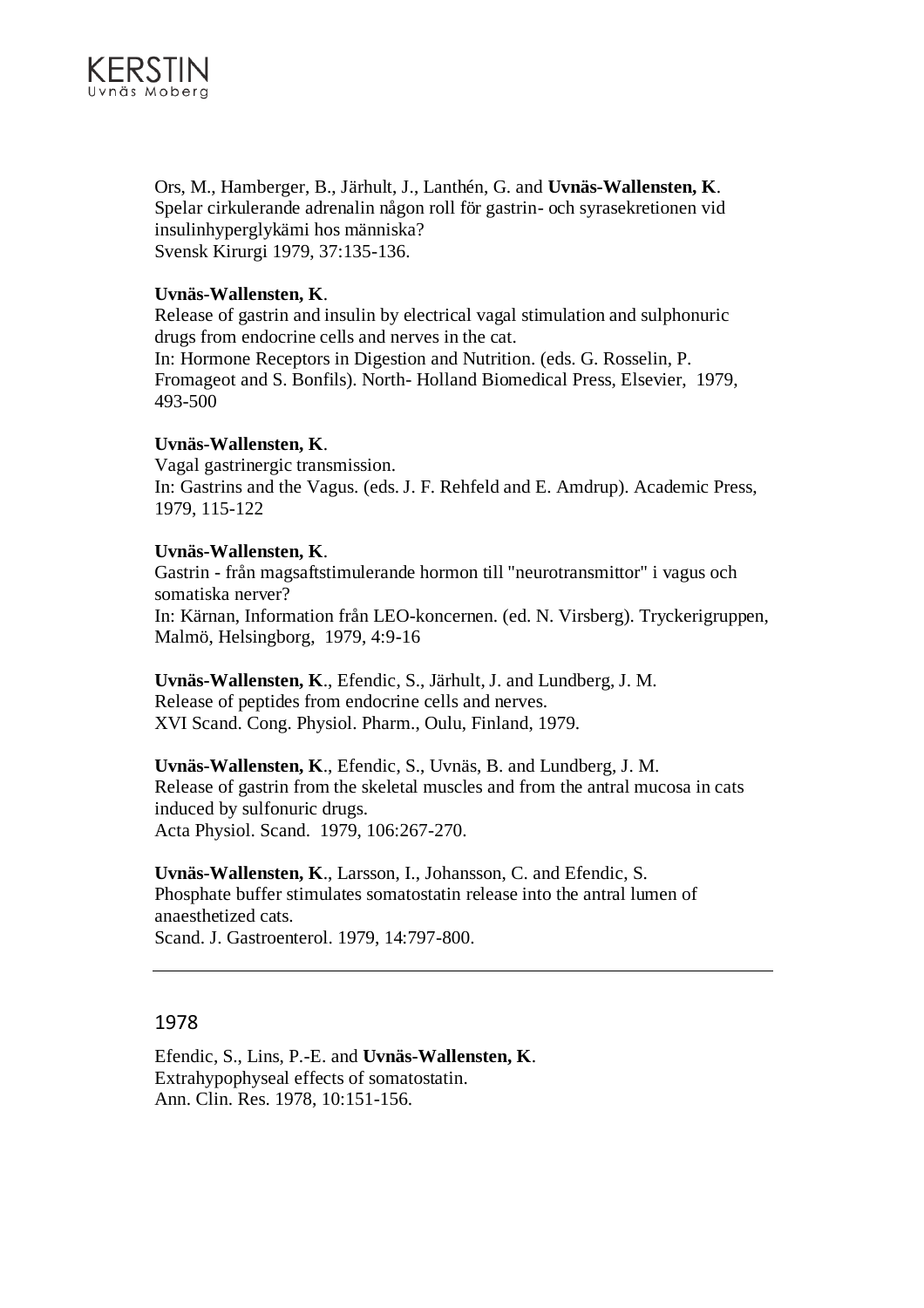

Efendic, S., Nylén, A., Roovete, A. and **Uvnäs-Wallensten, K**. Effects of glucose and arginine on the release of immunoreactive somatostatin from the isolated perfused rat pancreas. FEBS Lett. 1978, 92:33-35.

Johansson, C., Efendic, S., Wisén, O., **Uvnäs-Wallensten, K**. and Luft, R. Effects of short- time somatostatin infusion on the gastric and intestinal propulsion in humans. Scand. J. Gastroenterol. 1978, 13:481-483.

Johansson, C., Wisén, O., Kollberg, B., **Uvnäs-Wallensten, K**. and Efendic, S. Effects of intragastrically administered somatostatin on basal and pentagastrin stimulated gastric acid secretion in man. Acta Physiol. Scand. 1978, 104:232-234.

#### Rehfeld, J. F. and **Uvnäs-Wallensten, K**.

Gastrin in cat and dog. Evidence for biosynthetic relationship between the large molecular forms of gastrin and heptadecapeptide gastrin. J. Physiol. 1978, 283:379-396.

Uvnäs, B. and **Uvnäs-Wallensten, K.** "Insulinergic" nerves to the skeletal muscles of the cat? Acta Physiol. Scand. 1978, 103:346-348.

#### **Uvnäs-Wallensten, K**.

Release of substance P-like immunoreactivity into the antral lumen of cats. Acta Physiol. Scand. 1978, 104:464-468.

#### **Uvnäs-Wallensten, K**.

Vagal release of antral hormones. Proceedings from International Symposium on Gut Hormones, June 1977. Gut Hormones 1978, 389-393.

## **Uvnäs-Wallensten, K**.

Effect of intraantral pH on basal gastrin release into the circulation and antral lumen in anesthetized cats. Acta Physiol. Scand. 1978, 104:386-393.

#### **Uvnäs-Wallensten, K**., Efendic, S. and Luft, R.

The occurrence of somatostatin-like immunoreactivity in the vagal nerves. Acta Physiol. Scand. 1978, 102:248-250.

**Uvnäs-Wallensten, K**., Efendic, S. and Luft, R. Release of somatostatin into the antral lumen of cats. Metabolism 1978, Suppl. 1, 27:1233-1234.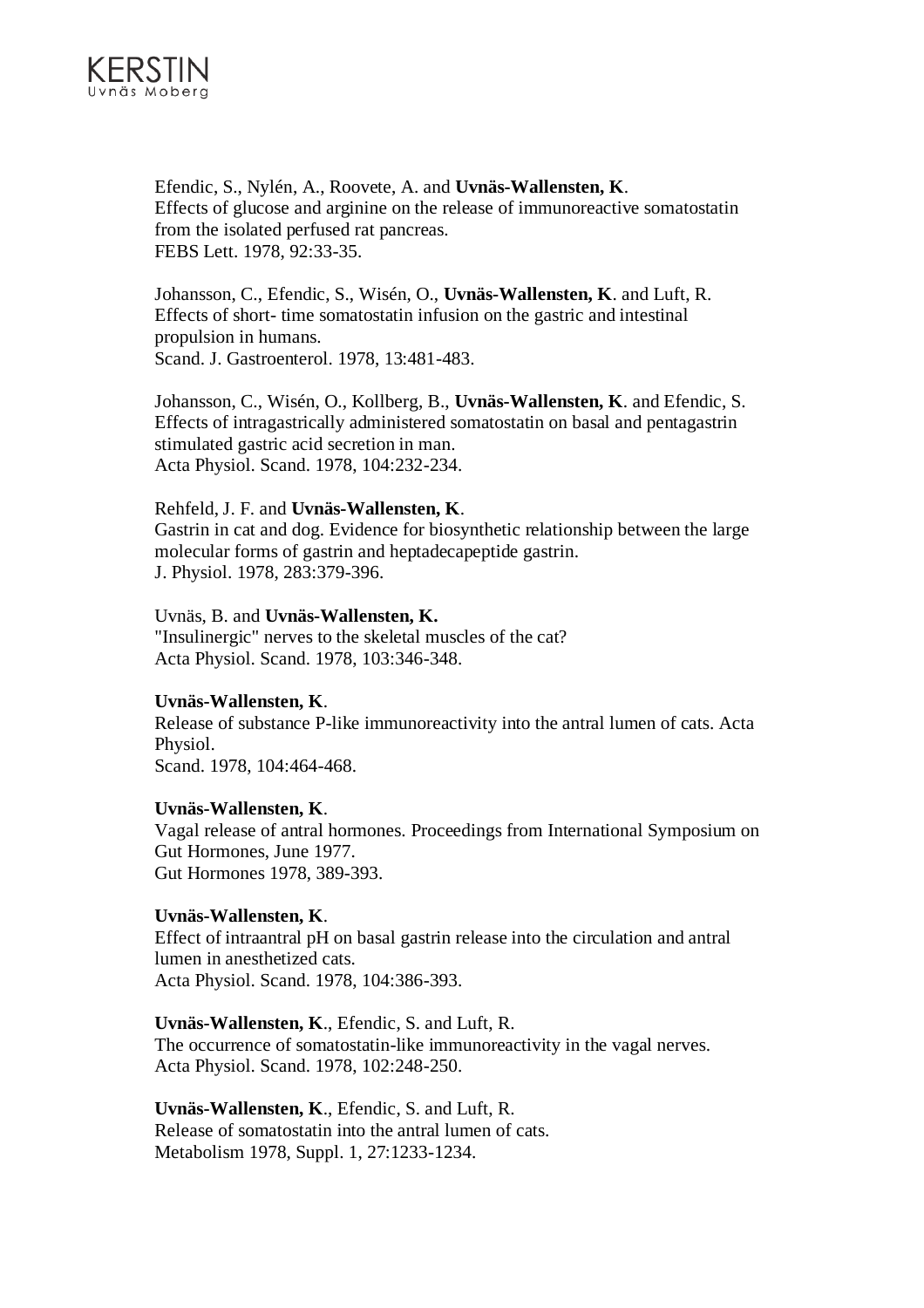

**Uvnäs-Wallensten, K**., Efendic, S. and Luft, R. Release of gastrointestinal hormones into the duodenal lumen of cats. Horm. Metab. Res. 1978, 10:173.

**Uvnäs-Wallensten, K**., Lundberg, J. M. and Efendic, S. Dopaminergic control of antral gastrin and somatostatin release. Acta Physiol. Scand. 1978, 103:343-345.

**Uvnäs-Wallensten, K**. and Nilsson, G. A quantitative study of the insulin release induced by vagal stimulation in anesthetized cats. Acta Physiol. Scand. 1978, 102:137-142.

**Uvnäs-Wallensten, K**. and Uvnäs, B. Release of gastrin on stimulation of the sciatic and brachial nerves of the cat. Acta Physiol. Scand. 1978, 103:349-351.

## 1977

Luft, R., Efendic, S., Hökfelt, T. and **Uvnäs-Wallensten, K**. Somatostatin. Zentralinstitut für Diabetes, Karlsburg, 1977.

Nilsson, G. and **Uvnäs-Wallensten, K**. Effect of teasing and sham feeding on plasma glucagon concentration in dogs. Acta Physiol. Scand. 1977, 100:298-302.

## Nilsson, G., **Uvnäs-Wallensten, K**. and Uvnäs, B.

Gastrin release following vagal activation in conscious dogs and anaesthetized cats.

Mater. Med. Pol. 1977, 9:104-108.

## **Uvnäs-Wallensten, K**.

Occurrence of gastrin in gastric juice, in antral secretion, and in antral perfusates of cats. Gastroenterology 1977, 73:487-491.

## **Uvnäs-Wallensten, K**. and Andersson, H.

Effect of atropine and methiamide on vagally induced gastric acid secretion and gastrin release in anesthetized cats. Acta Physiol. Scand. 1977, 99:496-502.

**Uvnäs-Wallensten, K**., Efendic, S. and Luft, R. Vagal release of somatostatin into the antral lumen of cats. Acta Physiol. Scand. 1977, 99:126-128.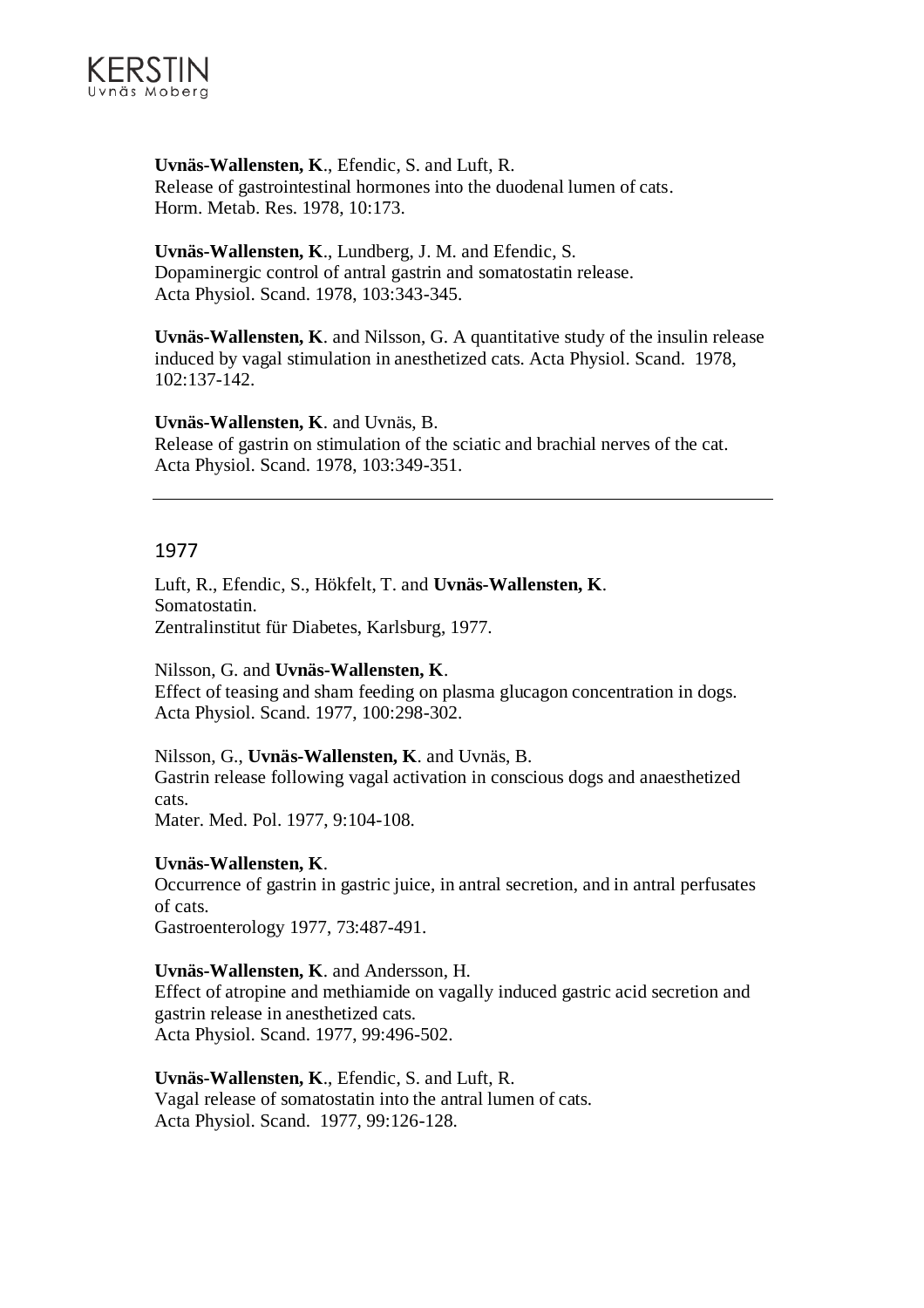

**Uvnäs-Wallensten, K**., Efendic, S. and Luft, R. Inhibition of vagally induced gastrin release by somatostatin in cats. Horm. Metab. Res. 1977, 9:120-123.

**Uvnäs-Wallensten, K**. and Nilsson, G. Insulin release in response to vagal stimulation in anaesthetized cats. Horm. Metab. Res. 1977, 9:175-181.

**Uvnäs-Wallensten, K**., Rehfeld, J. F., Larsson, L. I. and Uvnäs, B. Heptadecapeptide gastrin in the vagal nerve. Proc. Natl. Acad. Sci. U.S.A 1977, 74:5707-5710.

## 1976

#### **Uvnäs-Wallensten, K**.

Gastrin release and HCl secretion induced by electrical vagal stimulation in the cat. Thesis, Karolinska Institutet, Stockholm. Acta Physiol. Scand. 1976, Suppl. 438.

#### **Uvnäs-Wallensten, K**. and Rehfeld, J. F.

Molecular forms of gastrin in antral mucosa, plasma and gastric juice during vagal stimulation of anesthetized cats. Acta Physiol. Scand. 1976, 98:217-226.

#### **Uvnäs-Wallensten, K**. and Uvnäs, B.

Gastric clearance of gastrin during acid secretory responses to vagal activation and its effect on peripheral gastrin levels. A study on anesthetized cats. Acta Physiol. Scand. 1976, 97:349-356.

## **Uvnäs-Wallensten, K**., Uvnäs, B. and Nilsson, G.

Quantitative aspects on the vagal control of gastrin release in cats. Acta Physiol. Scand. 1976, 96:19-28.

## 1975

Uvnäs, B., **Uvnäs-Wallensten, K**. and Nilsson, G. Release of gastrin on vagal stimulation in the cat. Acta Physiol. Scand. 1975, 94:167-176.